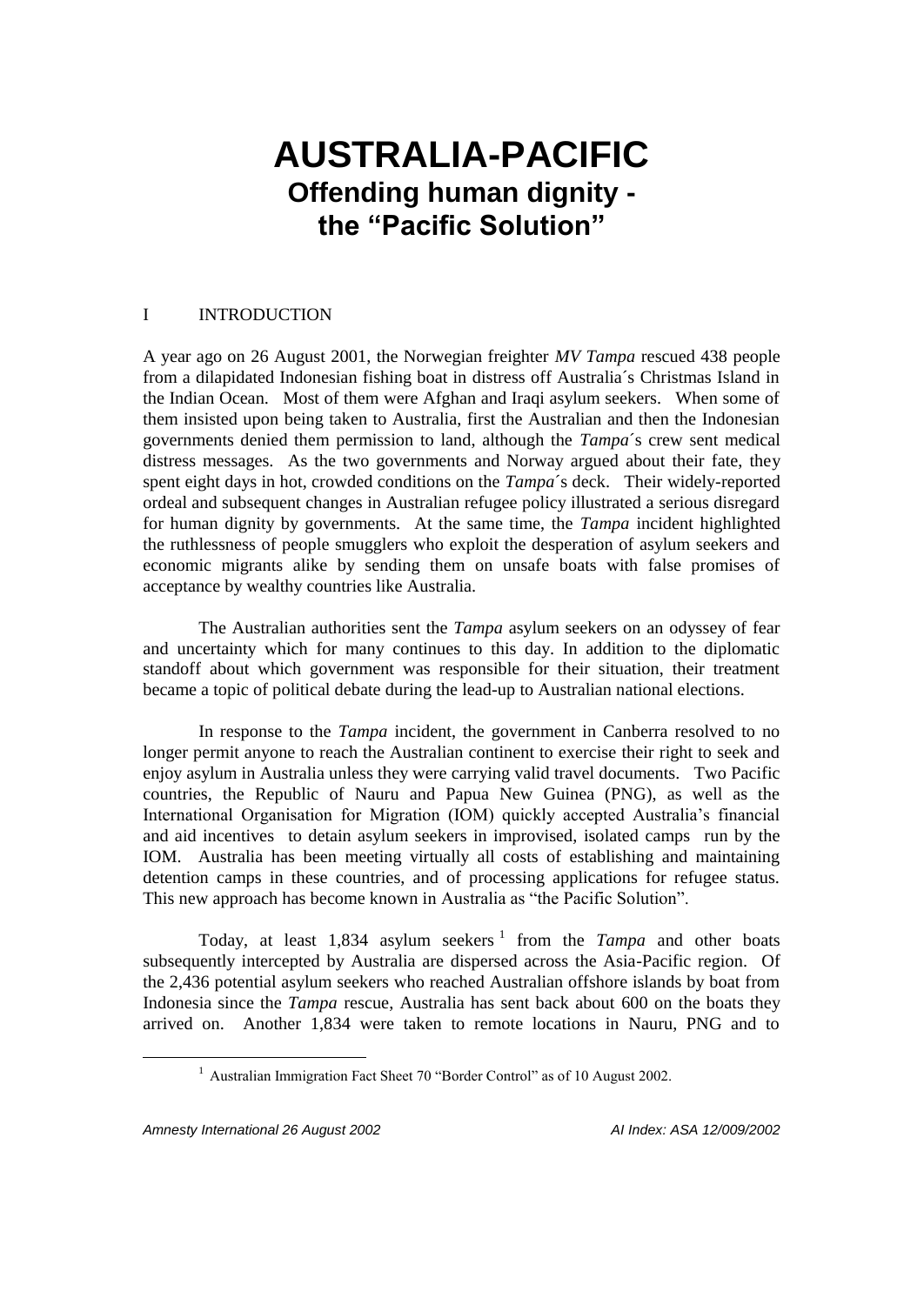Australia's Christmas Island.<sup>2</sup> While procedures to determine refugee claims are still continuing, at least 580 have already been found to be refugees<sup>3</sup>. Of those rescued by the *Tampa,* only 130 have found permanent protection in New Zealand, seven Afghans recently returned to Afghanistan from detention camps in Nauru<sup>4</sup>, and almost all others are detained and awaiting final decisions on their future in Australia, Nauru and Papua New Guinea or on temporary visa in Australia<sup>5</sup>. All of them, including scores of children, have already spent between three and 12 months in detention which was arbitrary, a form of state-controlled custody without charge, trial or independent review of whether detention is necessary in the individual case, appropriate and otherwise meets international human rights standards.

Amnesty International opposes Australia's punitive measures to deter unwanted asylum seekers by treating others harshly even though they committed no crime. Specifically, the organization objects to the use of detention of unspecified and potentially unlimited duration without judicial review, to the automatic detention of children, and to detention in conditions which may be considered degrading or inhuman. Such violations of human rights cannot be justified as a method of deterring potential asylum seekers. Addressing the problem of international people smuggling requires an increase in international cooperation targeting the root causes of both refugee movements <sup>6</sup> and of the people smuggling market, rather than in punitive measures against those they exploit.

 $\overline{a}$ 

<sup>2</sup> Under new legislation introduced in the wake of the *Tampa* incident, Christmas Island and some 3,000 other islands off the coast of mainland Australia are no longer considered to be part of Australia for the application of migration laws covering refugee rights. As a result, people arriving there are denied the right to claim asylum in Australia. See Migration Amendment (Excision from Migration Zone) Bill 2001, and "New Regulations to Fight People Smugglers", Minister for Immigration Media Release 7 June 2002.

 $3$  The precise number is unclear; by 28 June 2002, Australian government statements suggested between 450 and 520 positive decisions on refugee claims in the Nauru and "Manus Island" (Papua New Guinea) facilities alone, with hundreds more pending. At that time, another 130 people had been recognized as refugees by New Zealand.

<sup>4</sup> Australian Department of Immigration letter to the editor of the Sydney Morning Herald regarding "Life in Australia worse than Afghan prison" - 14 August 2002.

<sup>&</sup>lt;sup>5</sup> So far, those with close family links were given temporary visa in Australia.

<sup>&</sup>lt;sup>6</sup> For example, persecution on religious, ethnic or political grounds, and armed conflict.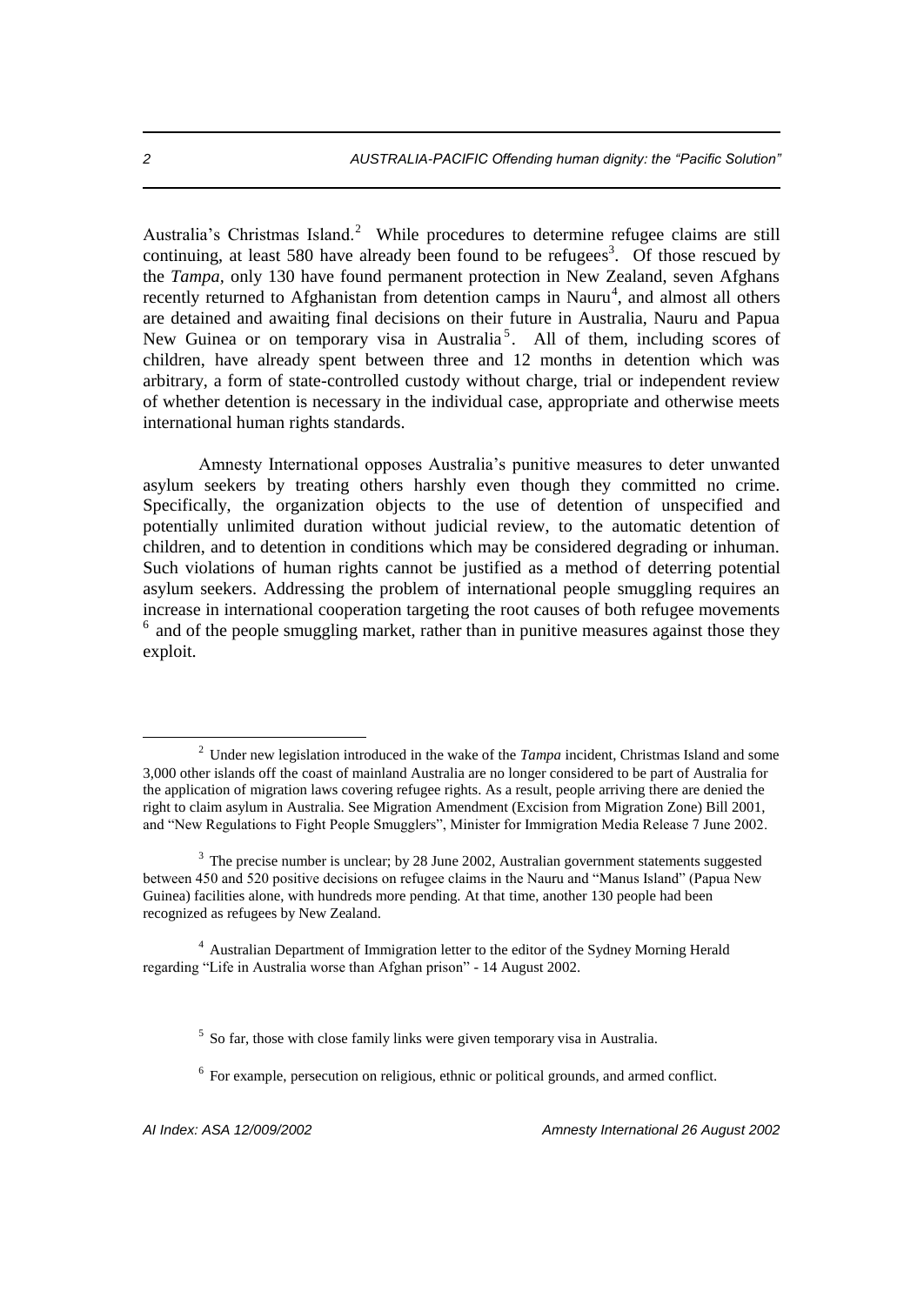The organization is further concerned that the *Tampa* precedent may lead other governments to evade their shared responsibilities to find effective protection and durable solutions for people fleeing countries where they are at risk of serious human rights violations. Australia´s unilateral action undermines international efforts aimed at persuading other countries to respect the needs and rights of refugees and asylum seekers.

This document examines some of the developments since the *Tampa* incident, which coincided with a global backlash against asylum seekers following the 11 September 2001 attacks in the USA. It calls for government resources in refugee host countries to be concentrated on sharing - not shifting - responsibilities for refugee movements, on addressing their root causes and not just the symptoms, and for an end to the arbitrary detention of asylum seekers and refugees as practised or funded by Australia. Amnesty International is concerned about a detention regime which takes no account of the effect of prolonged detention on the mental health and well-being of detainees, particularly vulnerable groups such as children. The "Pacific Solution" approach itself raises a number of issues under international law, such as the links between human rights, refugee and maritime law, which cannot be addressed in this document.

#### II BACKGROUND

#### **The "Pacific Solution"**

 $\overline{a}$ 

Australia's response to the *Tampa* incident illustrates what the government subsequently described as a "deliberately tough" approach to asylum seekers and refugees, aimed at "attacking smuggling practices and sending the strongest possible message to smugglers and their clients [mostly asylum seekers]".<sup>7</sup> The government thus intentionally treats harshly any unwelcome asylum seekers in order to deter others from trying to reach Australia with the assistance of smugglers.<sup>8</sup> It claims this helps maintain Australia's capacity to select recognized refugees from among those "most in need" overseas. However, critics argue that "[i]t is misleading to claim [such refugees] are the ones who happen to be at the head of a queue of persons ranked according to greatest need. They are the lucky ones in a lottery where some connection with Australia or greater

<sup>&</sup>lt;sup>7</sup>"Principled Observance of Protection Obligations and Purposeful Action to Fight People Smuggling and Organised Crime - Australia's Commitment", background paper circulated by the Australian government in September 2001, p. 4.

<sup>&</sup>lt;sup>8</sup> "Physically disrupting the work of people smugglers and only providing temporary protection for unauthorised arrivals is working." Minister for Immigration media release MPS 16/2002, 21 March 2002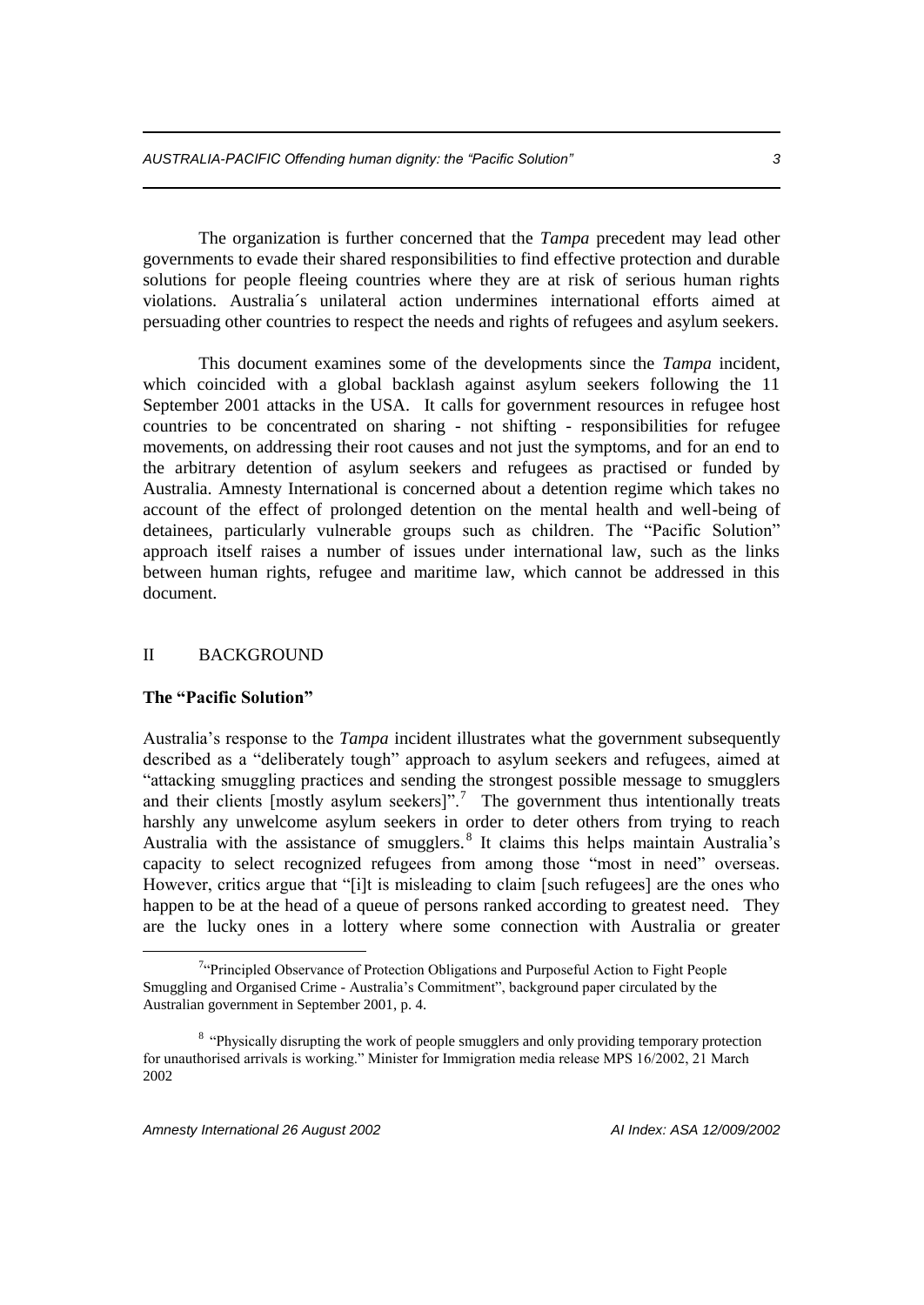compatibility with Australia usually counts for something."<sup>9</sup> The Australian response to the *Tampa* has reinforced existing trends in government policy and added new, more extreme measures.

The *Tampa* incident occurred at a time when international people smuggling syndicates were sending increasing numbers of asylum seekers and migrants to Australia by boat with false promises of eventual permanent residence. The smugglers exploited the fears and desperation of asylum seekers and migrants mainly from Iraq and Afghanistan, who no longer felt safe in host countries increasingly unwilling to provide care and protection. While overall arrival figures in Australia were small in comparison with other countries (4,137 people arriving in the 12 months to 30 June 2001), the Australian government was concerned about the failure of previous policies aimed at stopping their arrival. $10$ 

 $\overline{a}$ 

*AI Index: ASA 12/009/2002 Amnesty International 26 August 2002*

<sup>&</sup>lt;sup>9</sup> Fr Frank Brennan, "Developing just refugee policies in Australia", University of Sydney lecture, 7 August 2002. Section C of Australian refugee visa application forms seeks information about an applicant's links to Australia.

 $10$  It is important to note that these policies do not seek to deter applications for resettlement lodged overseas. However, for many refugees this is not a safe or realistic option, for example because they cannot contact Australian diplomatic representatives without risks, or because there is no Australian embassy in their country.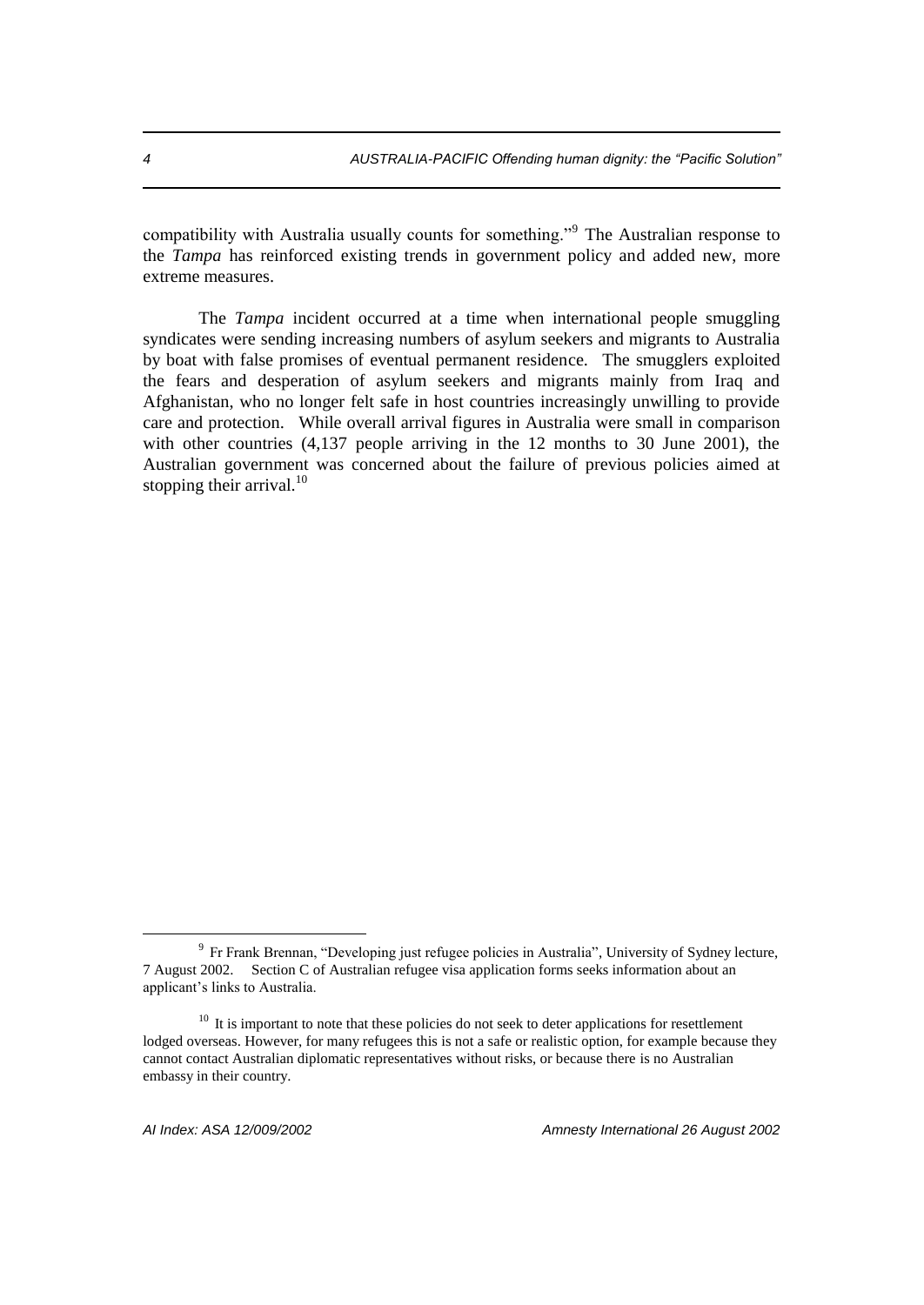*AUSTRALIA-PACIFIC Offending human dignity: the "Pacific Solution" 5*

For example, the government has claimed that restricting refugee benefits in Australia and its 10-year-old practice of automatic detention of asylum seekers<sup>11</sup> were essential elements in an approach aimed at "doing everything possible to fight people smuggling"<sup>12</sup>; however, this did not discourage asylum seekers from trying to reach the country on dangerous boat trips arranged by smugglers.<sup>13</sup> Unlike most European countries receiving tens of thousands of asylum seekers each year, Australia's geographical situation meant that authorities were used to an average of no more than 1,000 asylum seekers arriving without visa by boat each year over the past 13 years.<sup>14</sup> Prime Minister Howard also suggested that detention facilities had reached capacity under Australia's mandatory detention system: "I have to say that we are reaching a situation where our capacity physically, through detention facilities and otherwise, without massive additional expenditure to erect new facilities, that capacity is reaching the ceiling, it is reaching breaking point."<sup>15</sup> This comment fails to consider whether it is necessary and appropriate to detain all asylum seekers, including for example, families with babies, who arrive without visas.

The *Tampa* incident also gave further momentum to steps by Australian Prime Minister John Howard to develop a "whole-of-government approach" to deter asylum seekers arriving without travel documents. Led by the Office of the Prime Minister and Cabinet, a people smuggling task force was established in August 2001 which soon controlled a major operation with the mission "*to deter* (arrival) *and deny* (access into Australia's migration zone where asylum rights apply)". <sup>16</sup> By September, it involved

<sup>12</sup> Australian Government background paper on the *Tampa* issue, circulated September 2001.

 $13$  No boats have reached the Australian mainland this year; however, various factors may have contributed to this situation, including stricter controls in international travel following the events of 11 September 2001, subsequent political change in Afghanistan, increased international attention to the situation of refugees in the region, and the publicity impact of the drowning of 353 asylum seekers whose Indonesian boat sank heading for Australia.

<sup>14</sup> "Unauthorised Arrivals by Air and Sea", Department of Immigration Fact Sheet 74. According to the same fact sheet, during the 12 months to 30 June 2001, another 1,508 people (which would include many asylum seekers), were refused entry at Australian airports.

<sup>15</sup> Prime Minister's News Room, "Transcript of the Prime Minister the Hon John Howard MP Television Interview with Fran Kelly, 7.30 Report", ABC 27 August 2001.

<sup>16</sup> The mission objectives were characterized by a commanding Navy officer: "The aim was to deter and deny access to the Australian migration zone. If forced to abandon that aspect of the mission, I was to contain the situation until a decision could be made as to where the [people arriving without valid visa] would be transferred to." Transcript of 4 April 2002 hearing, Official Committee Hansard, Senate Select Committee into a Certain Maritime Incident, p. 31.

*Amnesty International 26 August 2002 AI Index: ASA 12/009/2002*

 $\overline{a}$ 

 $11$  and others who arrive without valid travel papers.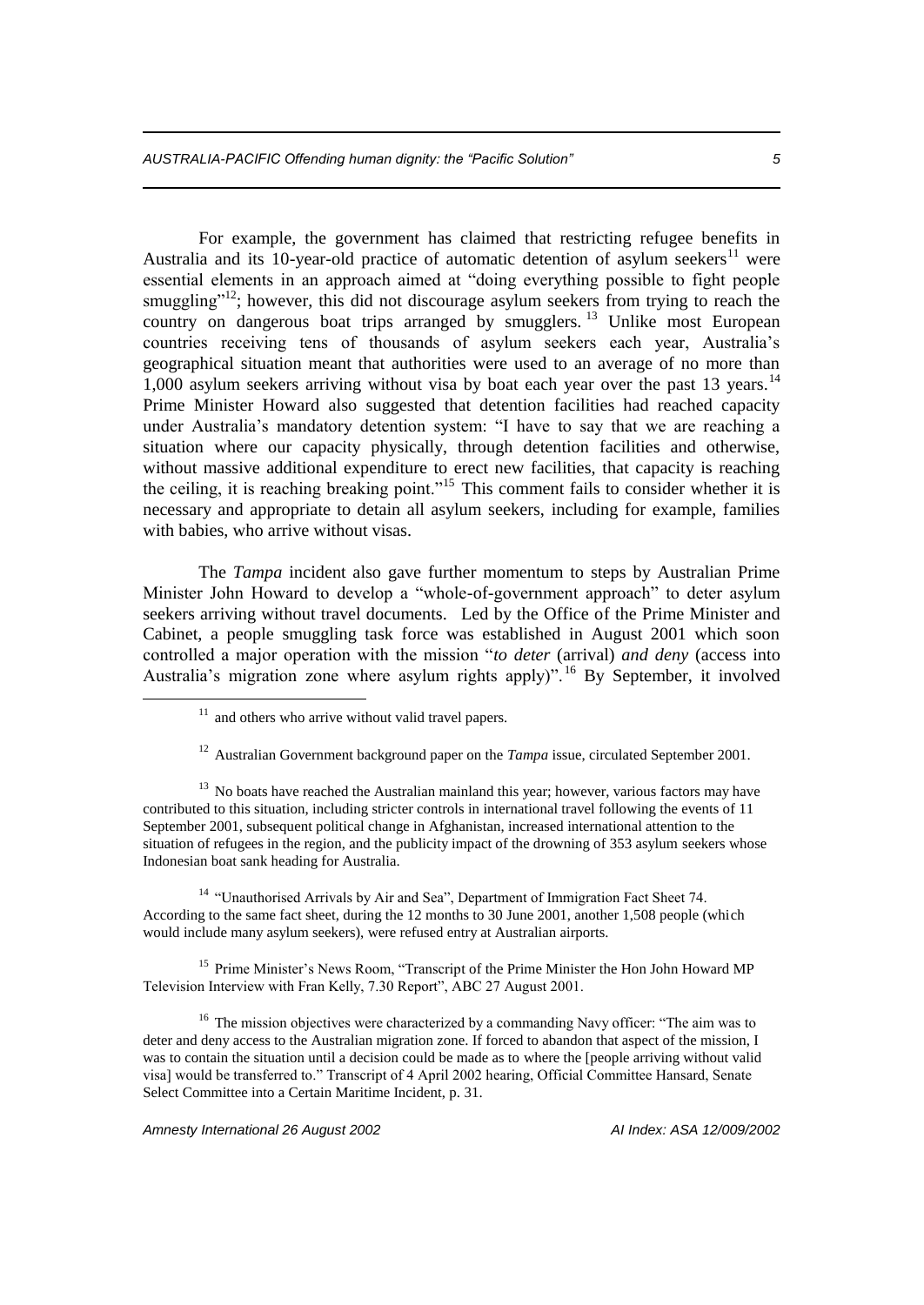federal (national) government ministries and agencies responsible for immigration, defence, intelligence, police, justice, customs, overseas aid and foreign affairs. Several hundred million US dollars worth of funds were made available to close Australia's borders against unwelcome asylum seekers, and the May 2002 government budget sets aside a total of 1.5 billion US dollars for "border protection" and related measures. During the coming four years, nearly 300 million US dollars are budgeted just for activities in other countries to prevent asylum seekers from reaching mainland Australia, which includes funding to the IOM for assistance with their detention, processing and return. This raises questions about Australian government claims that detention and processing facilities in the Pacific are merely "temporary" arrangements.

Under the so-called "Pacific Solution" approach, more than 1,800 asylum seekers have been transferred to Nauru, Manus Island (Papua New Guinea) and Australia's Christmas Island but denied permission to lodge refugee claims in Australia. In Nauru, the United Nations High Commissioner for Refugees (UNHCR) assisted with the processing of more than 560 refugee claims, while Australian officials have so far handled at least a similar number under procedures developed by the Australian government.<sup>17</sup> As of mid-August 2002, refugee determination for many applicants in Nauru and Manus Island was continuing.

# **"Operation Relex"**

 $\overline{a}$ 

The Australian military's "Operation Relex" was supported by civilian efforts to detect, turn back or intercept any vessel suspected of carrying asylum seekers in the seas north of Australia. Between 3 September and December 2001, at least three frigates, a troop carrier, supply vessels and armed patrol boats assisted air force surveillance aircraft and customs boats to create a "thick grey line"<sup>18</sup> around Australia's north coast. Prime Minister Howard introduced draconian new laws which allow Australian warships to shoot at boats refusing to cooperate, $19$  and which prevent Australian courts from hearing legal challenges against government actions on intercepted boats.

 $17$  It is important to note that while Nauru and Papua New Guinea are sovereign countries, they accepted Australian transfers of people escorted and guarded mainly by Australian guards under arrangements funded and initiated by Australia, for processing of refugee claims by Australian officials under procedures developed and controlled by Australia.

<sup>&</sup>lt;sup>18</sup> "Thick grey line: Patrols aim to deter illegals", Navy News, 17 September 2001.

 $19$  A Bill to amend existing Border Protection legislation was passed within a day by the House of Representatives but rejected on 30 August 2001 by the Australian Senate. Australian armed forces, police, customs and immigration officials already have far-reaching coercive powers against non-compliant boats. Australian law now provides for effective immunity from prosecution in cases where such powers are being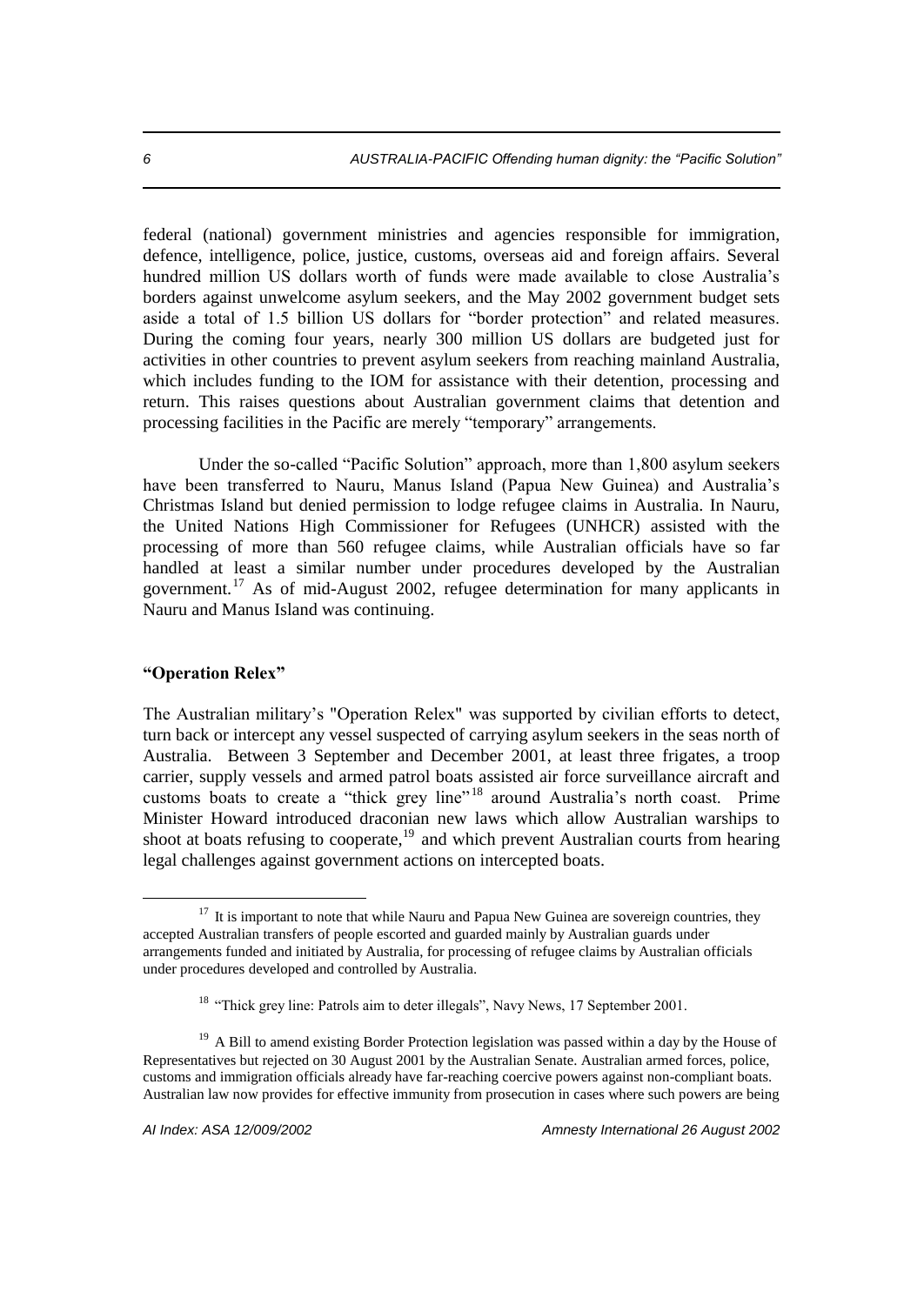*AUSTRALIA-PACIFIC Offending human dignity: the "Pacific Solution" 7*

used.

1

*Amnesty International 26 August 2002 AI Index: ASA 12/009/2002*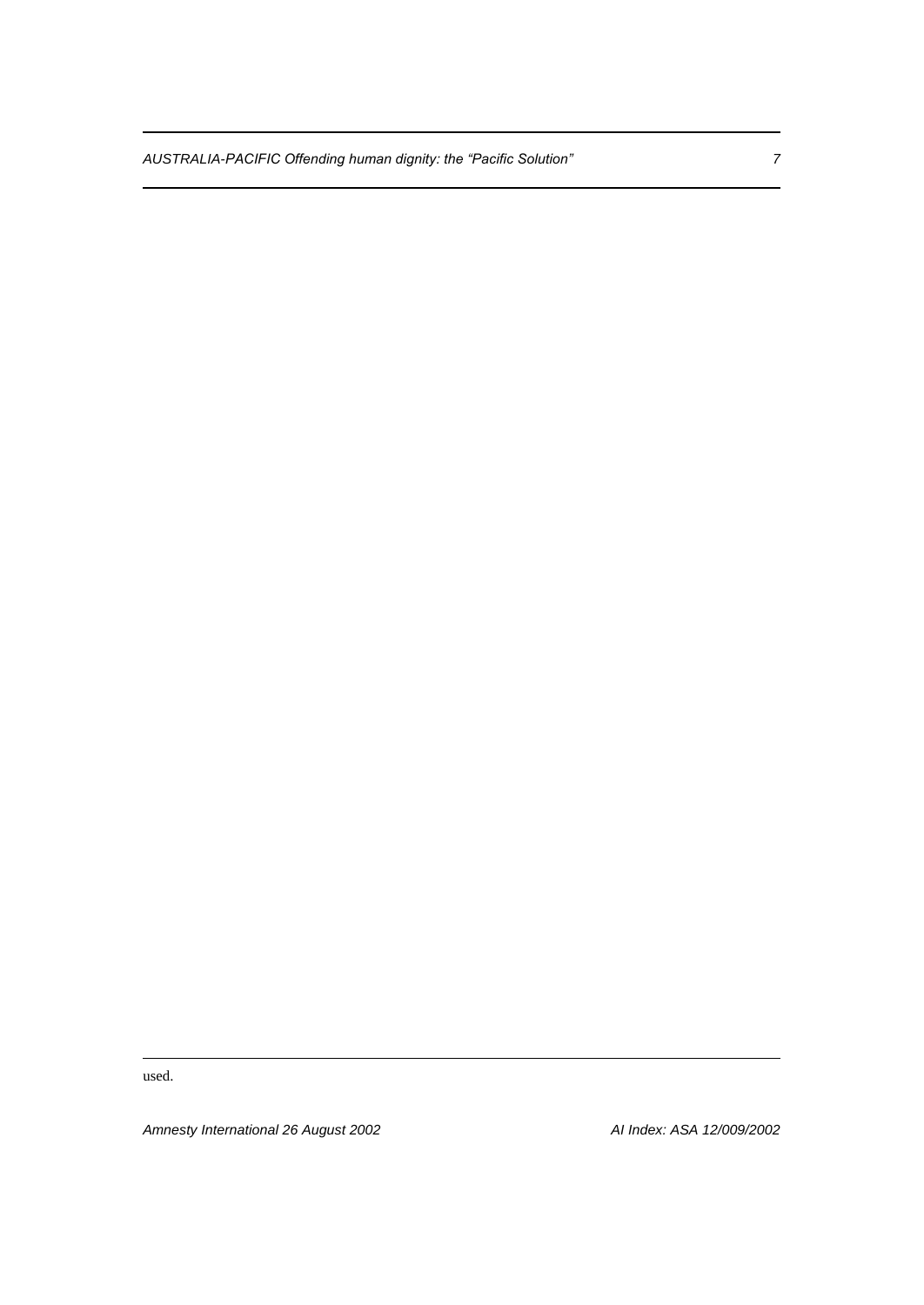During "Operation Relex", boats carrying several thousand potential asylum seekers were confronted by patrolling Navy and Customs vessels and prevented from approaching Australia. Even when the asylum seekers' boats were only marginally seaworthy, $^{20}$  they were usually directed back to Indonesia. Some incidents involved the use of Navy cannon and machine gun warning shots<sup>21</sup>, the burning and sinking of smuggling boats, attributed to sabotage by their crew or passengers, and the use and threat of force by Australian military against individuals resisting their orders.

Two women<sup>22</sup> drowned during one incident near Christmas Island on or about 8 November 2001, but the civilian authorities have not yet decided whether to hold a coroner´s inquest - a form of judicial investigation required in Australia to determine the cause and circumstances of any deaths during operations involving police or other officials.<sup>23</sup> Apparent delays in procedures leading to this decision give rise to concern that national authorities may be reluctant to have the circumstances of the deaths investigated in court. The families of the two women were informed about their rights regarding the bodies under the Western Australia Coroner's Act; the bodies are buried on Christmas Island.

Statements to Amnesty International by asylum seekers about their treatment by Navy personnel speak of dismay at the orders the armed forces were expected to carry out (to force boats to return to Indonesia). With few exceptions, however, they also expressed gratitude for Navy officers' courage during rescue at sea, and for their compassion in the care of those asylum seekers taken on board Navy ships. Disappointment was expressed about Navy personnel or other officials raising hopes that people would be taken to Australia, when in fact they were taken to Nauru or back towards Indonesia.

## **Voyage of death**

 $\overline{a}$ 

<sup>22</sup> Nurjan Husseini, born 1946, and Fatima Husseini, born 1981, believed to be from either Pakistan or Afghanistan.

 $23$  The Western Australian State Coroner whose territorial responsibility includes Christmas Island has decided to consider the issue on 6 September 2002.

 $20$  "The sea conditions were fine, the vessel was marginally seaworthy but it was still afloat ..." Commander Norman Bank, HMAS Adelaide, 4 April 2002, during a discussion on whether an Indonesian boat with a crippled engine could be returned safely to Indonesia, at the Australian Senate Inquiry into a Certain Maritime Incident; Official Senate Hansard, p. 33. The issue was earlier discussed at the same inquiry on 26 March 2002, Official Senate Hansard p.51.

<sup>&</sup>lt;sup>21</sup> Navy records show that 5.56 mm "cannon" shots were fired as close as 15 metres in front of one boat; in addition, 50 cal machine gun fire (into the water) preceded a Navy boarding operation.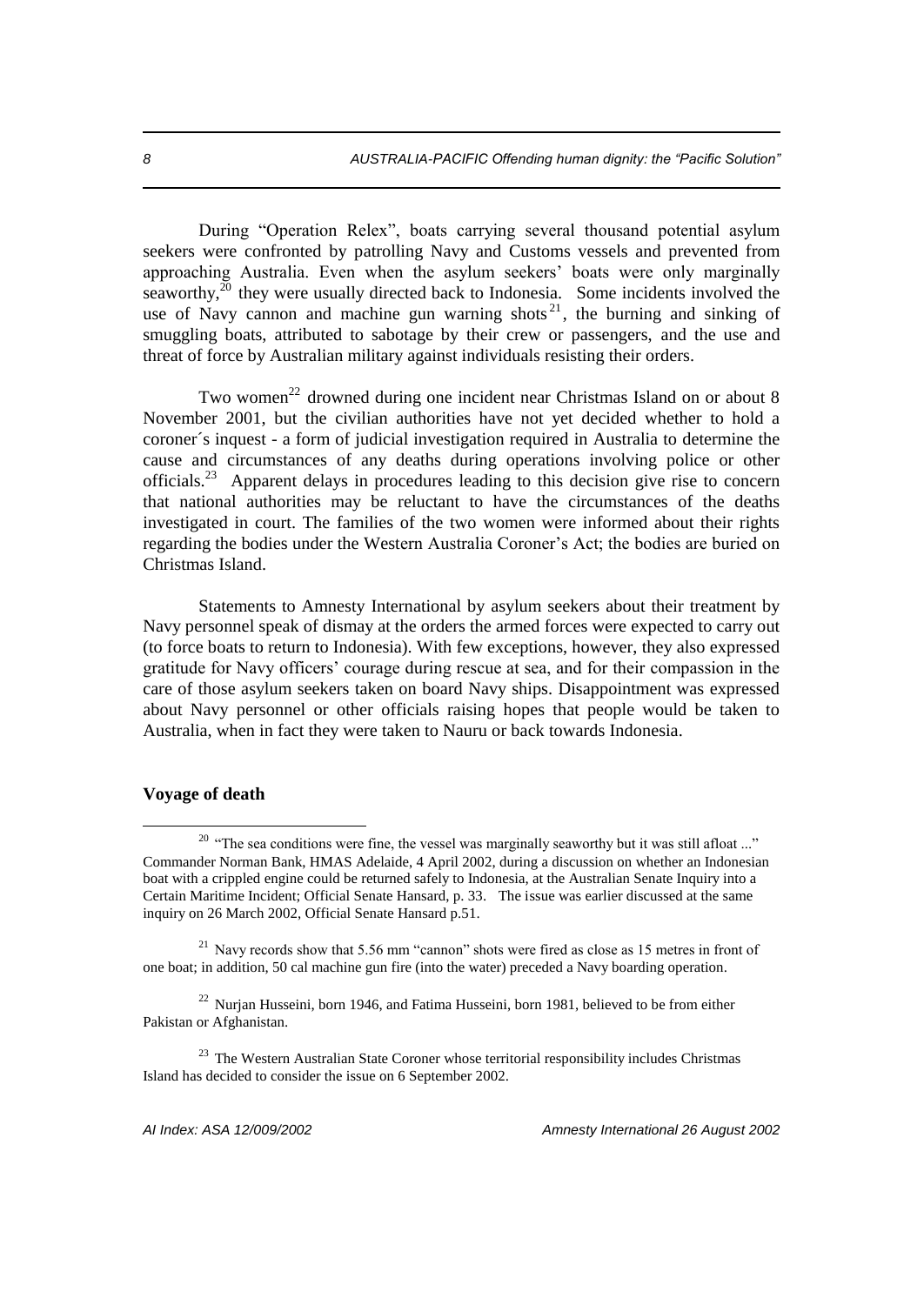In October 2001, Australian authorities were alerted to the departure from Indonesia of another overcrowded boat unfit to reach Australia. About 400 asylum seekers, including 70 children, were crowded on a leaky, 15-metre vessel. For reasons yet to be explained, no ship was directed to rescue them when their boat sank south of Sumatra on 19 October 2001; at least 353 people drowned. Some survivors taken to Indonesia by fishermen later claimed that people smugglers and corrupt Indonesian police had forced them on board after they realized the boat was unsafe. The husband of Sondos Ismael, a 27-year-old surviving woman whose three young daughters drowned in the incident, was already in Australia on a temporary refugee visa which prevents family members from joining him in the country. As media pictures showing her grief went around the world, he sought exceptional permission to see and comfort his wife in Indonesia without losing his visa, but the Australian government denied the couple the opportunity to see each other until eight months after the deaths of their children.

### III RECENT DEVELOPMENTS IN NAURU AND MANUS ISLAND

Reliable and independent information is scarce about the present situation of the remaining detainees in Manus Island and Nauru. The precise numbers of those recognized or rejected as refugees is unclear, as UNHCR has recently been reviewing initial decisions by the Australian authorities. It has been reported, for example, that UNHCR found that 46 out of 83 asylum seekers in Nauru previously rejected by Australian officials were in fact refugees.<sup>24</sup> An Australian government announcement of the arrival in Australia by 6 August 2002 of 116 recognized refugees leaves unclear how many came from camps in Nauru and how many from Manus Island, Papua New Guinea. At the time of writing, it appears that at least some 400 recognized refugees remain in detention at both facilities, awaiting government decisions about their future resettlement options. A calculation from UNHCR and Australian government media releases indicates that by 30 June 2002, 644 out of 1609 refugee applicants in Nauru and Papua New Guinea were found to be entitled to international protection.<sup>25</sup> Most others were awaiting appeal or review decisions.

The current situation in the facilities cannot be independently verified. Papua New Guinean and Nauruan authorities have generally ignored or rejected requests to visit

 $\overline{a}$ 

<sup>&</sup>lt;sup>24</sup> "More asylum seekers on Nauru have claims rejected", Radio Australia, 17 July 2002.

 $25$  A calculation presented by Oxfam - Community Aid Abroad, in its report "Still Drifting: Australia's Pacific Solution Becomes 'A Pacific Nightmare'", August 2002.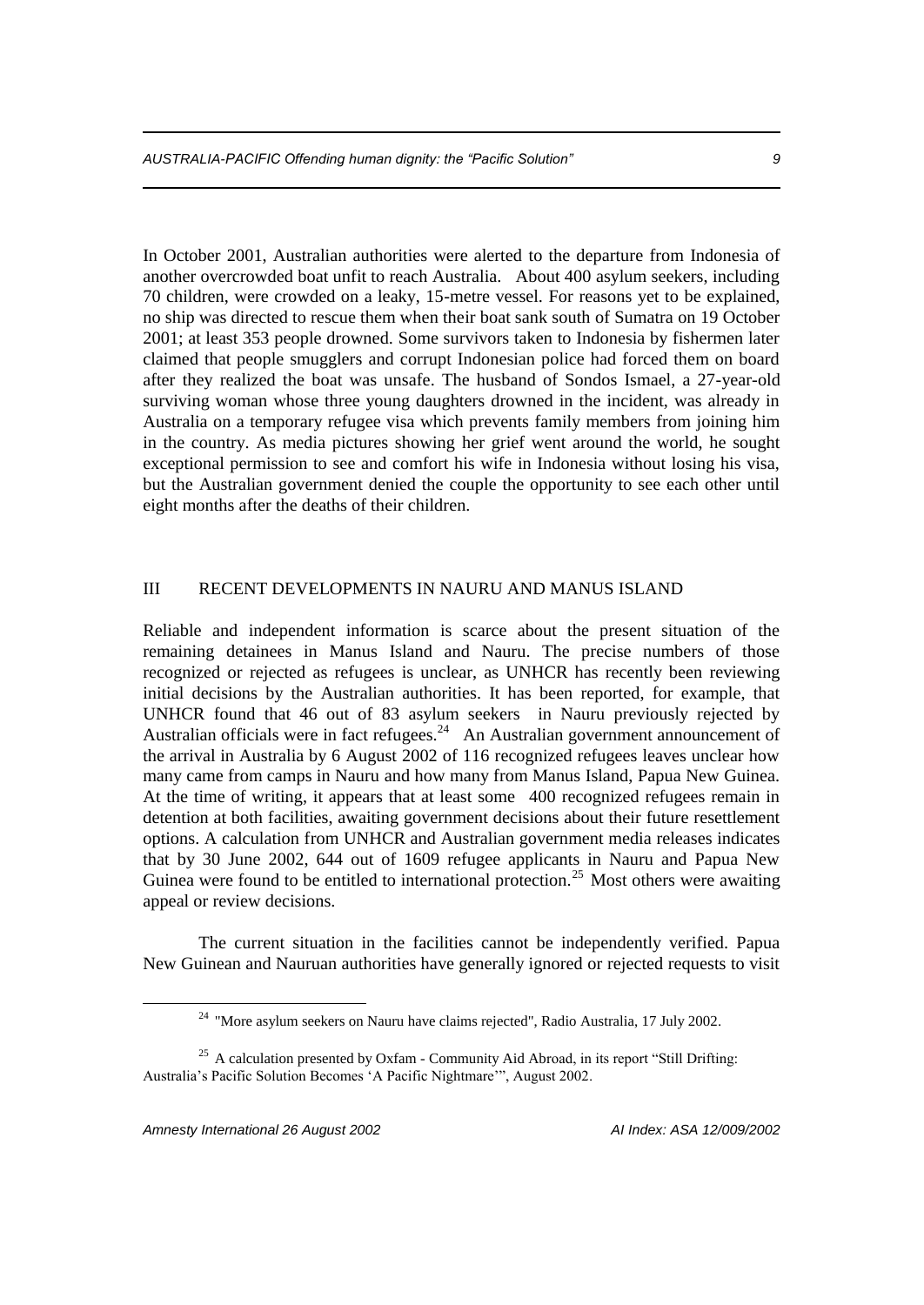detention camps by independent media, lawyers or human rights organizations. In a letter to Australian immigration minister Philip Ruddock, the General Secretary of Reporters sans Frontières (Reporters Without Borders), Robert Ménard, expressed serious concern about journalists being prevented from reporting about the human rights situation in the Australian-funded detention facilities at Manus Island and Nauru:

"The Australian authorities must cancel the instructions given to Papuan authorities to prevent journalists access to the Manus camp". $26$ 

 $\overline{a}$ 

*AI Index: ASA 12/009/2002 Amnesty International 26 August 2002*

<sup>&</sup>lt;sup>26</sup> "Journalists prevented from reporting about refugee camp in Papua New Guinea", Reporters sans Frontières Media Release, 15.03.2002. RSF also quotes an official of the Papua New Guinea Department of Foreign Affairs as saying that Australian authorities "didn't want anyone going to see them [the asylum seekers in Manus Island], that it was not the business of anyone else."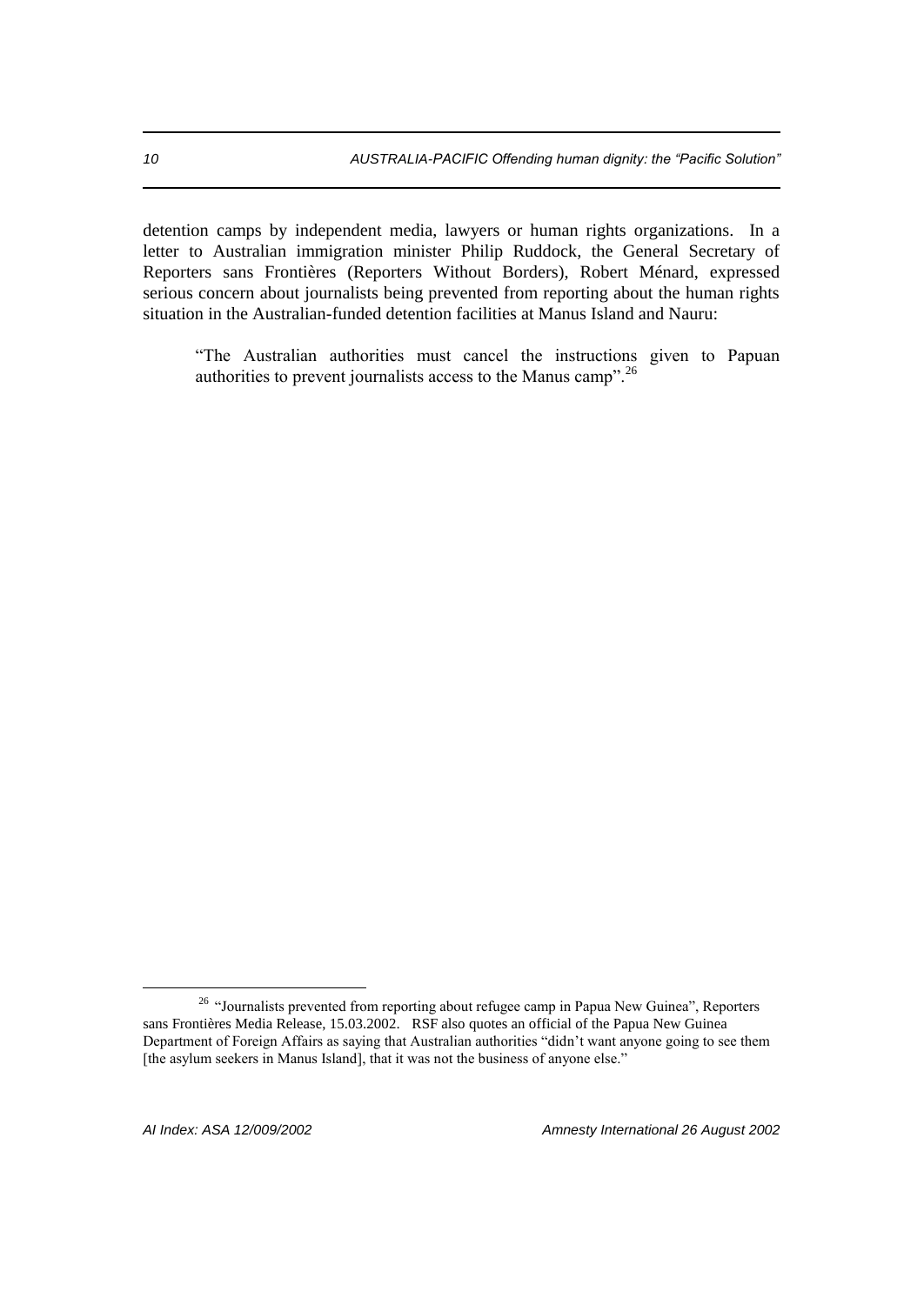While Amnesty International was allowed to visit camps in Nauru in November 2001, the Papua New Guinea government has not responded to a proposal for a joint visit by Amnesty International and Human Rights Watch to the remote asylum detention camp at the Lombrum military base on Manus Island. In the absence of independent local human rights monitoring, the lack of transparency about the detainees´ circumstances raises international concern about their conditions and treatment. $27$ 

John Hodges, a former Australian immigration minister, accompanied by an Iraqi doctor<sup>28</sup>, visited the camps in Nauru and Manus Island in March 2002 in his capacity as Chair of the Australian government's Immigration Detention Advisory Group. He compared the situation in Nauru and Manus Island with Australia:

"Nauru is by far the worst of the detention centres; it is hot. Both camps [in Nauru] are built on areas that have been extensively mined, many years ago, and the facilities are just not as good as they are in Australia."<sup>29</sup>

His statements to an Australian Senate inquiry also confirm concerns about drinking water supplies in Nauru and the Australian immigration department's awareness of them:

"Water supply is not a problem on Manus—there is an abundance of good, clean, fresh water—but there are some deficiencies on Nauru. The department know of them. They are moving to rectify some of those deficiencies. For instance, fresh water is a problem on Nauru. Their desalination plant breaks down. Their power breaks down too frequently. They are using a mixture of brackish water and fresh water. There is a plan—I do not know whether it is to be implemented; it was going to cost a lot of money—to supplement the freshwater supply with a further desalination plant."<sup>30</sup>

1

 $30$  Also p. 121 of the same transcript.

*Amnesty International 26 August 2002 AI Index: ASA 12/009/2002*

 $^{27}$  In Nauru, UNHCR staff assessing refugee claims have had daily access to the detention facilities and have been consulting with the IOM, Australian and Nauruan authorities about specific concerns regarding conditions at the camps. On Manus Island UNHCR has no refugee determination role and no staff.

<sup>28</sup> Dr. Mohammed Alsalami.

 $29$  Transcript of 1 May 2002 hearing, Official Committee Hansard, Senate Select Committee into a Certain Maritime Incident, p. 121.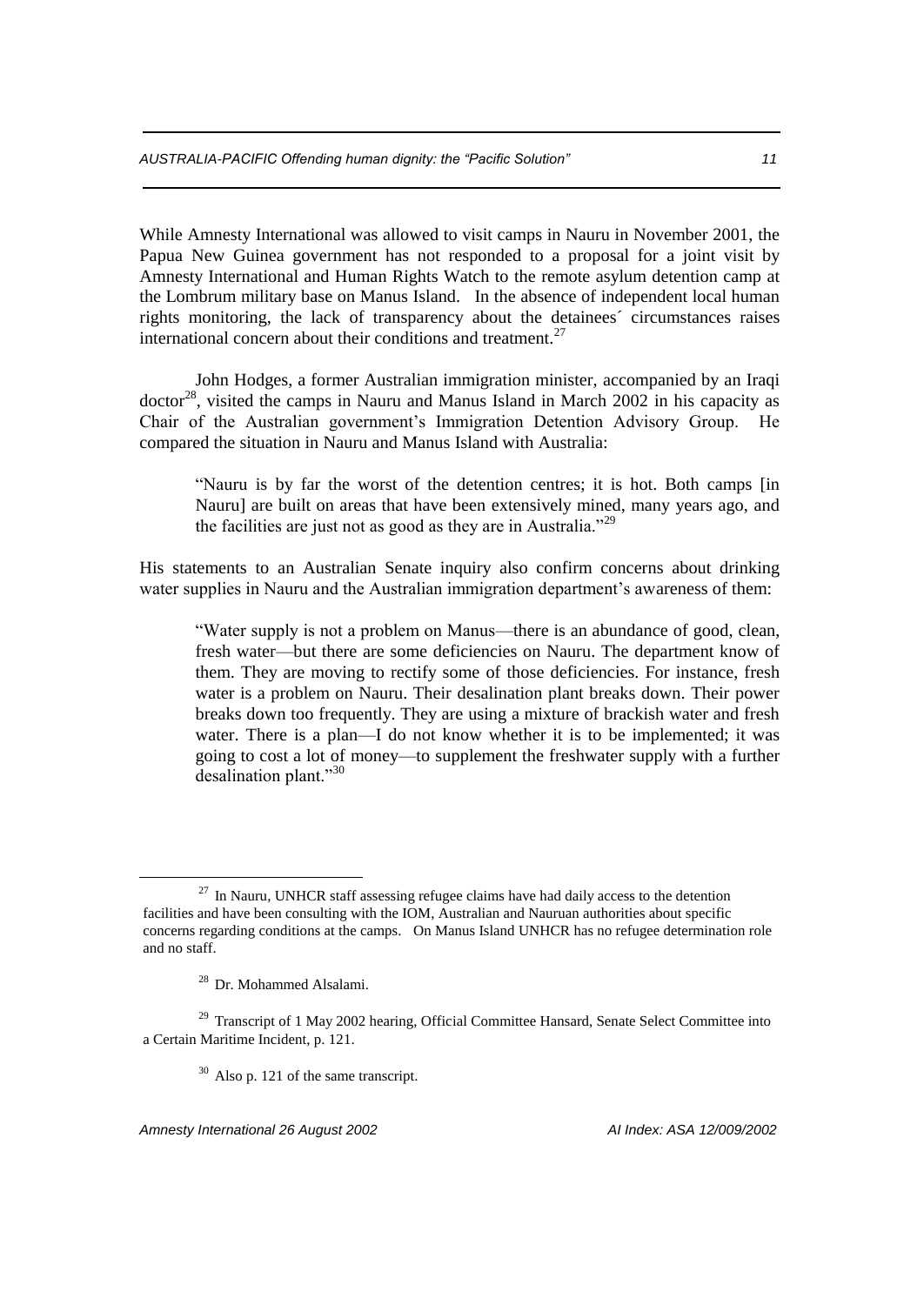On 25 July 2002, the new Afghan Ambassador to Australia, Mahmoud Saikal, announced that Afghan President Karzai instructed him to visit the Nauru detention facilities after more than 20 remaining Afghans in Nauru sent letters to the president complaining of conditions there.<sup>31</sup> At the time of writing, the visit had apparently yet to take place.

From 8 April 2002, Australia and UNHCR began to announce decisions on refugee status determination among asylum seekers in Papua New Guinea and Nauru. However, the asylum seekers continued to be held in detention,<sup>32</sup> and were not free to leave the camps. Following expressions of concern by Amnesty International, other human rights organizations and the UNHCR that recognized refugees were effectively detained in violation of international law, 59 people on Nauru who have been recognized by UNHCR as refugees were accepted by New Zealand for resettlement. The Australian government has also begun to grant protection in Australia to some of those held in Nauru and Papua New Guinea who were found meet refugee criteria and had some links with Australia. Most have close relatives in Australia, such as children or a spouse, from whom they have often been separated during their flight for many months or even years.

Under Australian temporary visa conditions,  $33$  however, many will never receive permanent residence rights in Australia or be reunited with members of their families not already accepted in Australia as refugees, including children and spouses. If they visit relatives abroad they cannot return to Australia. From November 2002, the temporary visa of those who arrived in Australia before the *Tampa* incident will begin to expire. Australian temporary visa conditions can split children from their parents and husbands from their wives permanently or for long periods.

<sup>&</sup>lt;sup>31</sup> "Afghan envoy to visit asylum-seekers on Nauru", PACNEWS 25 July 2002

 $32$  See section IV which refers to UNHCR guidelines on detention of asylum seekers.

<sup>33</sup> Australian Immigration Fact Sheet 70 "Border Control".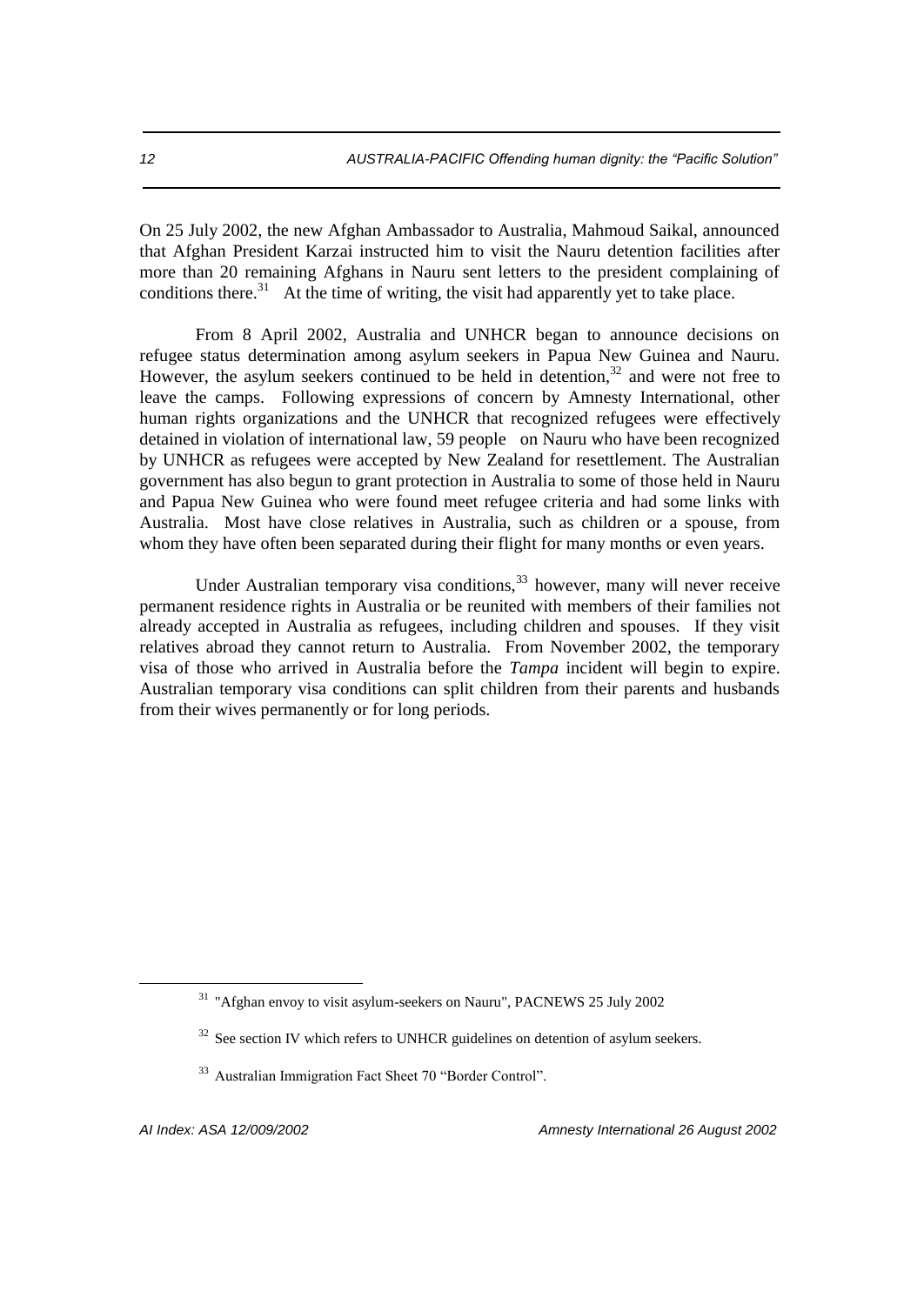Among those taken to Australia from detention camps in Nauru and Manus Island, the Australian government has apparently discriminated between groups of refugees on a number of grounds. These appear to include whether they had reached Australia before being intercepted, or how close they came to Australia. According to the Immigration Department, 56 refugees with immediate family members in Australia arrived from Nauru by 6 August on *five-year* temporary visas,<sup>34</sup> while another 42 arrived earlier from Manus Island on *three-year* temporary visas.<sup>35</sup> Under Australia's "new humanitarian visa system", those given three-year temporary visas will never be eligible for permanent residence, essentially because they left a country of first asylum where the Australian authorities consider they enjoyed effective protection.<sup>36</sup> Those given five-year temporary visas may be granted permanent visa after four and a half years "if there is a continuing need for protection".<sup>37</sup> This "hierarchy of benefits" and deliberate "disincentives" effectively rewards those asylum seekers who happen to be intercepted in the seas off Australia's coast, while those who reach Australian territory will never be able to call Australia "home".<sup>38</sup>

The future of the detention and processing facilities in Nauru and Papua New Guinea remains unclear, as both governments have repeatedly stated that the asylum seekers cannot stay indefinitely. Following a change of government in Papua New Guinea, newly elected Prime Minister Sir Michael Somare said he would prefer the arrangements with Australia to be phased out in October 2002 -- the end of the period agreed with Australia for the processing of asylum seekers in Papua New Guinea.<sup>39</sup>

<sup>35</sup> Of these 42 from Manus Island, 38 had immediate families members in Australia. "Refugees" Leave Manus for Australia", Australian Immigration Minister Media Release MPS 70/2002.

<sup>36</sup> In most cases, these are countries where certain refugees did not feel safe, or did not enjoy effective and durable protection, for example because they were at risk of human rights violations such as forcible return to where they fled from.

<sup>37</sup> Australian Immigration Fact Sheet 65 "New Humanitarian Visa System" (revised 19 July 2002). Five-year temporary visas are available to refugees who left a country of first asylum but who did not reach Australian territory.

<sup>38</sup> Australian Immigration Fact Sheet 65 "New Humanitarian Visa System" (revised 19 July 2002).

<sup>39</sup> Transcript of press conference with Australia's Prime Minister Howard, Port Moresby, 13 August 2002. See also "Somare to dump Australian asylum deal", Sydney Morning Herald, 10 August 2002. It now appears the two Prime Ministers merely agreed to keep detainee numbers below 1,000 and to leave open the possibility of again extending Australia's use of the facilities on Manus Island.

*Amnesty International 26 August 2002 AI Index: ASA 12/009/2002*

<sup>34</sup> "Refugees Arrive in Australia from Nauru", Australian Immigration Media Release DPS 55/2002.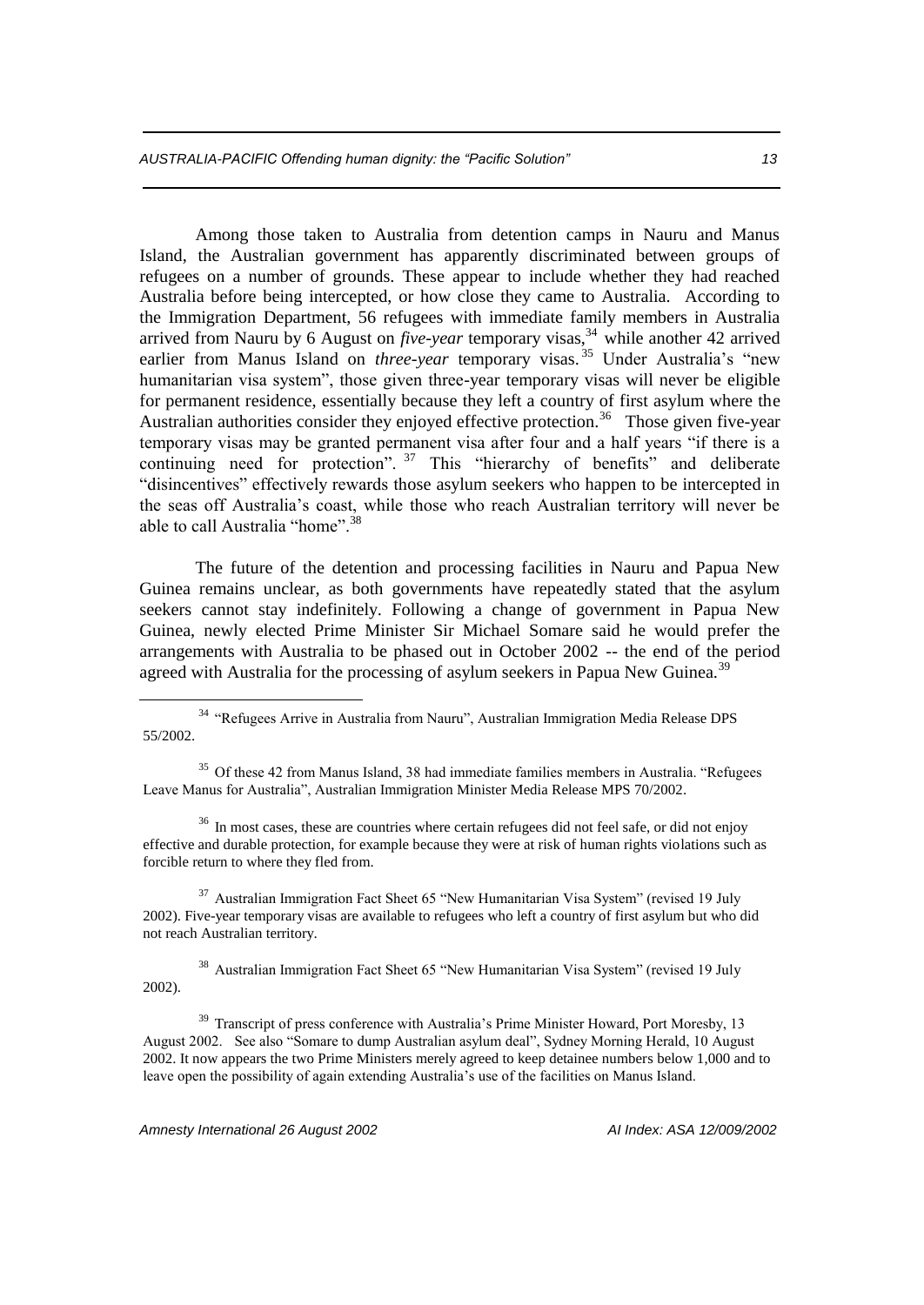The Australian government has also announced that seven Afghan asylum seekers from the detention camps in Nauru have recently returned to Afghanistan. It expects further movements of asylum seekers currently detained on Nauru and Manus Island "to Australia and other countries ... over the next few months". It claims that a "number of countries have indicated a willingness to consider cases for resettlement".<sup>40</sup> However, efforts to find resettlement places for refugees from camps in Manus Island or Nauru have so far made little progress. In addition, there is no evidence of an exit strategy for hundreds of people not determined to be refugees which would respect their rights. Australian construction plans for a large new detention facility on Christmas Island indicate that they may be transferred and detained there once agreements with Nauru and Papua New Guinea expire.

## IV DETENTION IN INTERNATIONAL HUMAN RIGHTS INSTRUMENTS

<sup>40</sup> "Refugees Arrive in Australia from Nauru", Australian Immigration Media Release DPS 55/2002, 6 August 2002.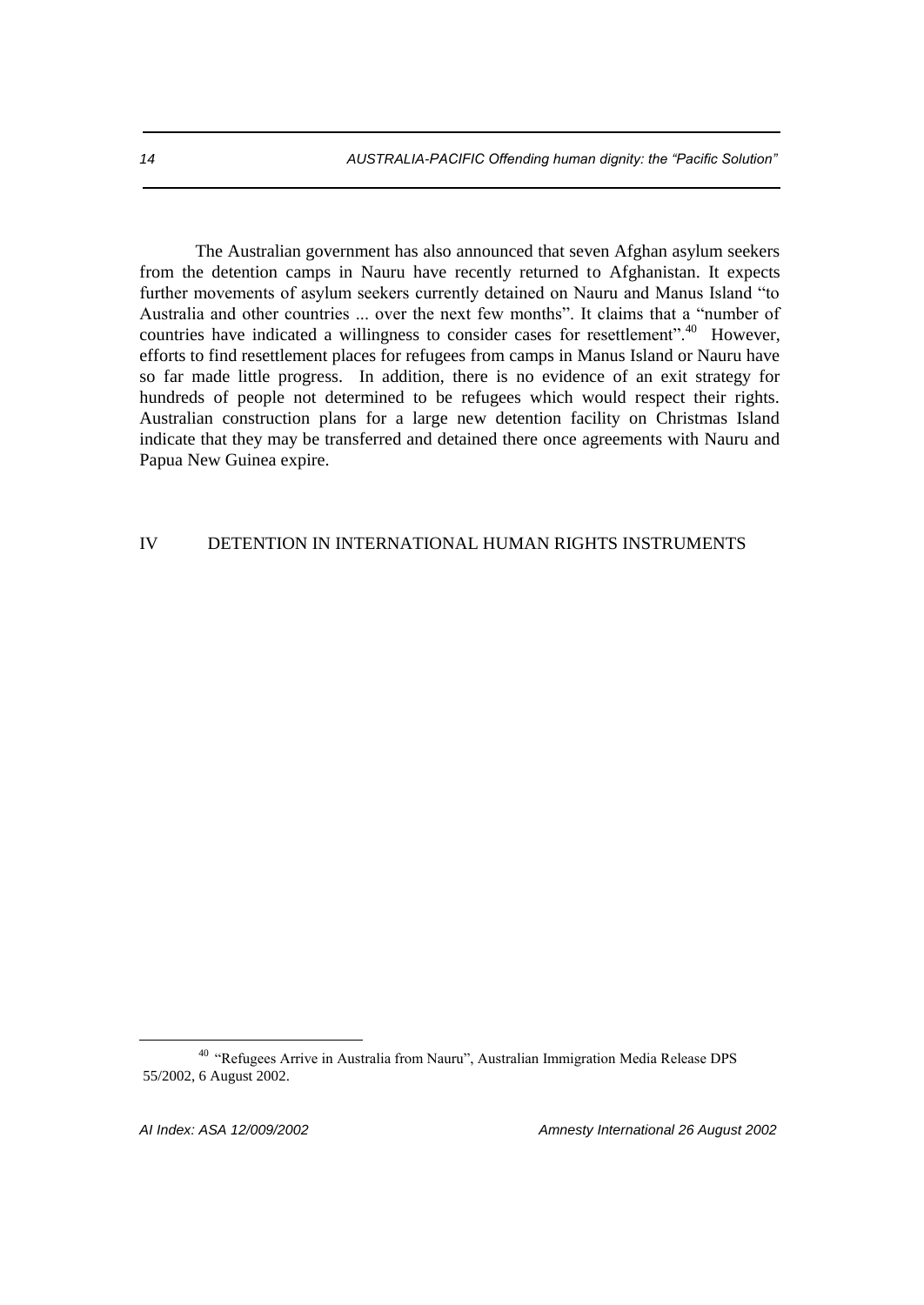International human rights instruments refer to detention as a deprivation of liberty distinct from incarceration resulting from criminal charges or sentencing.<sup>41</sup> Under its guidelines on the detention of asylum seekers, UNHCR considers detention as: "confinement within a narrowly bounded or restricted location, including [...] closed camps, detention facilities or airport zones, where freedom of movement is substantially curtailed, and where the only opportunity to leave this limited area is to leave the territory." $42$  The guidelines state that in the view of UNHCR, the detention of asylum seekers is "inherently undesirable", and that "[a]s a general principle asylum-seekers should not be detained" (Guideline 2). The Guidelines require that any "permissible exceptions to the general rule that detention should normally be avoided must be prescribed by law," and that such exceptional detention should be "for a minimal period", and only

- \* to verify the identity of an asylum seeker where it is "undetermined or in dispute",
- \* to determine the main elements on which a refugee claim is based (as distinct from finalizing procedures on refugee claims which can take years),
- \* to "protect national security and public order", and
- \* in cases where asylum seekers destroyed their travel or identity documents with "an intention to mislead", or a refusal to co-operate with, the authorities.

The Guidelines also explicitly declare detention "as part of a policy to deter further asylum-seekers ... is contrary to the norms of refugee law" (Guideline 3 (iv)).

<sup>&</sup>lt;sup>41</sup> International law generally uses the terminology of the "Body of Principles for the Protection of All Persons under Any Form of Detention or Imprisonment", adopted by United Nations General Assembly resolution 43/173 of 9 December 1988: "'Detained person' means any person deprived of personal liberty except as a result of conviction for an offence; [...] 'detention' means the condition of detained persons as defined above" (see introductory section on "Use of terms"). As a result of adoption by the UN General Assembly, all states are called upon to abide by these principles.

<sup>&</sup>lt;sup>42</sup> UNHCR Revised Guidelines on Applicable Criteria and Standards Relating to the Detention of Asylum Seekers, February 1999.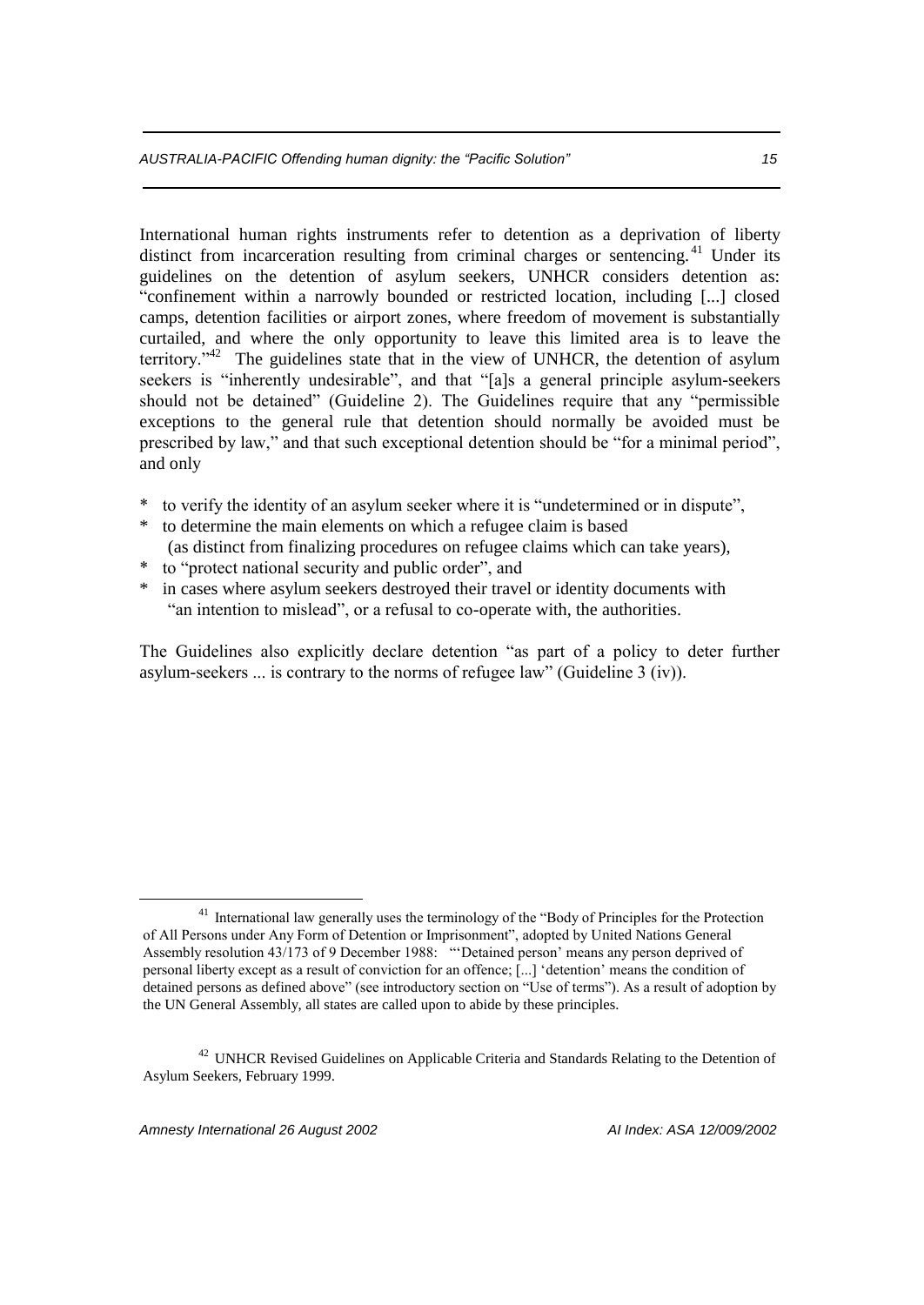Under international human rights law, the rights to liberty and freedom from arbitrary detention have been a core element of formal human rights standards since they were enshrined in Articles 3 and 9 of the 1948 Universal Declaration of Human Rights. Subsequent international standards, notably the International Covenant on Civil and Political Rights, recognize that the right to liberty is linked to freedom from arbitrary detention<sup>43</sup>

The prohibition of arbitrary detention has long been recognized to mean not only detention "against the law", but also detention which is not just, appropriate and necessary in all the circumstances of the case: "Cases of deprivation of liberty provided for by law must not be manifestly unproportional, unjust or unpredictable".<sup>44</sup> In interpreting such requirements, the United Nations Human Rights Committee has found that "every decision to keep a person in detention should be open to review periodically so that the grounds justifying the detention can be assessed."<sup>45</sup>

Protection in international law against arbitrary detention is particularly strong in relation to children. Australia, Nauru and Papua New Guinea have voluntarily entered into obligations under the Convention on the Rights of the Child which permits detention of a child only "in conformity with the law [...] as a measure of last resort and for the shortest appropriate period of time".<sup>46</sup> Children, like adults, also have the explicit right to prompt legal assistance and to challenge the legality of their detention before a court or other independent and impartial authority – rights which have been effectively denied to child asylum seekers held in Australian-funded detention facilities.<sup>47</sup>

<sup>46</sup> Article 37 (b). The obligations include that every child "deprived of liberty shall be treated with humanity and respect for the inherent dignity of the human person, and in a manner which takes into account the needs of persons of his or her age." (Article 37 (c)).

 $47$  Article 37 (d). Child asylum seekers detained in Australia have only a theoretical right to challenge their detention, because the courts are in general not allowed to order their release.

<sup>&</sup>lt;sup>43</sup> Article 9. Nauru signed the Covenant on 12 November 2001. Although it has yet to formally ratify the treaty to give full effect to the rights enshrines in it, Nauru is already obliged not to do anything which would undermine the object and purpose of the Covenant, such as permitting arbitrary detention in its territory.

<sup>&</sup>lt;sup>44</sup> Manfred Nowak, Commentary on the U.N. Covenant on Civil and Political Rights, 1993, p. 173.

<sup>45</sup> Views of the Human Rights Committee in the case of A v Australia, Communication No 560/1993 of 30 April 1997.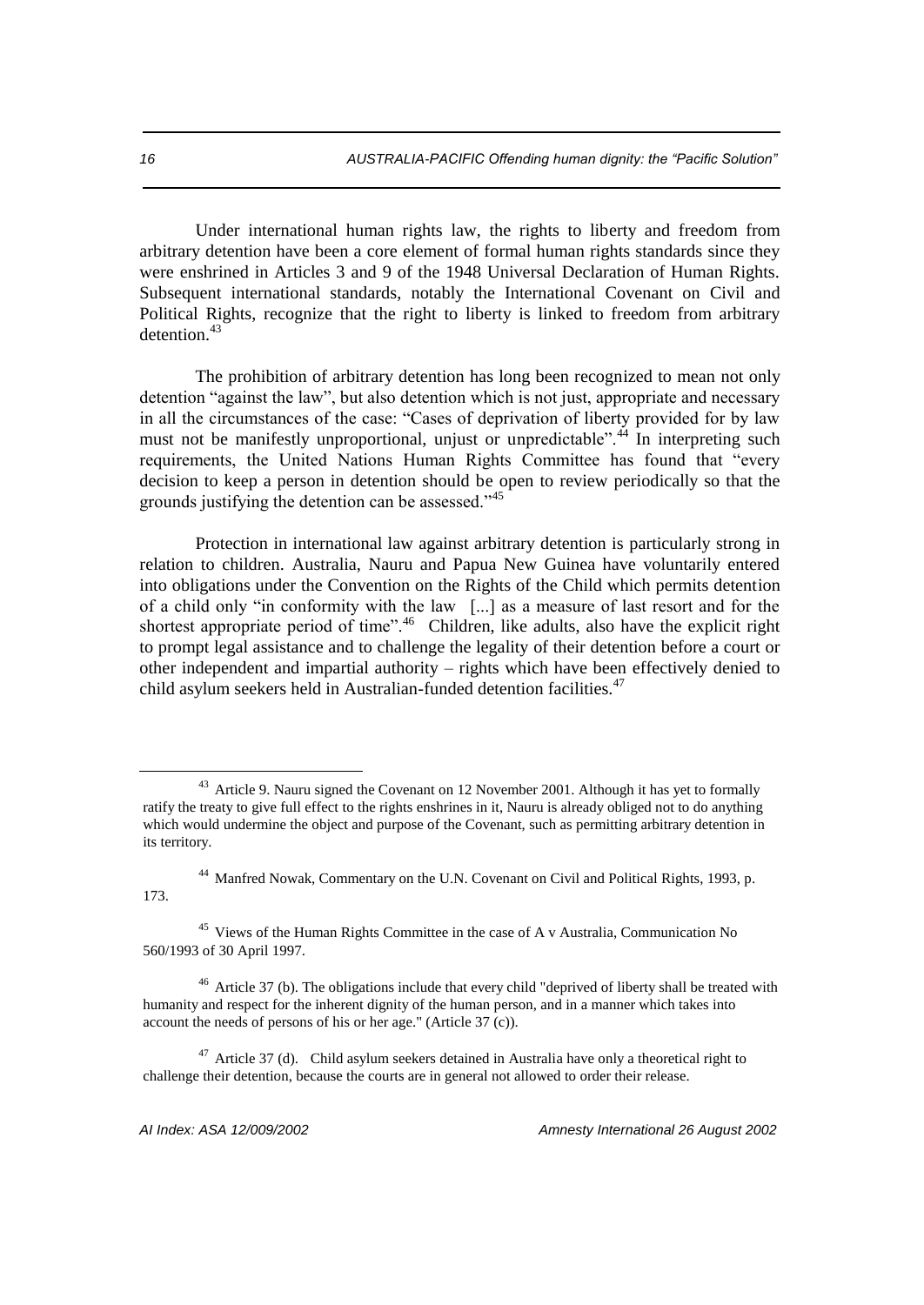To Amnesty International's knowledge, no court or independent tribunal in Nauru has been asked to determine whether it is lawful and appropriate to hold children, women and men in detention on Australia's behalf for an unspecified period, currently up to 11 months. The practice of prolonged detention adopted in Nauru and Papua New Guinea closely resembles the Australian mandatory detention regime which violates human rights law because it is arbitrary -- specifically as it fails to ensure that detention is independently and periodically reviewed.<sup>48</sup>

The International Organisation for Migration (IOM), as administrators of the Nauru and Manus Island facilities and managers in charge of safety, has effectively become the detaining agent on behalf of the governments involved. The absence of basic safeguards to prevent arbitrary detention raises questions about the IOM's responsibility for ensuring that its activities are not in violation of international human rights and refugee law.

A related issue is the question whether the detention of asylum seekers and refugees is compatible with human rights guarantees in the laws and constitutions of Nauru and Papua New Guinea. The constitutions of both countries include various safeguards against arbitrary detention, including the requirement for detainees to be informed of the reasons for the detention, the right to consult a lawyer of their own choice, and the right to seek a court decision on the lawfulness of their detention. In both countries, the courts are required, in cases of complaints by detainees, to determine whether detention is lawful, and have the power to order the release of the detainee.<sup>49</sup> Papua New Guinean and Australian lawyers took action in April before the Papua New Guinea National Court seeking a decision whether the detention of asylum seekers in Manus Island is unreasonable and unlawful; at the time of writing, a decision remained pending.

#### V OFFICIAL DENIALS THAT ARRANGEMENTS CONSTITUTE DETENTION

<sup>&</sup>lt;sup>48</sup> The Australian authorities usually point to the existence of review mechanisms in tribunals or courts, but these bodies can only consider refugee claims and have no powers to determine whether detention itself is necessary and appropriate while refugee claims are being processed. On the contrary, the Australian Migration Act 1958 explicitly prohibits the courts from ordering the release of people in Australian immigration detention while their refugee claims are being considered.

 $49$  The Constitution of Nauru, section 5 (2) and (4); The Constitution of the Independent State of Papua New Guinea, section 42 (2) and (5). The latter also empowers the courts to determine whether a complainant may be unreasonably detained.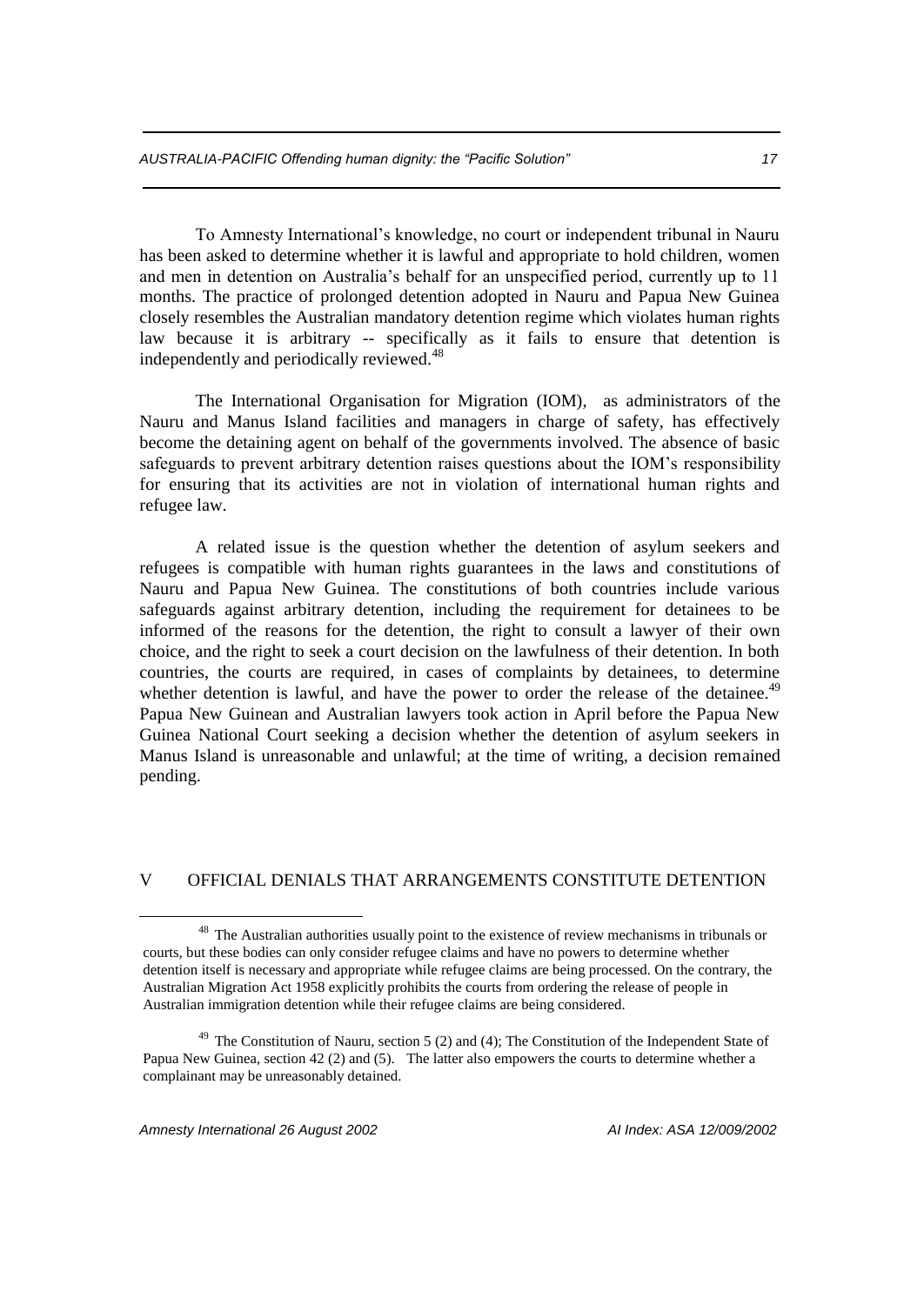In recent months, the Australian government has begun to change its use of language regarding the detention of asylum seekers in Australian-funded facilities in the Pacific. After earlier Australian government references to "detention" of asylum seekers in Nauru and Manus Island, the authorities are now disputing that their "accommodation" in camps outside Australia constitutes detention. According to various sources, the Australian Department of Immigration, Multicultural and Indigenous Affairs (DIMIA) has removed from a fact sheet published on its website a previous reference to the number of asylum seekers "detained" on Nauru and Manus Island.<sup>50</sup>

During Amnesty International´s November 2001 visit to Nauru, Australian and IOM officials denied that the asylum seekers in their care were being detained and emphasized that the camp guards were "safety", not "security" officers. The Australian immigration minister´s office later insisted that the asylum seekers in the IOM-managed facilities on Nauru and Manus Island were not being detained, and the minister expressed the same view in meetings with Amnesty International.<sup>51</sup>

However, the information available about the facilities and procedures applying in Nauru and Manus Island clearly show that the asylum seekers have been held in detention.

\* On arrival, they were escorted under guard from Australian military ships and aircraft into the facilities through cordons of local police, Australian immigration and private security officers. In some cases during disembarkation in Nauru, asylum seekers were forcibly transferred from the HMAS Manoora into the camps.

\* The Camp Committee of the first group of asylum seekers to arrive on Manus Island also reported the use of force during transfer from the aircraft to the camp. They claimed that

<sup>50</sup> Oxfam & Community Aid Abroad, "Still Drifting: Australia's Pacific Solution Becomes 'A Pacific Nightmare'", August 2002, p.18.

 $51$  In a letter to Fr Frank Brennan quoted during a lecture in March 2002, the immigration minister's office argued that the "IOM do not run and manage detention centres. There is a fence around the compound but it is a single strand in most cases and ringlock in others. You may wish to consider this detention - however it most clearly is not, either technically or practically." Fr Brennan has pointed out in response that the then current version of an Immigration Department Fact Sheet actually confirmed in the government´s own wording that "[a]t December 31, 2001, 1118 unauthorised arrivals were detained in Nauru" and that "Currently 216 people are detained at Manus Island". (quoted from "'Pacific Solution' Unconstitutional", JRS Report 27 March 2002)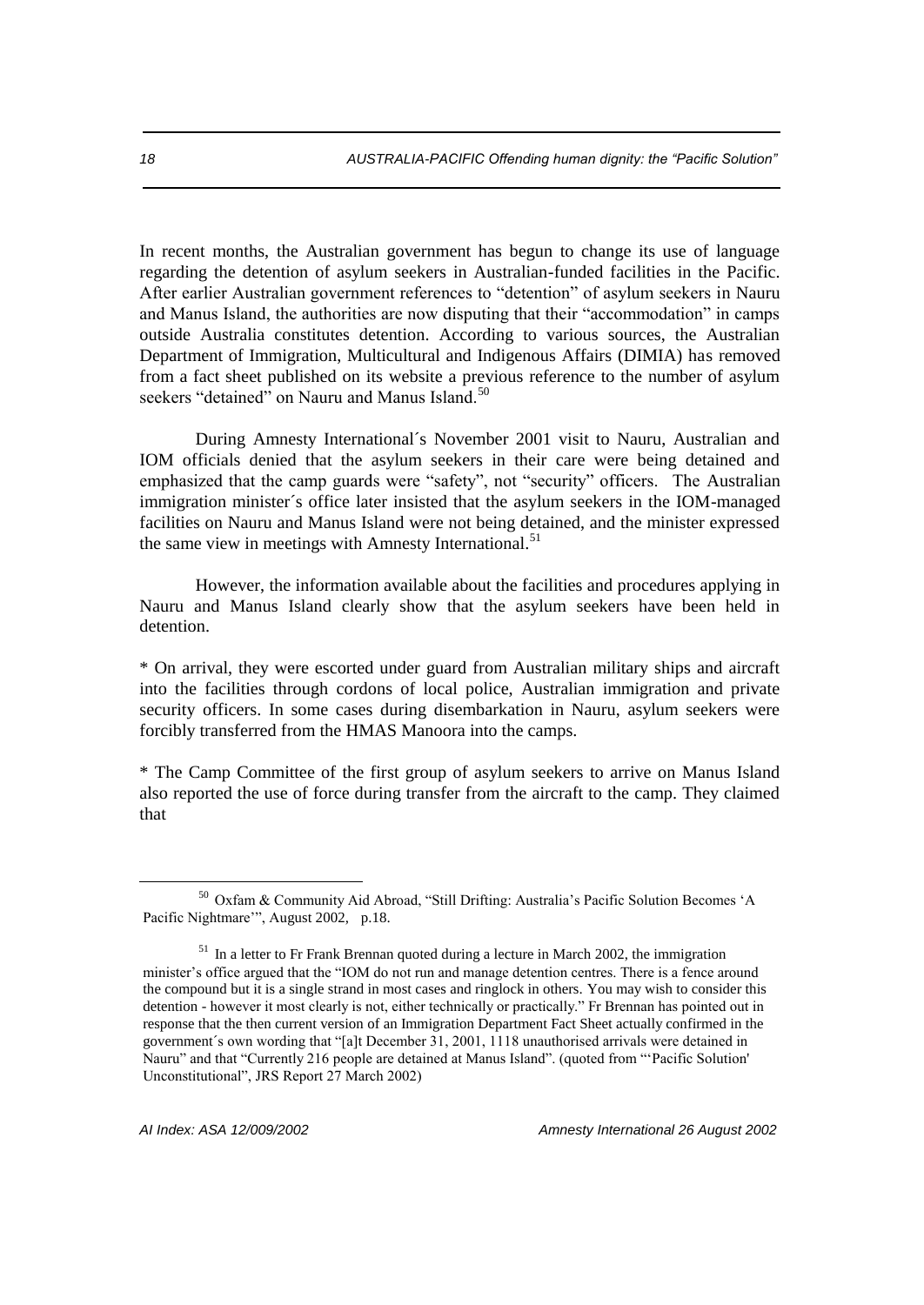"there were a lot of soldiers and police cars used to escort us to the gates of the camp. Then the whole force separated around the camp with the cars facing the fences aiming their lights toward the inside of the camp and the police and policemen and soldiers rising up also towards us as if they were into some kind of exhibition or a film well done to scare and terror us."<sup>52</sup>

\* Facilities chosen for their processing are in extremely isolated and remote locations from where undetected escapes would be most unlikely.

\* Facilities are fully enclosed by high fencing, with access gates controlled by private security guards (at least initially sent from Australia) and, at least temporarily, by local police.

<sup>&</sup>lt;sup>52</sup> Submission to the Australian Senate Select Committee on a Certain Maritime Incident from Iraqis detained Lombrum detention centre, Manus Island (PNG), 21 October 2001; as published by the Australian Senate.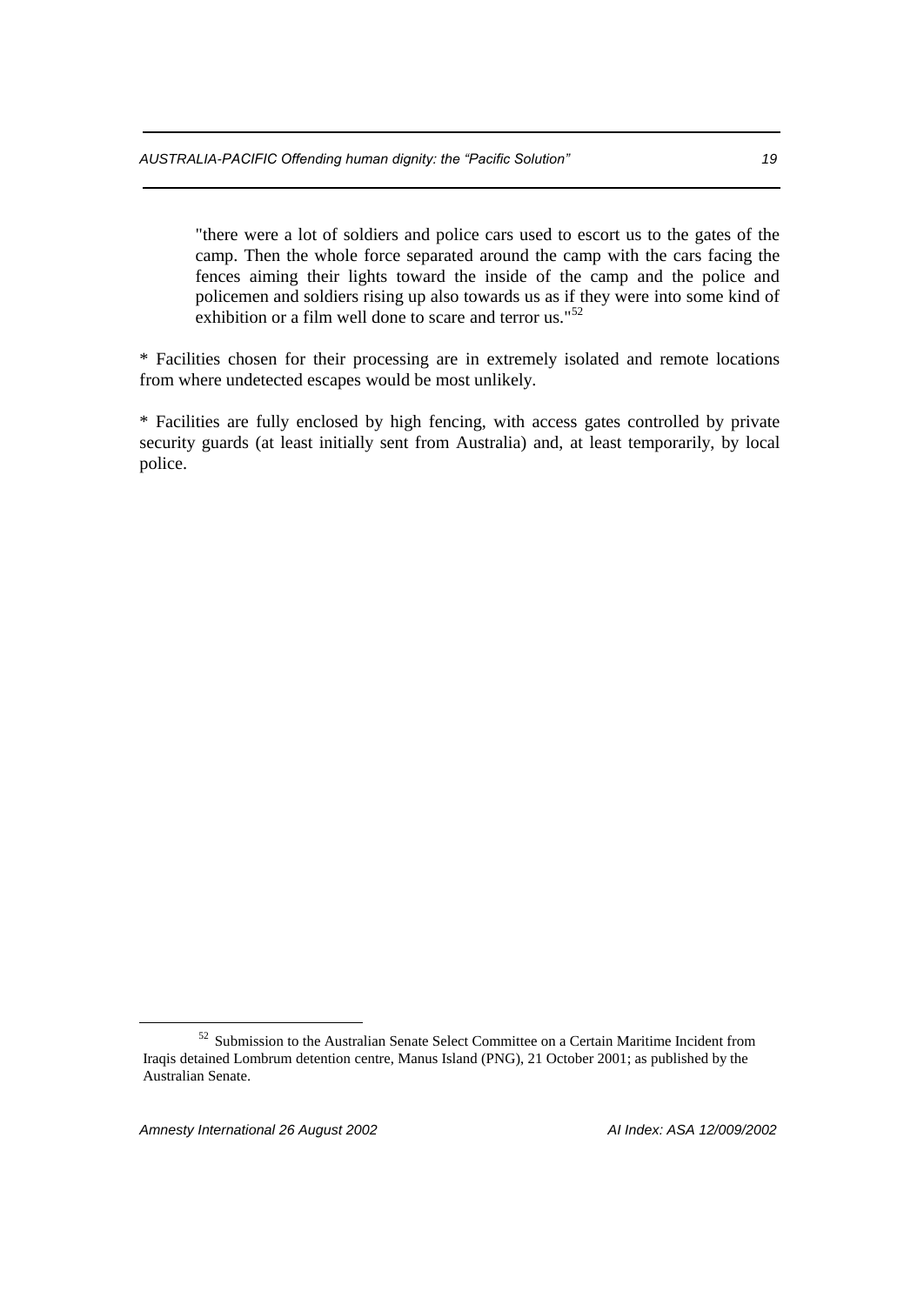\* People have not been allowed to leave the camp unescorted and without specific permission, for example for medical purposes.  $53^{\circ}$  Visa regulations in Nauru and procedures agreed between the IOM, local and Australian authorities and private security guards establish the limited conditions and purposes under which anyone may be allowed to temporarily leave the camp.

\* At least in Nauru, visitors like the Amnesty International delegate have been required to report to the guard house on arrival and upon leaving the camps. All visitors require prior permission to enter a camp from local authorities.

\* Permission to visit the Manus Island facility has been effectively denied by the Papua New Guinea authorities to various independent media and human rights groups including Amnesty International and Human Rights Watch.

\* Australian lawyers with expertise in international refugee law seeking to visit Nauru have had their requests for visits rejected or ignored by the Nauru government.<sup>54</sup>

\* In Nauru, children between the age of seven and 15 have been permitted to attend local Nauruan schools but otherwise have remained at the camps where their relatives have been held.

\* The terms of reference published on 13 February 2002 for an Australian Senate committee inquiry into the interception of an Indonesian boat off Australia's coast direct the inquiry to investigate

"the Agreements between the Australian Government and the Governments of Nauru and Papua New Guinea regarding the *detention* within those countries of persons intercepted while travelling to Australia, publicly known as the 'Pacific Solution'." (emphasis added)

\* The June 2002 Australian Senate Legal and Constitutional Committee "Budget Estimates 2002-2003 Report" states that "members of the Committee sought information and statistics in regard to Christmas Island and Nauru *detention* centres." (emphasis added)

1

<sup>&</sup>lt;sup>53</sup> "Fence poles are locking us [in] and we are not allowed to go outside from [sic] the camp." Letter to Amnesty International from "Group 1" of the *Tampa* asylum seekers held in Nauru at the "Topside" camp; Translation from the Dari language, November 2001.

<sup>&</sup>lt;sup>54</sup> There are no Nauruan lawyers with experience in refugee issues who could assist detainees. The Australian lawyers volunteered to provide free assistance to detainees which was welcomed by UNHCR.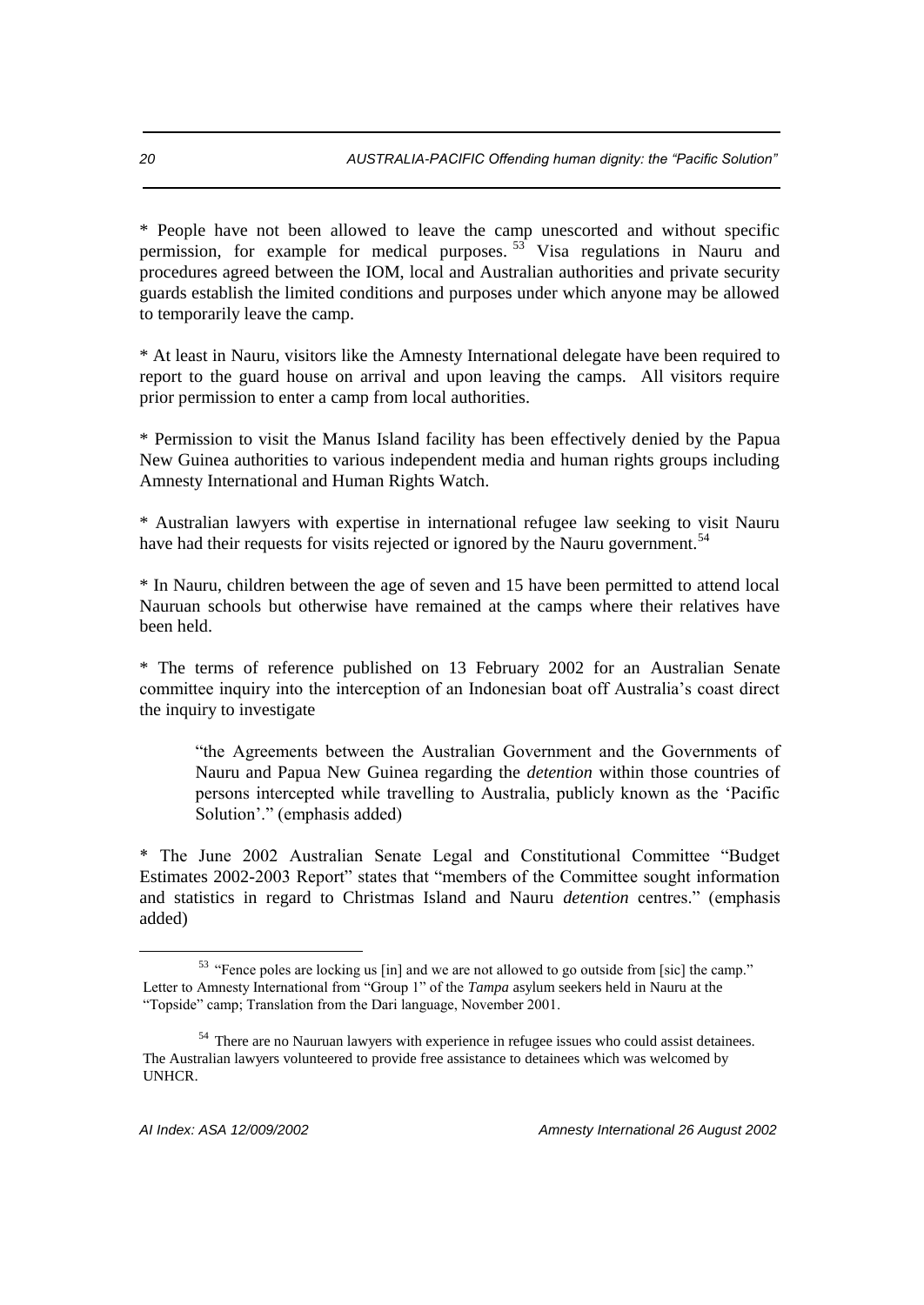\* A paper prepared by the Australian Department of the Parliamentary Library for debate of new legislation, introduced 13 March 2002, makes various references to the detention of asylum seekers in Nauru and Manus Island, such as "all asylum seekers who currently are detained in another country (ie Nauru or Papua New Guinea) as part of the 'Pacific Solution<sup>", 55</sup> When passed, the legislation explicitly provided for power to Australian officials, including the armed forces, dealing "within or outside Australia" with an asylum seeker from the *Tampa* or other boats taken to Nauru or Papua New Guinea to "restrain the person on a vehicle or vessel" and to "use such force as is necessary and reasonable" for transfer purposes to Australia (for example transfer for specialist medical care not available in Nauru or Manus Island).<sup>56</sup>

\* In November 2001, a Nauruan lawyer critical of local authorities reportedly asked of the asylum seekers "[u]nder what law are they held in a compound from which they are not permitted to leave except for medical and like reasons and then under guard?"<sup>57</sup>

In Nauru, the authorities have arranged for escorted excursions, for example to the beach, where asylum seekers can spend time under guard. On Manus Island, however, Amnesty International is not aware of such attempts to relax conditions of detention, which, according to the Australian government, would be "more difficult" to arrange. Neither the asylum seekers nor the recognized refugees in Nauru and Manus Island are free to leave the camps at any time without restrictions.

*Amnesty International 26 August 2002 AI Index: ASA 12/009/2002*

1

<sup>55</sup> Bills Digest No. 113 2001-02, Migration Legislation Amendment (Transitional Movement) Bill 2002.

<sup>56</sup> Migration Legislation Amendment (Transitional Movement) Act 2002, No. 10, 2002, Schedule 1—Amendments to Migration Act 1958, section 198B.

<sup>57</sup> The Visionary, No 11-01, 9 November 2001.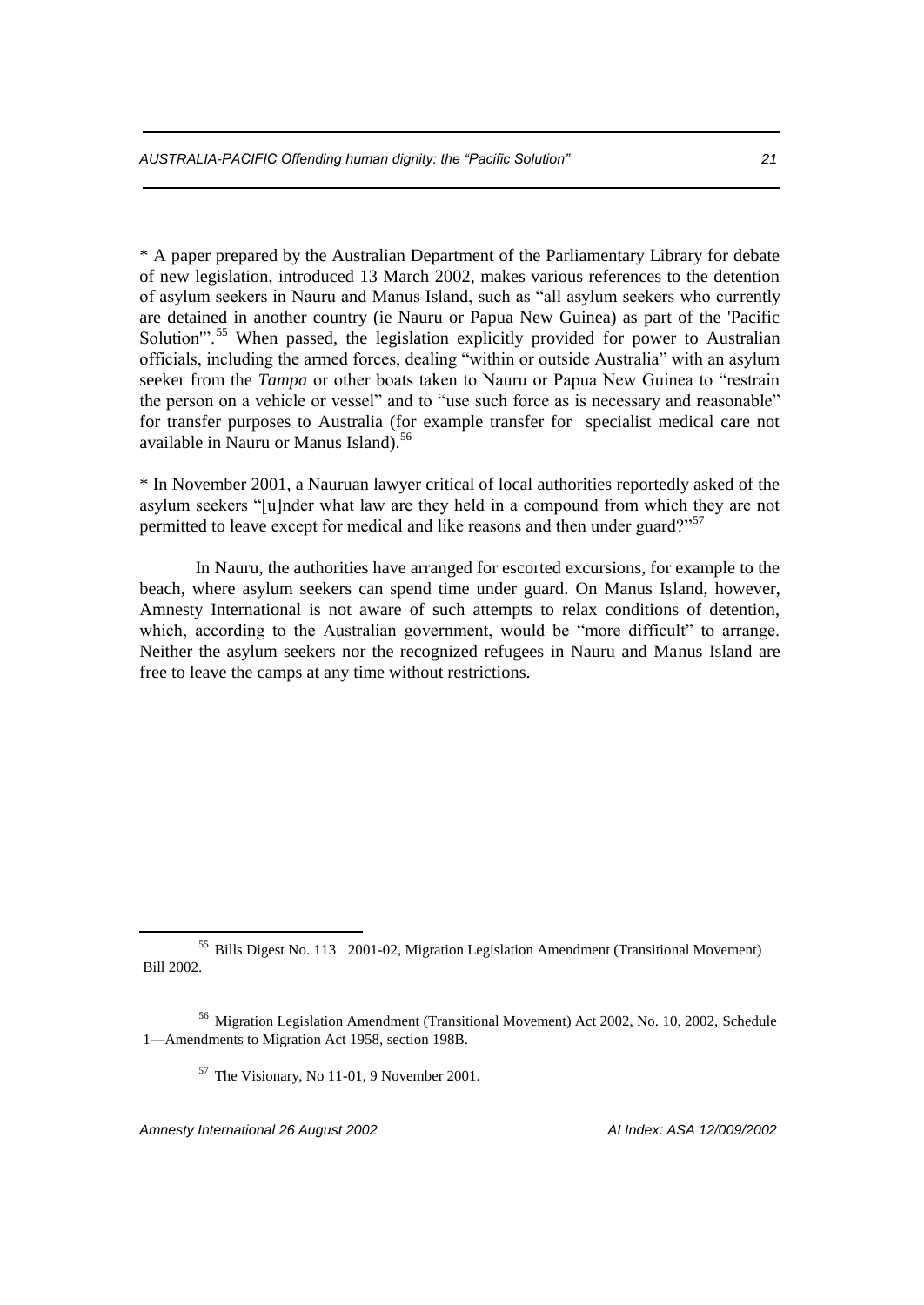Amnesty International therefore considers that asylum seekers and refugees taken to Manus Island and Nauru have been restricted in ways which clearly amount to detention as defined in international human rights instruments. This view has been shared by a senior UNHCR officer who visited Nauru: "Certainly, the asylum-seekers in Nauru are in detention centres."<sup>58</sup> Relaxed conditions in Nauru for those found to be entitled to international protection cannot detract from the fact that they remain under the effective control of the authorities which determine the limits of their freedom.

### VI CONCLUSIONS

Australia's refugee policy – or specific practices by the authorities – have been subject to criticism by its domestic courts, legal, medical, church and human rights bodies, parliamentary inquiries, international human rights organizations and United Nations bodies. The government has faced a raft of legal challenges under Australian law despite efforts at averting legal scrutiny of its actions. Its reaction has been to further restrict the ability of the courts to make decisions which would uphold human rights or in any way limit the government's far-reaching powers to repel or divert unwelcome asylum seekers. Beyond issues of law, the so-called "Pacific Solution" has created new misery for individual refugees.

The evidence clearly shows that the arrangements for asylum seekers in Manus Island and Nauru constitutes a form of detention. In the absence of fundamental human rights safeguards – such as independent periodical judicial review of detention in individual cases – such detention is arbitrary and violates international law.

Detaining children and whole families, including recognized refugees, for unspecified periods of time in remote facilities often barred to independent human rights monitors are not acceptable by-products of border protection. The effects on vulnerable individuals of such a punitive refugee policy demonstrates a reprehensible disregard for the object and purpose of international human rights standards which are designed to preserve the inherent dignity of the human person. While there are basic human rights safeguards for immigration detainees in Australia itself – however limited the capacity of independent bodies to provide effective monitoring – hardly any such safeguards exist in Nauru and Papua New Guinea.<sup>59</sup>

<sup>58</sup> UNHCR Regional Representative Michel Gabaudan, quoted from Radio Australia "Pacific Beat", 8 May 2002, by Oxfam & CAA in their report "Still Drifting: Australia's Pacific Solution Becomes 'A Pacific Nightmare'", August 2002, p. 18.

<sup>&</sup>lt;sup>59</sup> For example, the Australian Ombudsman and national human rights commission regularly visit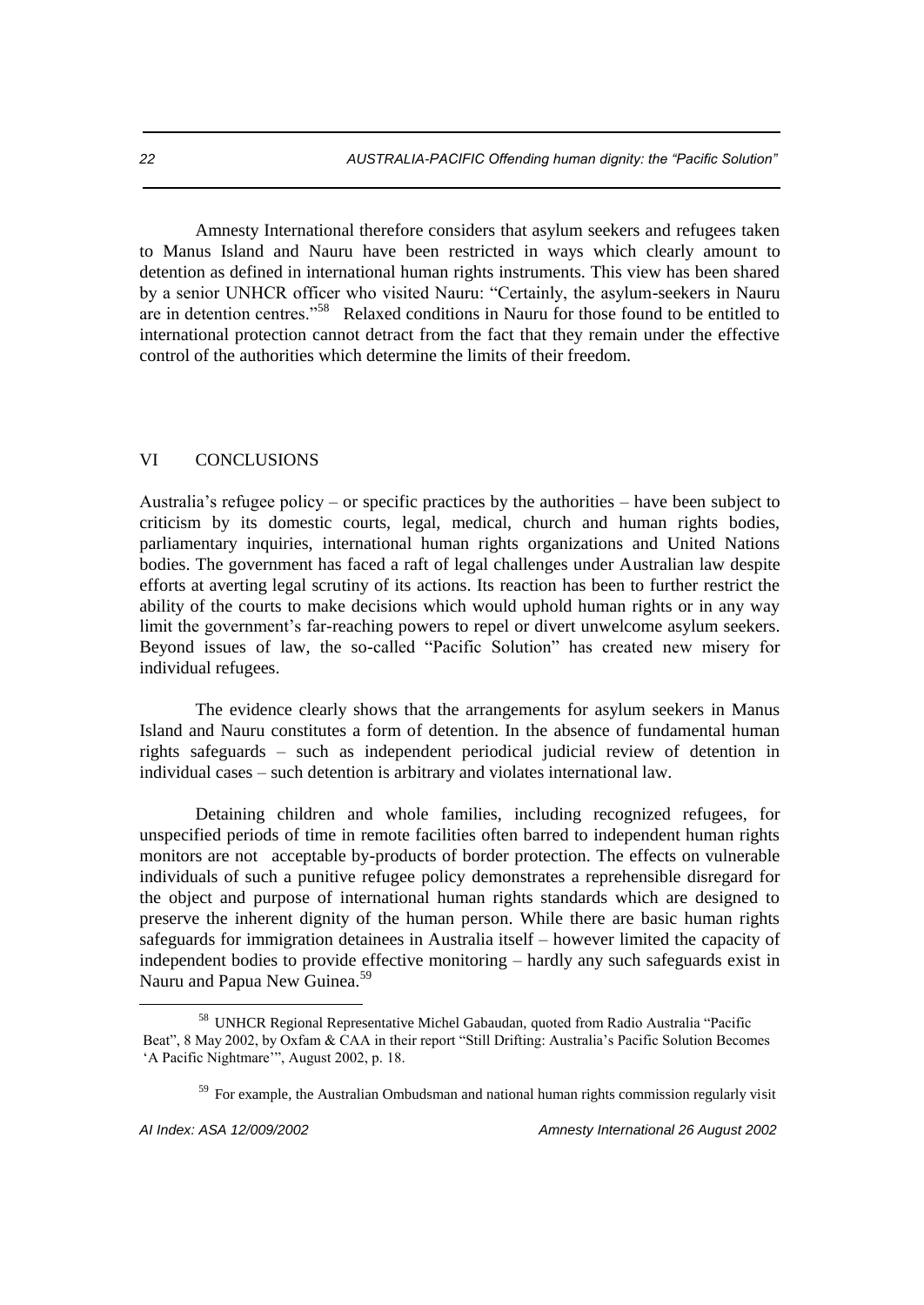*AUSTRALIA-PACIFIC Offending human dignity: the "Pacific Solution" 23*

*Amnesty International 26 August 2002 AI Index: ASA 12/009/2002*

detention facilities, even if government funding usually only permits one or two visits per year. There is no such capacity, and no such commission or similar body in Nauru and Papua New Guinea, where lawyers do not seem to have been given the opportunity to bring complaint cases to the courts which could fulfil an important role in safeguarding human rights.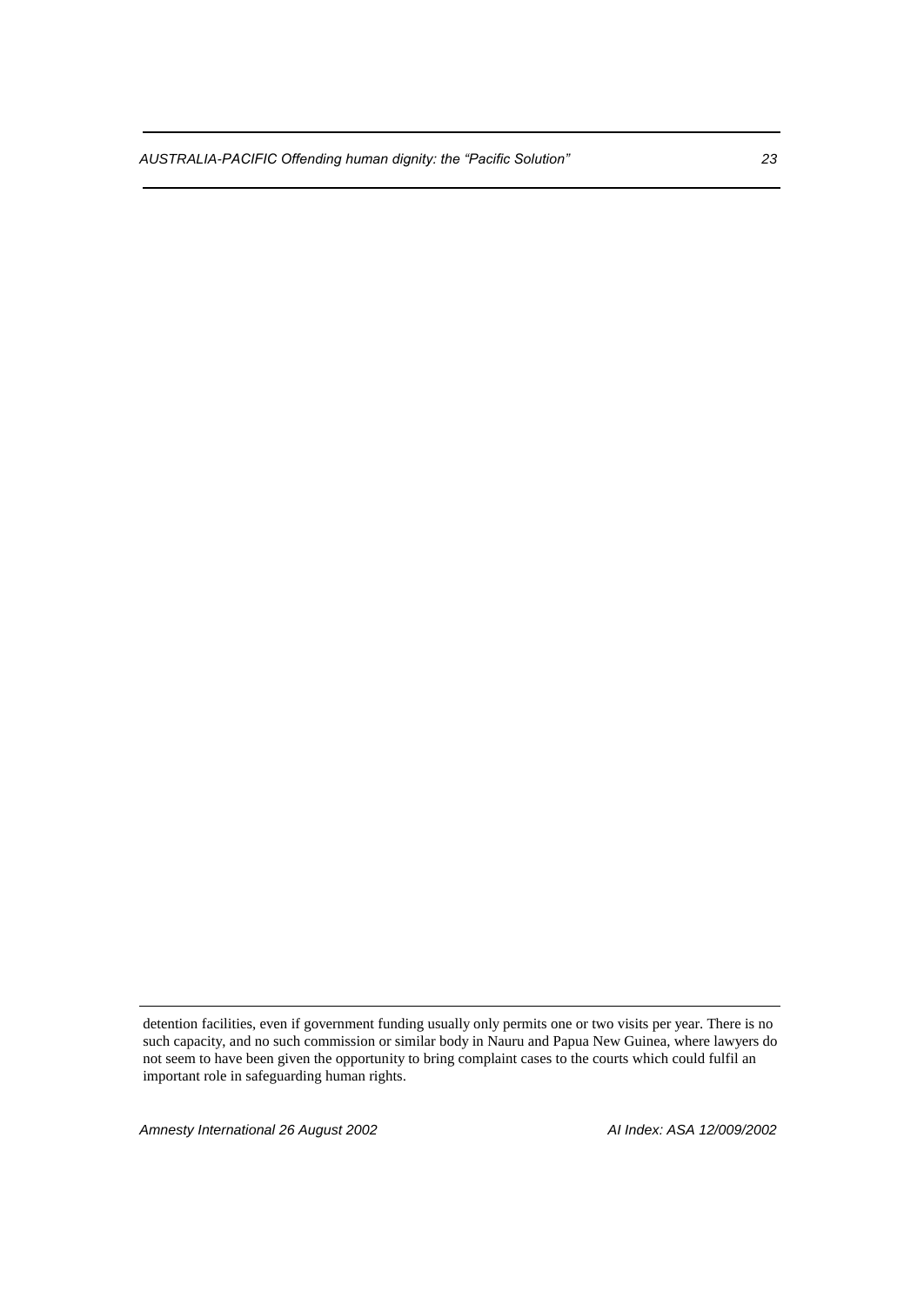Events during the past 12 months have shown that international human rights standards were often ignored or only selectively taken into account during the Australian government's development of its "Pacific Solution". This policy is based on a minimalist and misguided interpretation of international human rights obligations:

"We looked at our [Refugee] Convention obligations. We wanted to be generous, but since we provided more than what's required by the Convention, we asked, what is the minimum that's required?"<sup>60</sup>

The Australian immigration minister has said that no person intercepted by Australia under the "Pacific Solution" approach will be denied access to refugee determination procedures, "[b]ut there is nothing in the Convention that directs where those procedures take place."<sup>61</sup> Such an interpretation of the Refugee Convention, if left unchallenged, would allow wealthy countries like Australia to shift responsibility, an option which is not available to developing nations receiving far larger numbers of refugees and struggling to support them. It is noteworthy that Australia was recently ranked fifth in the world on UNDP's Human Development index. $^{62}$ It is from such countries that desperate refugees have often fled seeking a durable solution to their plight in Australia. The minister's view of the Refugee Convention as an "enabling tool of organised crime"<sup>63</sup> is a perverse description and is not likely to encourage international cooperation efforts to increase respect among other states for their obligations under the convention.

Restricting the application of Australian refugee law to certain asylum seekers, and by taking them to Pacific countries, does not relieve Australia of its responsibilities towards the asylum seekers. By taking control of boats carrying asylum seekers, transferring them to an Australian vessel and transporting them to another country where their safety and well-being is largely subject to Australian control, the Australian government remains responsible for the protection of affected asylum seekers.

 $^{63}$  Ibid.

1

<sup>60</sup> U.S. Committee for Refugees, "Sea Change: Australia's new approach to asylum seekers", February 2002, p. 4. It is a regrettable fact that consideration and debate of Australia's protection obligations has been focussed on the 1951 Refugee Convention. This tendency ignores the fact that various international human rights treaties ratified or signed by Australia, Nauru and Papua New Guinea, as well as other international human rights instruments adopted by the UN General Assembly include provisions granting further protection against human rights violations – complementing those in the Refugee Convention.

<sup>&</sup>lt;sup>61</sup> Philip Ruddock, "Australian Government position on the MV Tampa refugees", 15 October 2001, published in On Line Opinion (www.onlineopinion.com.au).

 $62$  See website at http//www.undp.org/hdr2002/presskit/HDR%20PR HDI.pdf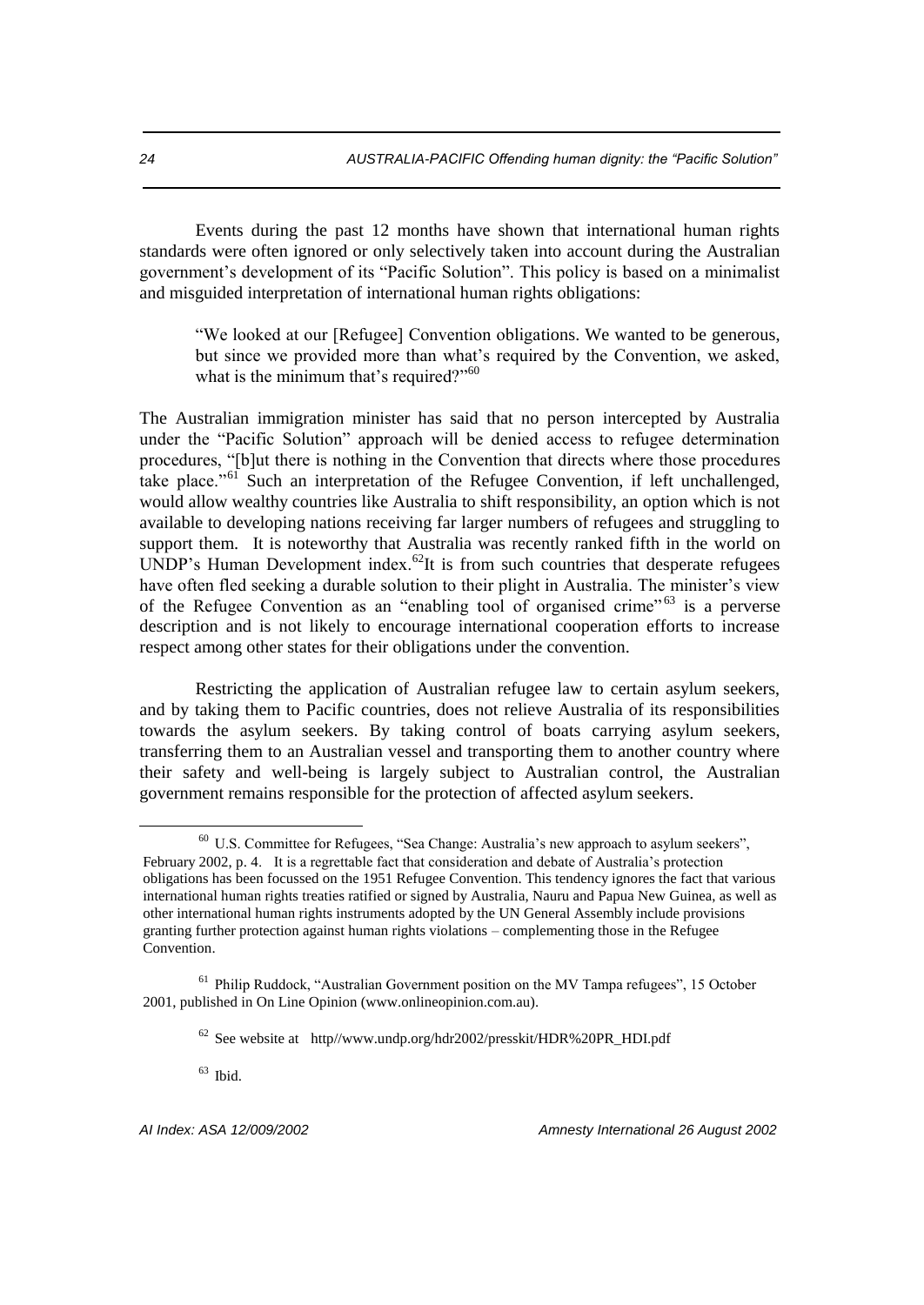Amnesty International believes that the Australian government should grant protection to those people recognized as refugees who remain on Nauru and Manus Island and who are not offered resettlement by another country. It appears that efforts at finding resettlement places for them have been ongoing for months with limited success suggesting that this may be a view shared by a number of governments.<sup>64</sup>

Amnesty International is also concerned that the human rights of those rejected asylum seekers who are currently unable to return home, even "voluntarily" must be respected.<sup>65</sup> The Australian government's unwillingness to express a commitment on their future raises questions as to their fate. A large new detention and processing facility is in the process of being built by Australia on Christmas Island, and there has been speculation about whether the rejected asylum seekers may be housed there.<sup>66</sup> Christmas Island is an excised offshore island/place. Amendments to the Migration Act 1958 passed in April 2002 already severely restrict the rights of anyone transferred to Christmas Island from countries like Nauru or Papua New Guinea. They are not entitled to claim asylum in Australia or to file certain legal proceedings against Australian authorities, for example to complain about their treatment, and may be detained in, and removed from, Australian territory at the discretion of the government.<sup>67</sup>

<sup>66</sup> "Contract Signed for Christmas Island Detention Facility", Media Release DPS 37/2002, 17 June 2002.

 $67$  Migration Legislation Amendment (Transitional Movement) Act 2002.

*Amnesty International 26 August 2002 AI Index: ASA 12/009/2002*

<sup>&</sup>lt;sup>64</sup> In May 2002, the New Zealand government announced it would accept 140 recognized refugees living in Indonesia, Thailand, Malaysia and Nauru. The Australian government has stated that 59 refugees from the "Pacific Solution" camps have since been resettled by New Zealand. Further transfers to New Zealand are expected during 2002.

 $<sup>65</sup>$  for example, because conditions in their home country remain unsafe or because of a reluctance</sup> to accept them back into their home countries.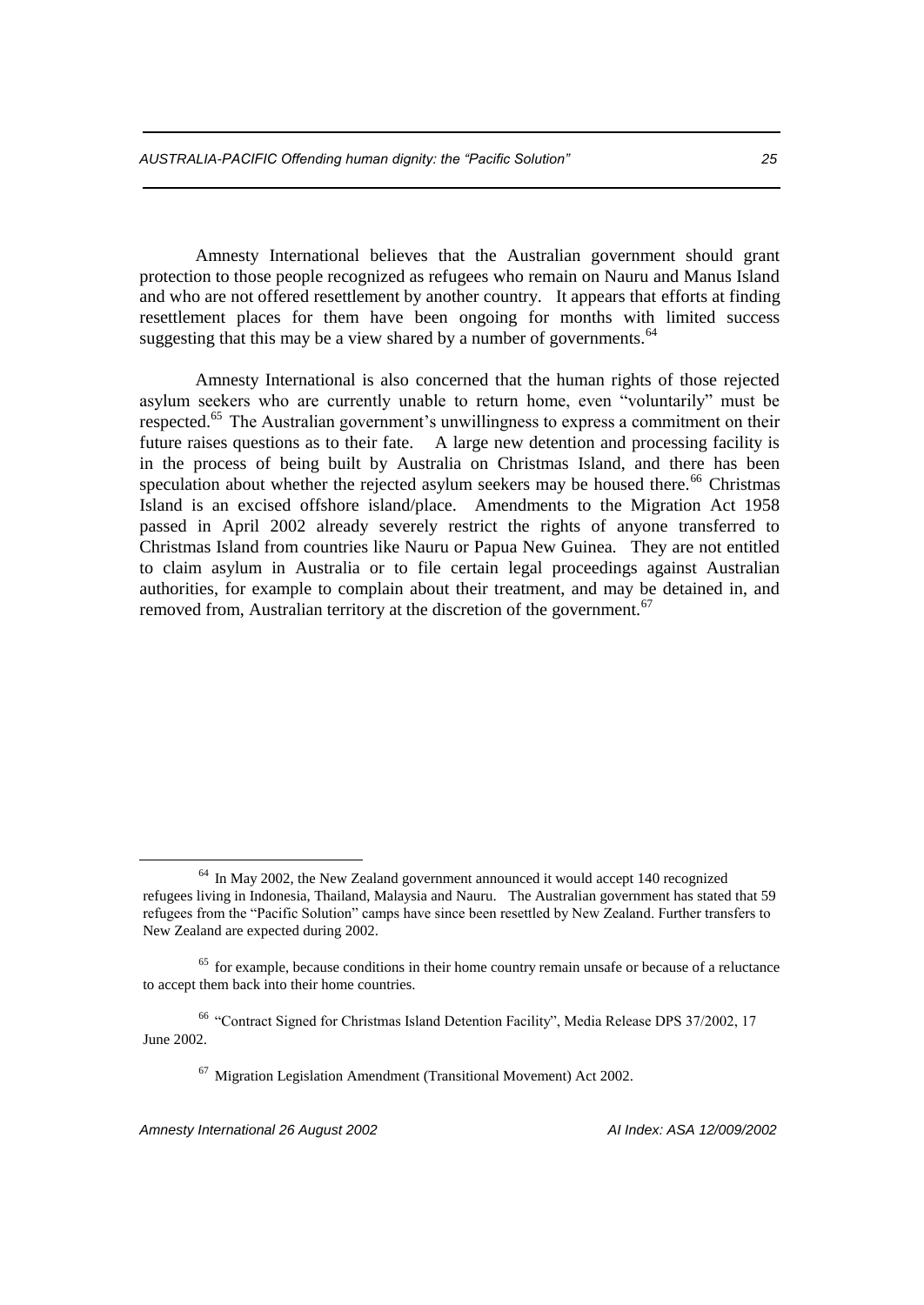In view of previous practices to detain asylum seekers, including families with small children, for as long as five and a half years, $68$  there are legitimate concerns about the future of these rejected asylum seekers. Another concern is the long-term effect of detention of unspecified and potentially unlimited duration on the mental and physical health of detainees. As the Chair of the Australian government's Immigration Detention Advisory Group, John Hodges, explained:

"After there is a slowdown of their processing, there is the feeling of hopelessness that creeps in to a lot of people. You are going to have problems in detention centres whether they are in Woomera or Curtin or Port Hedland or the Hilton Hotel because they are confined and their liberty is restricted."<sup>69</sup>

A broad spectrum of evidence and concerns by medical professionals has been emerging in recent years on the effect of mandatory detention for unspecified periods on the health of detainees inside Australian mainland detention facilities, particularly on children.<sup>70</sup> Children in such detention have, for example, been found to experience trauma and stress from witnessing behavioural and psychological distress in adults, witnessing violence and self-harm, and being separated from one or both parents and from the security and protection provided by relatives and familiar social groups.

<sup>70</sup> See for example, "Mental Health Impact of Detention on Asylum Seekers", Media Release of the Australian Medical Association, 9 December 2001; "The Untold Story of Parents in Detention", The Royal Australian and New Zealand College of Psychiatrists College Statement 16 June 2002; "The Effect Of Detention Centres On The Health Of Children", Position paper adopted May 2002 by the Medical Association for the Prevention of War (MAPW Australia); "Seeking refuge, losing hope: parents and children in immigration detention" Australasian Psychiatry Vol 10. No 2, June 2002; Submissions to the National Inquiry into Children in Immigration Detention by, for example, the Mental Health Council of Australia, the Royal College of Nursing (Australia), the Australian Association for Infant Mental Health (AAIMH), and the Australian Nursing Federation (Vic), published on the National Inquiry into Children in Immigration Detention website of the Australian Human Rights and Equal Opportunity Commission: http://www.hreoc.gov.au/human\_rights/children\_detention/submissions/index.html#health.

<sup>&</sup>lt;sup>68</sup> Chen Shi Hai, born in Australian immigration detention, was more than three and a half years old when released after the Australian High Court decided the Australian authorities s had erred in law to deny him eligibility for refugee status (Chen Shi Hai v The Minister for Immigration and Multicultural Affairs [2000] HCA 19 (13 April 2000)). His parents and older brother had been in detention for more than five years.

 $69$  Transcript of 1 May 2002 hearing, Official Committee Hansard, Senate Select Committee into a Certain Maritime Incident, p. 119. Woomera, Curtin or Port Hedland are mainland Australian detention facilities which have seen frequent disturbances and attempts of self-harm during recent years.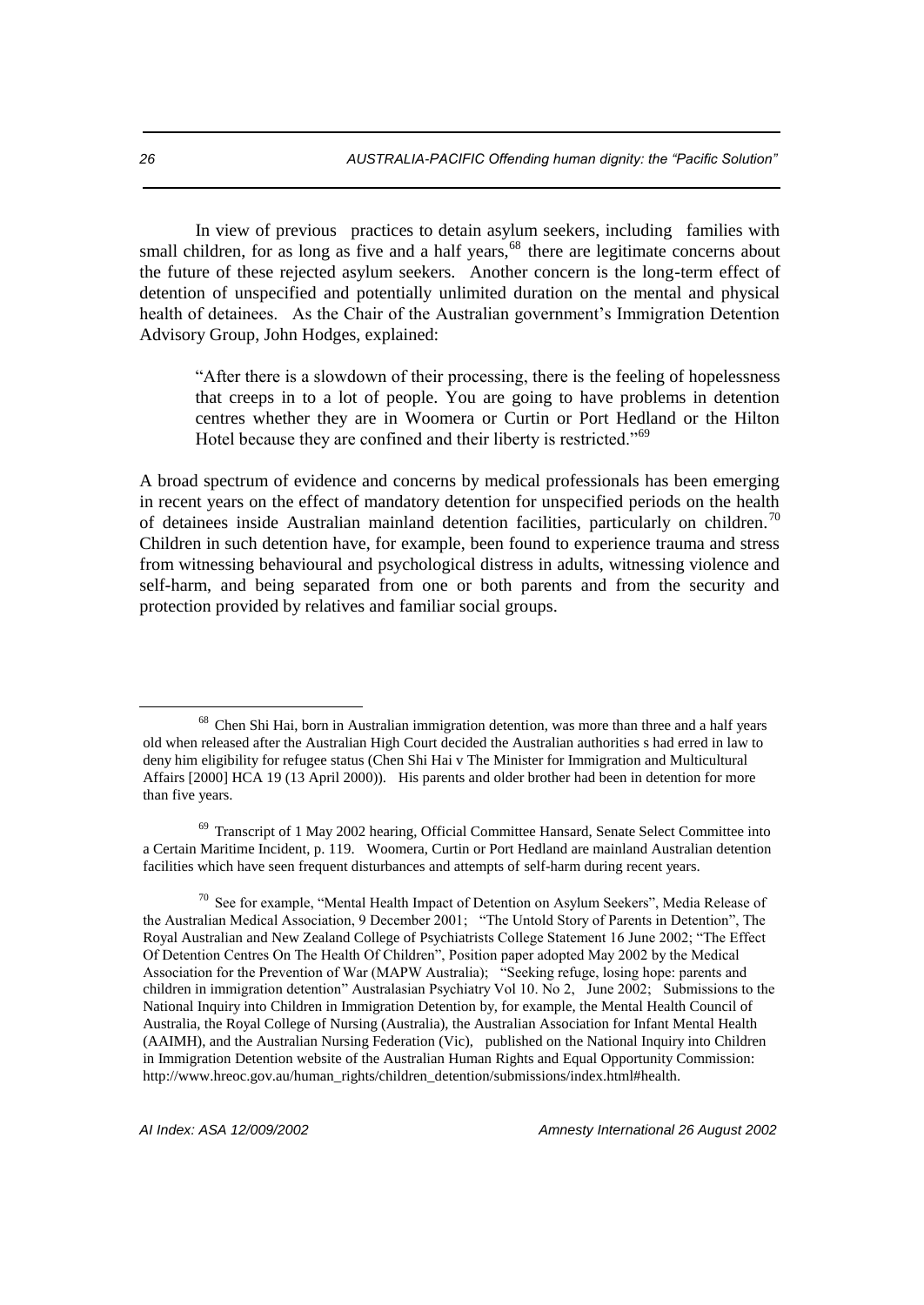In November 2001, the Australian Human Rights and Equal Opportunity Commission began a major National Inquiry into Children in Immigration Detention<sup>71</sup> however, it cannot take into account the situation of children in the Nauru and Manus Island detention camps because it lacks jurisdiction outside Australia. Amnesty International is concerned about the lack of monitoring of the impact of detention on both adults and children in Nauru and Manus Island as they are likely to be affected in the same manner as those held in Australia.

*Amnesty International 26 August 2002 AI Index: ASA 12/009/2002*

<sup>71</sup> For information, see the inquiry website on http://www.hreoc.gov.au/human\_rights/children\_detention/index.html.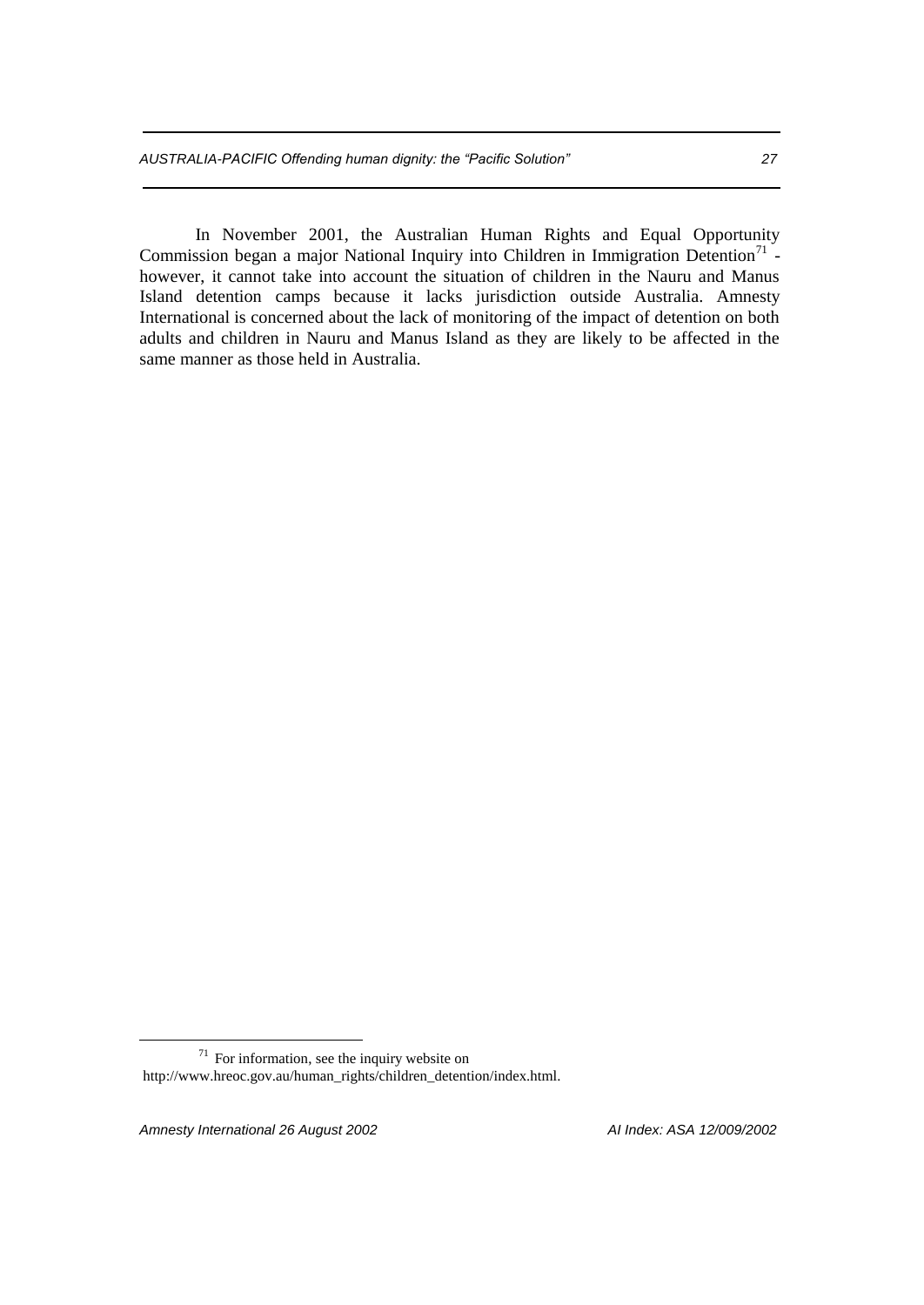The Australian Government has indicated that the asylum seekers it took to Nauru and Papua New Guinea will not be returned against their will to a place where they may face persecution. However, in view of Australia's narrow interpretation of its obligations under the Refugee Convention, it remains unclear how this assurance is to be met. Amnesty International is concerned that the lack of transparency of the refugee status determination procedures in Nauru and Manus Island, plus the lack of access to independent legal counsel, heightens concern that the implementation of the refugee status determination process may not be fair. This is especially so, in light of a recent decision of the Australian High Court, where the court found a systemic failure of Australia's mainland refugee status determination process to accord procedural fairness.  $72$ Australia's mainland refugee status determination procedure is widely recognised as being considerably more rigorous than its Nauru or Manus Island procedures which do not, in particular, include access to independent merits review or judicial review procedures.

The development of Australian refugee law, and domestic Australian debate on its new refugee policy has focused almost entirely on the Refugee Convention, effectively ignoring Australia's obligations under other international human rights instruments, such as the Convention against Torture, the International Covenant on Civil and Political Rights, and the Convention on the Rights of the Child. If Australia is to address fully and comprehensively the human rights implications of its refugee policy, it is imperative that the full spectrum of its human rights obligations are honoured.

In summary, Amnesty International believes that the motivation and rationale for the "Pacific Solution" is inherently flawed because, purportedly to combat the crime of people smuggling, it spends more time and money punishing asylum seekers (many of whom have been found to be refugees) rather than smugglers themselves. Some of the penalties for such asylum seekers include arbitrary and indefinite detention, effectively a custodial sentence without charge, trial or other safeguards.

<sup>72</sup> *Muin v Refugee Review Tribunal; Lie v Refugee Review Tribunal* [2002] HCA 30 (8 August 2002).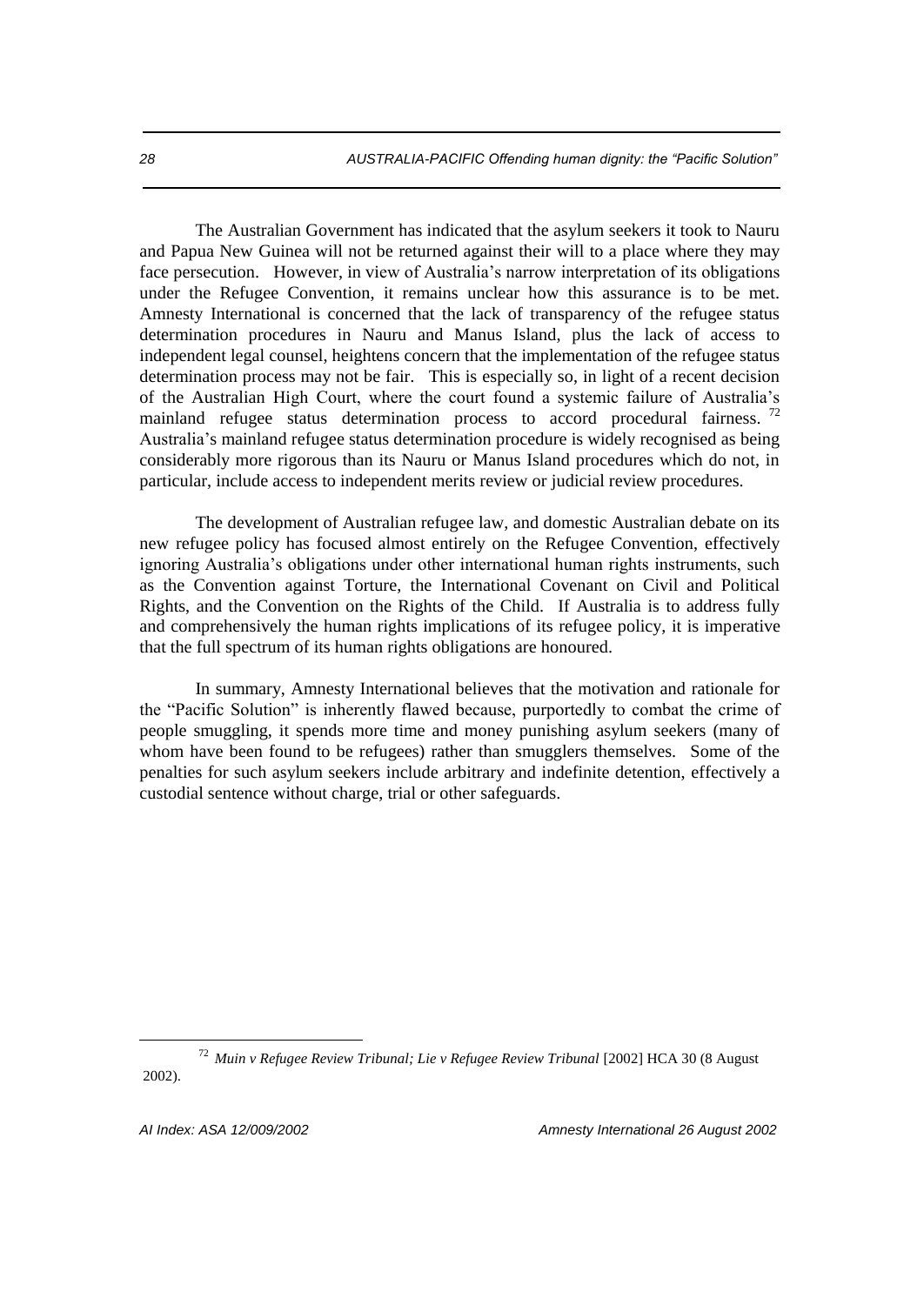## RECOMMENDATIONS:

The Australian Government should:

- · Urgently review the "Pacific Solution" policy, with particular emphasis on all of Australia's obligations under international human rights and refugee law;
- Urgently review the detention element of the "Pacific Solution", particularly as it relates to children, and having regard to findings relating to Australia's mainland detention policy, including the recent report of the UN High Commissioner for Human Rights Special Envoy, former Chief Justice Bhagwati, reports and findings of the UN Human Rights Committee, and reports of the Australian Human Rights and Equal Opportunity Commission;
- Expand the mandate of the Immigration Detention Advisory Group to include independent monitoring and scrutiny of Australian run and/or funded offshore processing facilities;
- · Ensure that all laws and regulations which may, directly or indirectly, be used to combat people smuggling contain explicit safeguards to ensure that adequate provision is made for the protection of the human rights - including, but not limited to, the right to international protection - of smuggled persons, recognising in particular their vulnerability to abuse, exploitation and trauma;
- · In the event that measures to combat people smuggling result or may have resulted, directly or indirectly, in the violation of the human rights of smuggled persons, that legislative provision is also made to ensure prompt, thorough, transparent and effective investigation and reporting, and provision of adequate reparations;
- · Review the fairness, quality and accuracy of the refugee status determination procedures being implemented in Nauru and on Manus Island, having regard to recent findings regarding procedural fairness in the context of AustraliaÆs mainland refugee status determination procedures;
- · Ensure that adequate and effective safeguards are put in place to ensure protection under other international instruments, such as the UN Convention against Torture, for those entitled to it;
- Ensure that decisions to grant protection to refugees in Australia or to resettle recognised refugees in other countries are made in an open and transparent way with full respect for the human rights of the refugees concerned, including the right to family unity;

The Governments of Australia, Nauru and Papua New Guinea should:

· Ensure that all current detention practices are in conformity with international human rights standards, including in particular UNHCR's Revised Guidelines on Applicable Criteria and Standards Relating to the Detention of Asylum Seekers;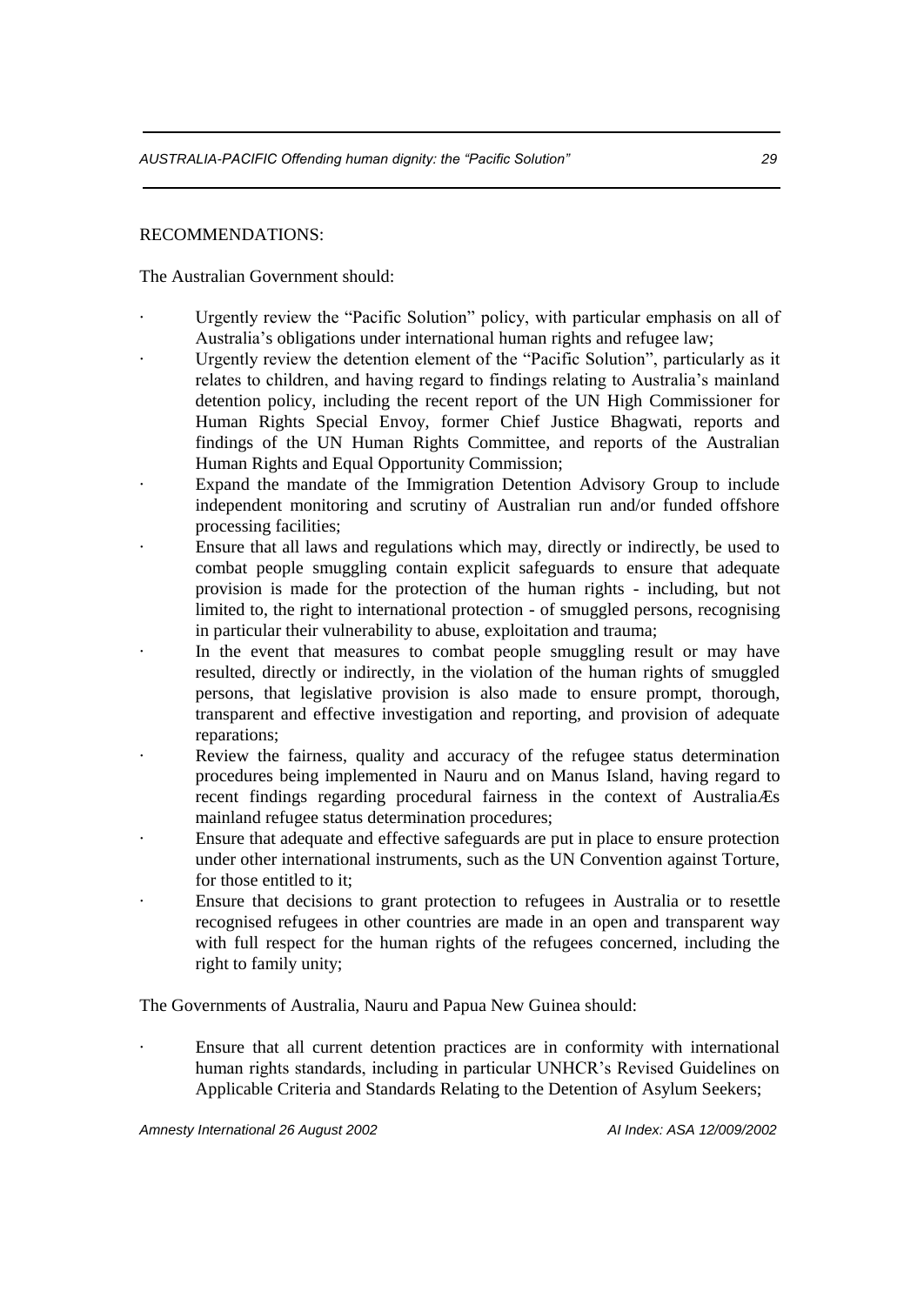- Take immediate steps to release all persons whose detention cannot be justified under international human rights and refugee law standards, including recognised refugees;
- Take immediate steps to ensure that all persons whose continued detention is found to be justified under international human rights and refugee law standards, have access to independent judicial review procedures to determine the lawfulness of their continued detention;
- · Ensure that all asylum seekers making refugee applications are given, at all stages of the refugee status determination process, a reasonable opportunity to have access to legal advice, and that they are informed of their right to such legal representation under both national and international law;

The Governments of Nauru and Papua New Guinea should:

- Seek the advice of UNHCR and the Office of the UN High Commissioner for Human Rights about their obligations under international human rights law to prevent arbitrary detention or other human rights violations taking place against asylum seekers on their territory;
- In light of that advice, to make all necessary legislative amendments to ensure that each country's national laws are in conformity with international human rights and refugee law standards;
- Give active consideration to extending an invitation to the UN Working Group on Arbitrary Detention to visit and report on incidence of arbitrary detention.

The International Organisation for Migration should:

- Make public its official position or policies regarding the scope and content of the organisation's obligation to comply with international human rights and refugee law standards, in particular with regard to
	- $\Box$  Arbitrary detention;
	- **u** Unlawful detention;
	- Conditions of detention, including the Body of Principles for the Protection of All Persons under Any Form of Detention or Imprisonment and the Standard Minimum Rules for the Treatment of Prisoners
	- □ Safeguarding the principle of non-refoulement.

Make public its position or policy regarding whether it will accept funding and/or undertake projects which may, directly or indirectly, be giving effect to government policies or practices which do not comply with international human rights and refugee law standards;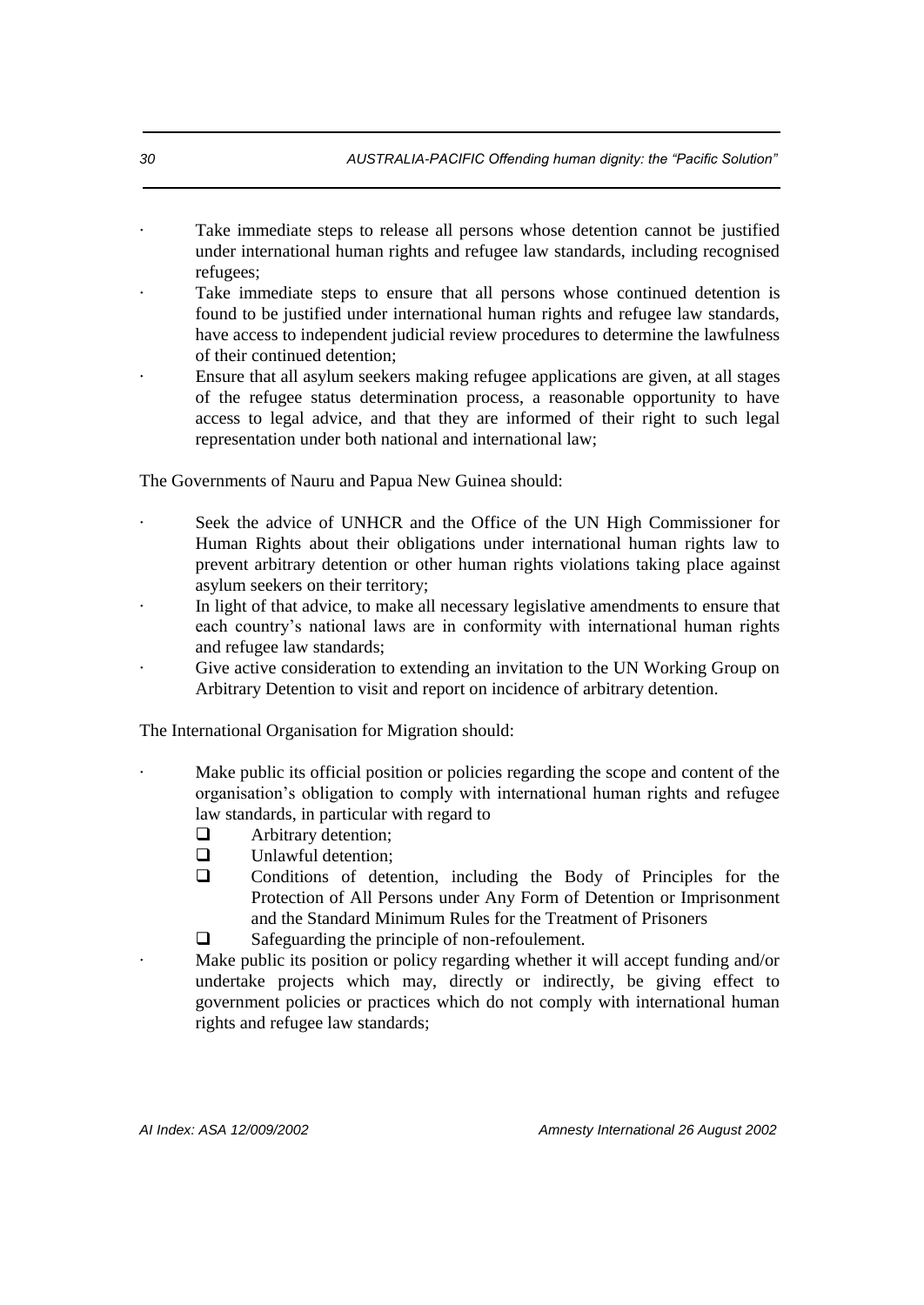Appendix I

The Republic of Nauru

Reportedly the world's smallest republic, Nauru is a remote Pacific island about 4,000 kilometres northeast of Sydney. The population is estimated at about 12000, of whom ca 5-6,000 are migrant workers and (in May 2002) 1,103 asylum seekers transferred by Australia. The entire land area is only 21 square kilometres, much of it uninhabitable due to phosphate mining.

There are two Australian-funded facilities for the processing and detention of asylum seekers. One is known as "topside camp" and is located in the barren interior, surrounded by the remains of phosphate mining; the other, known as "State House camp", has been established in a former government residential complex away from the main areas of settlement.

Manus Island

Manus Island is the main island in Manus Province, northern Papua New Guinea. On the eastern-most tip of the island is the Lombrum Naval base of the Papua New Guinea Defence Forces – built in the grounds of former US military installations established during the Second World War, and maintained with Australian assistance for the use of patrol boats donated by Australia.

The extensive, mostly disused facilities have been partly converted into a processing and detention camp for asylum seekers under arrangements agreed between the then Prime Minister of Papua New Guinea, Sir Mekere Morauta, and Australian Prime Minister John Howard.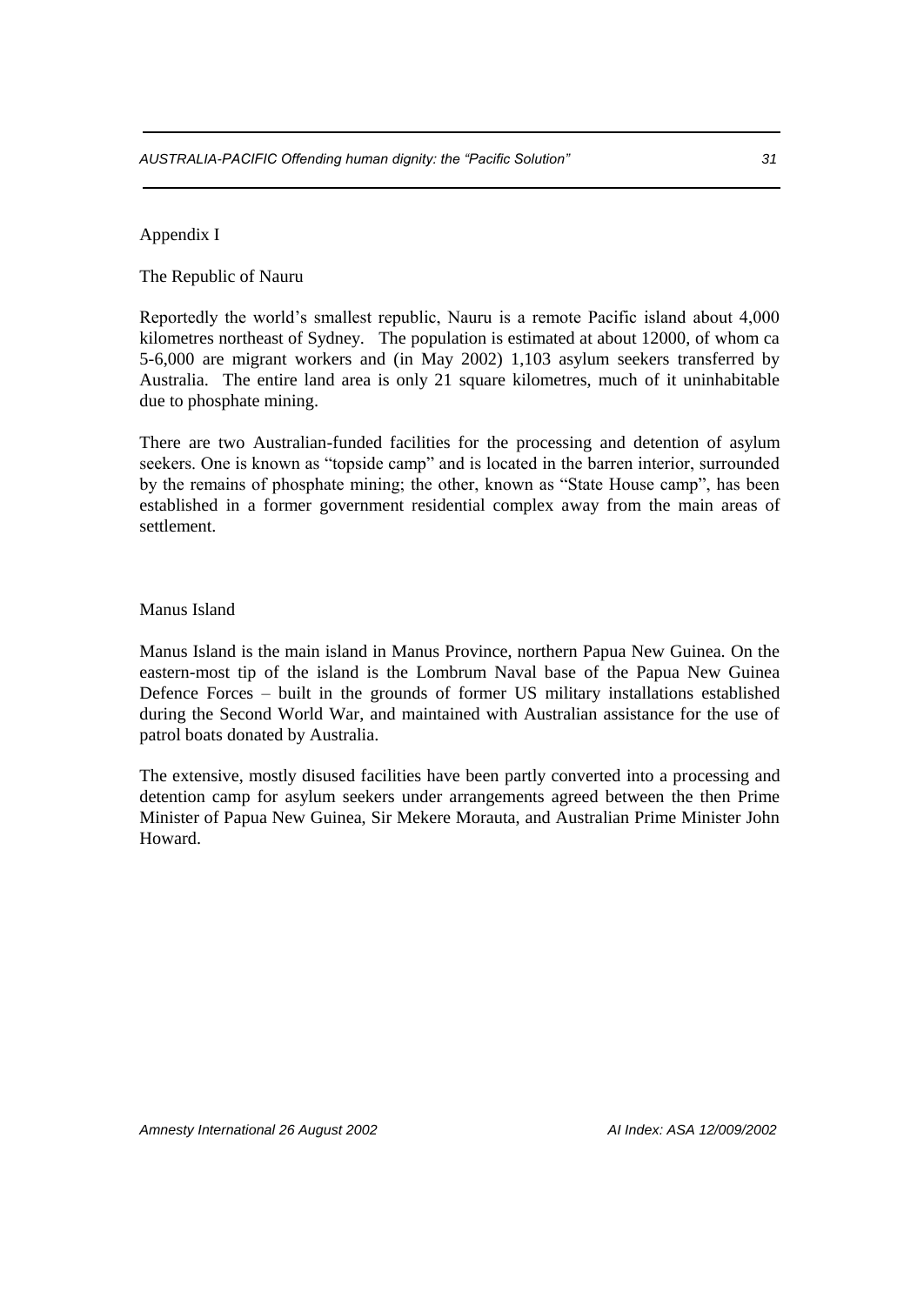Appendix II

## THE TAMPA INCIDENT - A CHRONOLOGY

On 26 August 2001, the Norwegian-registered container ship *MV Tampa* responded to a radio request relayed by the Australian Search and Rescue authority to assist a distressed Indonesian ferry or fishing boat in international waters about 75 nautical miles (140 Kilometres) north-west of Christmas Island, an Australian off-shore territory in the Indian Ocean. The Australian Coast Guard guided the *Tampa* to where an Australian surveillance plane had earlier identified an emergency SOS message displayed on board the Indonesian boat.

After rescuing 433 passengers and their Indonesian crew<sup>73</sup>, the *Tampa*, originally bound for Singapore, sailed towards the Indonesian port of Merak – much further away than Christmas Island but big enough for the *Tampa* to dock.<sup>74</sup> At this stage, the *Tampa* apparently had Indonesian permission to go to Merak. It soon became clear that the Indonesian fishing boat crew were employed by people smugglers who took large sums of money to ferry asylum seekers to Australia. Their passengers were mostly from Afghanistan and Iraq, countries notorious for persistently grave human rights violations.

<sup>73</sup> The crew were later arrested, transferred directly to Australia and charged with people smuggling offences under Australian law.

 $74$  Merak is on the northwest coast of the Indonesian island of Java, an estimated 14 hour journey for the *Tampa* which was close enough to Christmas Island for the asylum seekers to see the island.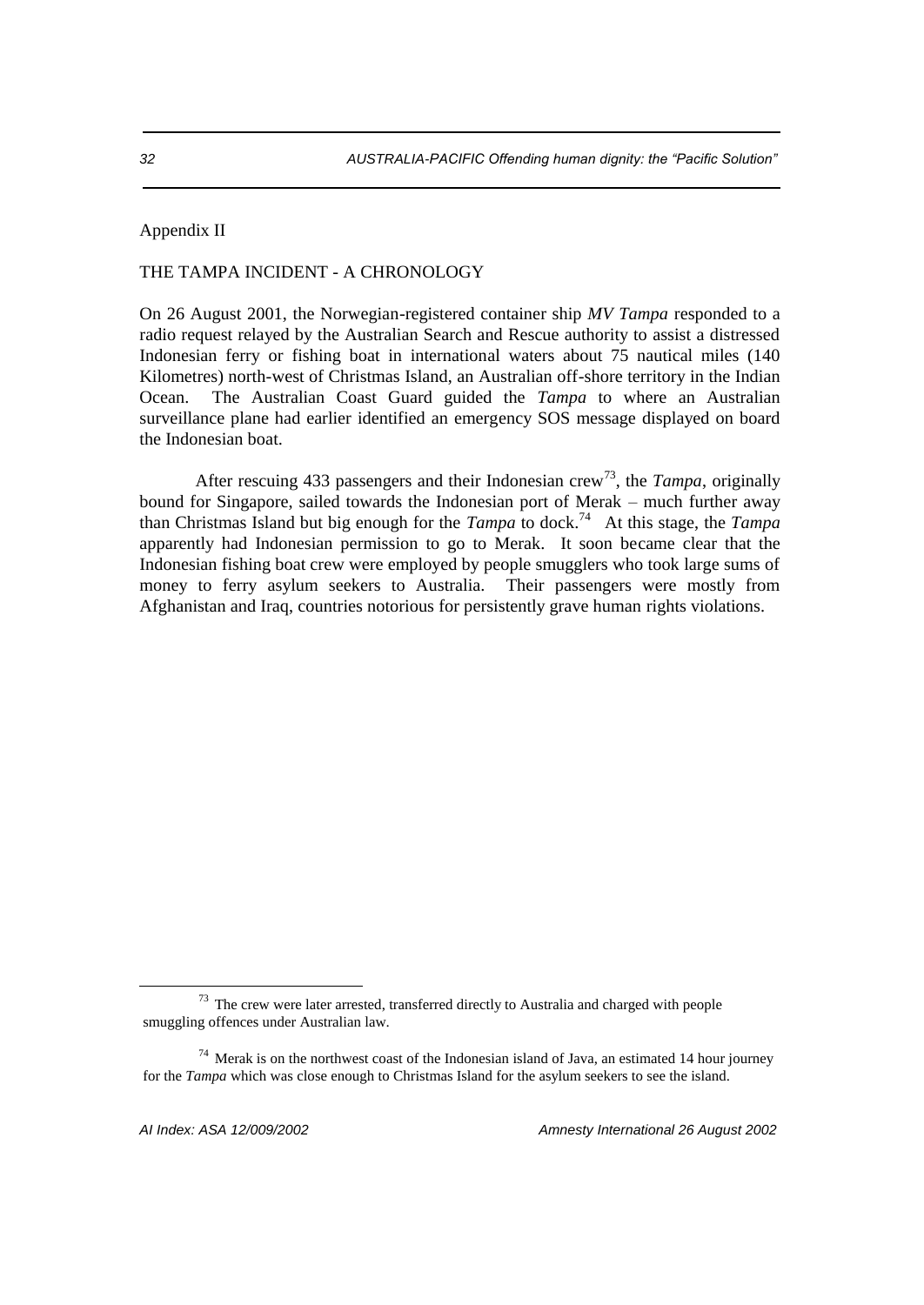The crew of the *MV Tampa* faced a major humanitarian challenge. The ship was not equipped or licensed to carry more than 50 people, let alone cater for 70 children, several pregnant women and people with medical problems. The 433 asylum seekers were forced to stay on the open deck which was piled with containers, leaving little room or protection from the elements. With no doctor on board and no sanitation, food, shelter and medical supplies for more than 50 people, the *Tampa*'s crew said it struggled to assist more than 100 people suffering diarrhoea and about 10 with dehydration. The ship's medical supplies ran out fast, and Norwegian doctors consulted by satellite telephone advised the ship's medic to seek expert medical assistance.<sup>75</sup> A fax sent to the Australian government by James Neill, the solicitor acting for the *Tampa*'s shipping line, expressed the captain's concern "that if he sailed to Indonesia he would expose the vessel and those on board to a number of dangers in the open ocean which could have resulted in massive loss of life".  $76$ 

In the morning of 27 August, James Neill advised the Australian government that

"the medical situation on board is critical. **If it is not addressed immediately people will die shortly.**

At this time, four people on board are unconscious, 1 Broken leg and 3 women are pregnant. Additionally diarrhoea is severe and a number of people are in a dangerously dehydrated condition. The ship has now run out of the relevant medical supplies and has no way of feeding these people.

It is a simple matter to send a boat from shore to collect the sickest people, supply food and medical assistance. It could be alongside in 30 minutes.

At the request of the Australian Government the vessel is currently just off shore of Christmas Island. If the situation is not resolved soon more drastic action, may have to be taken to prevent loss of life." [bold in original]<sup>77</sup>

*Amnesty International 26 August 2002 AI Index: ASA 12/009/2002*

<sup>75</sup> "To deter and deny", ABC Four Corners, 15 April 2002; and "Rescuing the Truth", The Bulletin, 20 February 2002.

<sup>76</sup> As summarized by justice French, Federal Court of Australia, Ruddock v Vadarlis [2001] FCA 1329, at 132. Amnesty International understands that at this stage, private boat operators on Christmas Island were standing by to go out to the *Tampa* and provide any assistance necessary. They were later prevented from doing so by the Australian government's closure of the harbour.

<sup>77</sup> As quoted in Federal Court of Australia, Ruddock v Vadarlis [2001] FCA 1329, at 135.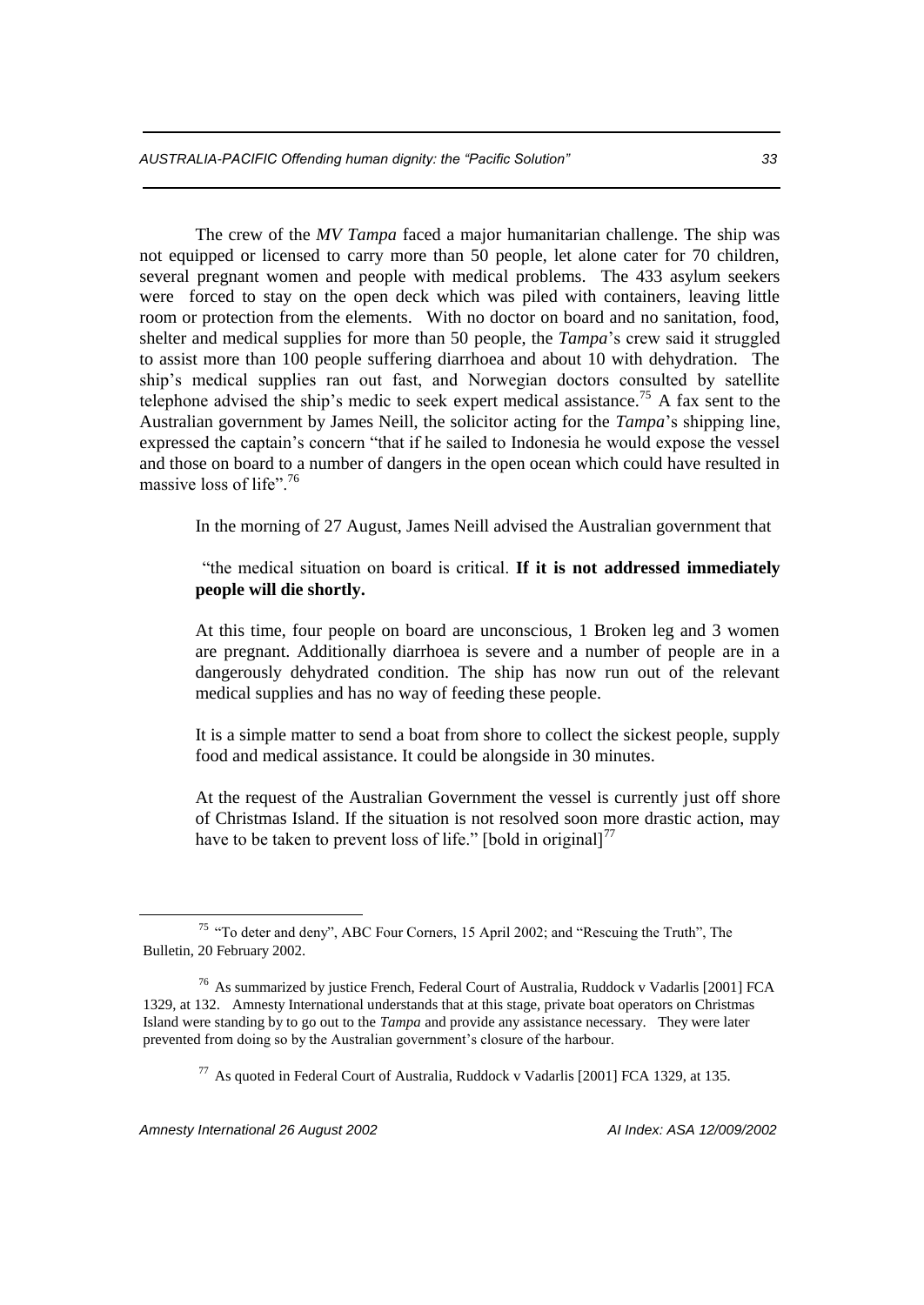By the evening of 27 August, most of the male asylum seekers on board the Tampa -- reportedly fearing reprisals if returned to Indonesia<sup>78</sup> -- refused to eat and according to a spokesman threatened to jump overboard if not taken to Australia. The *Tampa* crew turned the ship towards nearby Christmas Island, <sup>79</sup> while its captain requested permission from the Australian authorities to enter Australian waters around the island, apparently the nearest opportunity for disembarkation by small boats.

The Australian Cabinet closed the Christmas Island harbour both to the *Tampa* and to prevent local boats from reaching the *Tampa*. The authorities refused the *Tampa*´s request to disembark its passengers, claiming that Indonesia was responsible for accepting them and should negotiate with Norway. Indonesia rejected the Australian position, and UNHCR attempts at negotiating a diplomatic solution failed. The Norwegian Foreign Minister said it was the first time

<sup>&</sup>lt;sup>78</sup> Asylum seekers have reportedly been increasingly detained by Indonesian authorities after returning from unsuccessful attempts to reach Australia by boat.

<sup>79</sup> According to a memo sent by the Australian government to the *Tampa* on 27 August 2001, the ship's position at this stage was 13.5. nautical miles from Christmas Island, just outside Australian territorial waters.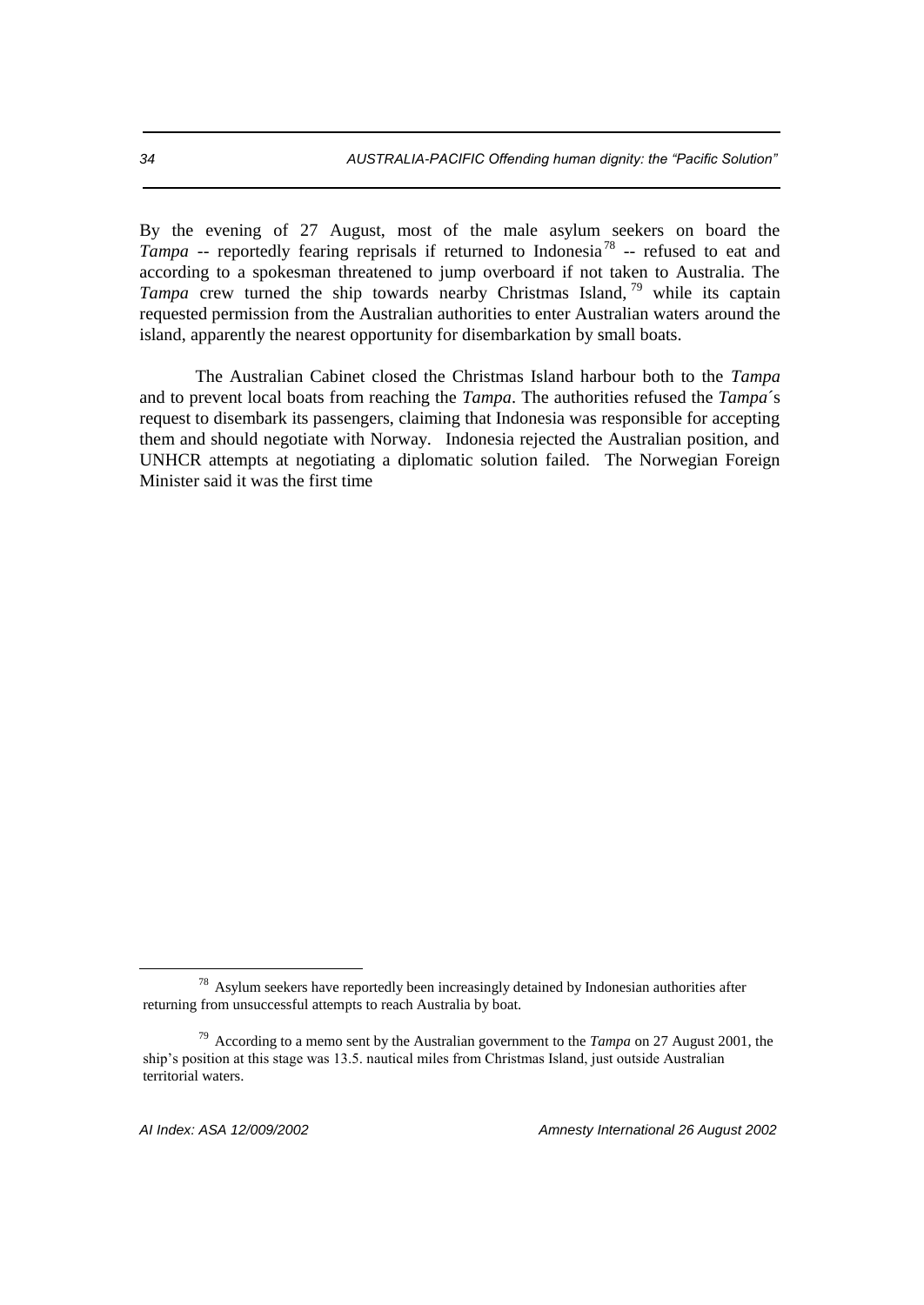"that a Norwegian ship in distress has been met with the threat of use of force, rather than assistance from the nearest harbour and the coastal nation, which are obliged to give assistance."<sup>80</sup>

The *Tampa* also again requested urgent medical assistance, reporting that several people were unconscious. The Australian Flying Doctor Service conducted distance medical examinations by radio but concluded there was no need for any urgent evacuation.

Australian Prime Minister Howard claimed on national television "[w]e are making arrangements to get as quickly as we can any medical assistance that might be required." <sup>81</sup> However, his officials refused to accept offers by the international organization Médecins Sans Frontière and by the Australian Red Cross to send readily-available medical emergency teams to the *Tampa*.

Early on 28 August 2001, the *Tampa* radioed the highest priority medical distress signal, indicating it would proceed to Christmas Island if no medical assistance was made available later that day. The Australian government warned the *Tampa* in the strongest terms against entering Australian waters without authority. It claimed there was "no basis for a distress call" but told the *Tampa*´s crew it was "working with all possible speed to get medical supplies and a doctor to the vessel"  $82$ . In a letter to Amnesty International in November 2001, some of the Afghan asylum seekers later claimed that "it was the crew of the *Tampa* who provided the sick people with their own personal medicines and injections".

*Amnesty International 26 August 2002 AI Index: ASA 12/009/2002*

<sup>80</sup> ABC 7.30 Report, 29 August 2001.

<sup>81</sup> ABC 7.30 Report 27 August 2001.

<sup>&</sup>lt;sup>82</sup> "Chronology of the Tampa and subsequent vessels", in Australian government information materials distributed in September 2001.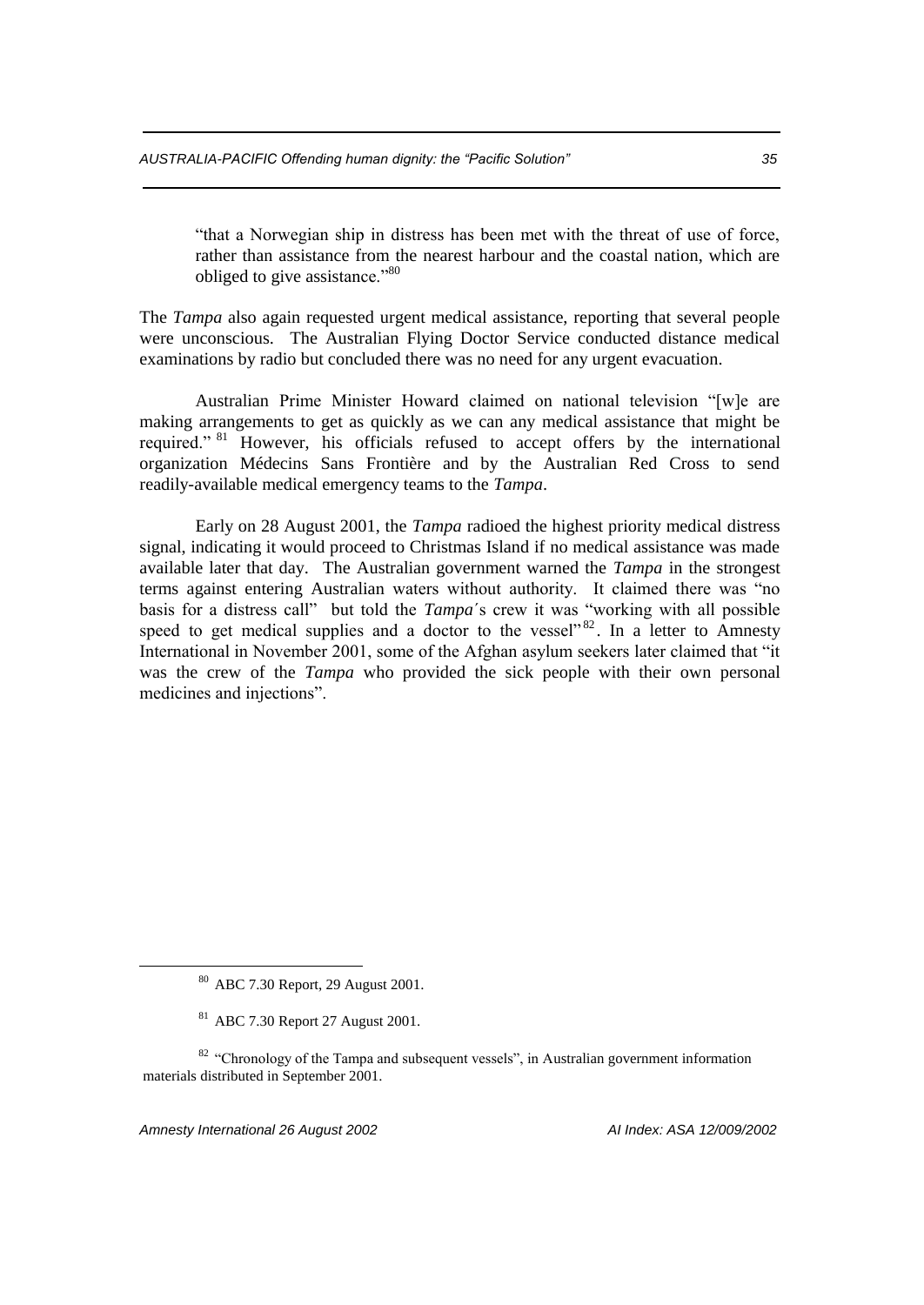Despite Australian threats to "take whatever action was necessary to prevent" the *Tampa*´s entry into Australian waters, the ship then moved into the 12 nautical mile zone that defines Australian territorial waters around Christmas Island. In response, armed Australian Special Air Service (SAS) troops boarded the *Tampa* to take control of the ship. The elite SAS soldiers, at the Australian Prime Minister's orders, ordered the *Tampa*'s captain to sail into international waters away from Australia, but the captain refused. They also brought medical and humanitarian assistance.<sup>83</sup> According to media reports based on interviews with the *Tampa* crew, it took a doctor and the medical team several hours to treat the patients. $84$  On 30 August 2002, the Australian Prime Minister told parliament that

"the Australian Defence Force doctor [reported later] that there were four people suffering dehydration, some eight to 10 people with sprained ankles, and one person described as having a mild or soft fracture."<sup>85</sup> Again, there was no independent medical assessment, and the Australian Prime Minister claimed that no passenger required emergency medical care or evacuation.

The diplomatic stalemate continued; Norway argued that Australia had at least a moral, if not legal responsibility to take any rescued people to a "place of safety", <sup>86</sup> having requested and coordinated the rescue and then seized control of the ship by force. Australia argued that its obligations did not specifically include disembarkation *in Australia*, and that it would provide humanitarian assistance but not accept people who had put pressure on the *Tampa* captain to be taken to Australia.

On 29 August, the Australian Government introduced legislation in parliament to provide it with express powers to expel ships from Australian territorial waters, including by military force.<sup>87</sup>

<sup>85</sup> "Illegal Immigration: *MV Tampa*", Questions without Notice, as published by Australian Department of Foreign Affairs and Trade.

<sup>86</sup> The 1979 International Convention on Maritime Search and Rescue defines "rescue" as: "An operation to retrieve persons in distress, provide for their initial medical or other needs, and deliver them to a place of safety" (article 1.3.2).

 $87$  See the Australian parliamentary library Bills Digest No 41 2001-02 Border Protection Bill 2001.

*AI Index: ASA 12/009/2002 Amnesty International 26 August 2002*

-

<sup>83</sup> "Chronology of the *Tampa* and subsequent vessels" in Australian government information packages distributed in September 2001.

<sup>&</sup>lt;sup>84</sup> "Rescuing the Truth", The Bulletin, 20 February 2002.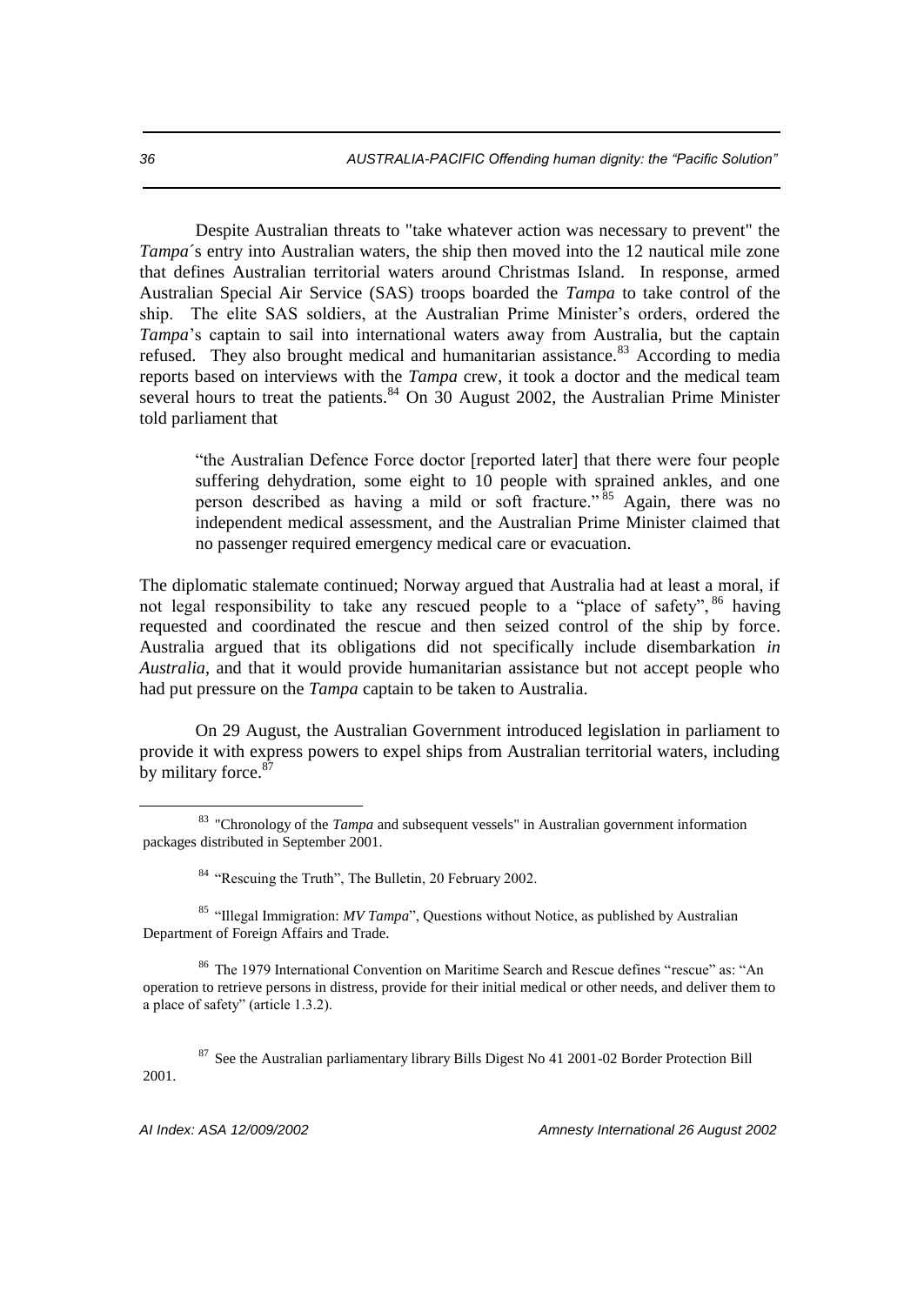When the Australian Senate on 30 August rejected Prime Minister Howard's proposed legislation permitting tough action on the *Tampa* and other "boat people", his government asked various countries, including East Timor<sup>88</sup>, to accept the *Tampa* asylum seekers "on humanitarian grounds".

On 31 August, the Melbourne-based Victorian Council for Civil Liberties filed a court challenge against the Australian government´s action. The court granted permission to Amnesty International to advise the court on relevant international human rights and refugee law.

On 1 September, Australian Prime Minister John Howard announced that 150 of the *Tampa* asylum seekers would be taken to New Zealand and the remaining 283 to Nauru. Unlike New Zealand, Nauru had no available facilities or mechanisms to accommodate so many people for the processing of refugee claims, and suffered chronic shortages of drinking water and electricity. The Nauru government agreed to allow processing of the asylum seekers´ claims for an initial six month period in return for Australian assistance estimated at 15 million US dollars. Those eventually assessed as refugees in Nauru would be granted "access to Australia and other countries willing to share in their resettlement". The New Zealand government promised to process the asylum claims of about 150 and to accept those among them found to meet refugee criteria. At this stage, Australia planned to transfer the *Tampa* passengers to the Australian Navy´s troop ship, *HMAS Manoora*, which would take them to Papua New Guinea (PNG) for transfer by aircraft to Nauru and New Zealand. Human rights lawyers then pointed out that the asylum seekers would be entitled to seek refugee protection during transit in PNG which is a state party to the 1951 Refugee Convention.

*Amnesty International 26 August 2002 AI Index: ASA 12/009/2002*

1

<sup>88</sup> Then under United Nations administration.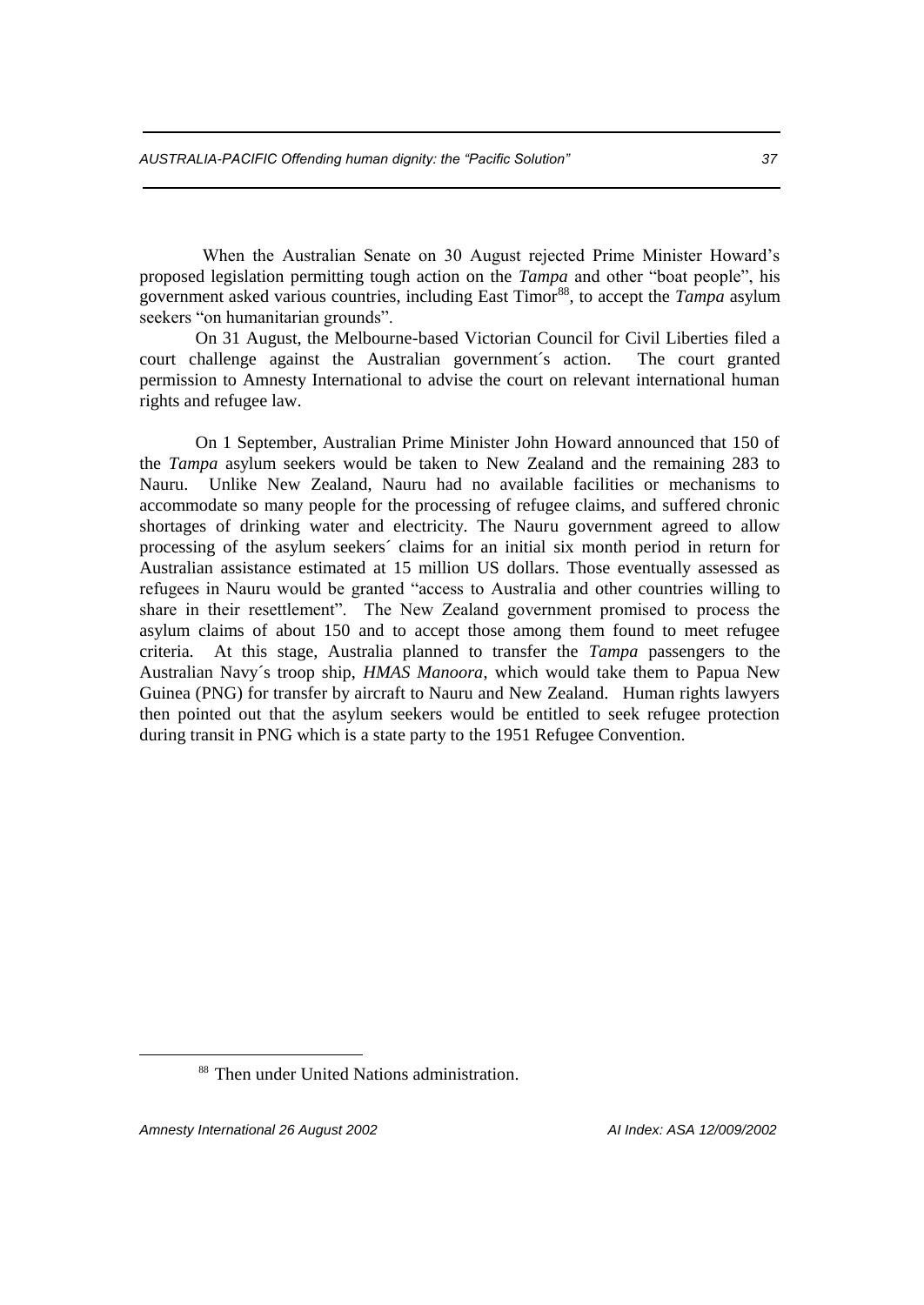On 3 September, Australian soldiers transferred the asylum seekers from the *Tampa* to the *HMAS Manoora* which had capacity for 450 soldiers<sup>89</sup>, and the government invited four officers and three Dari and Pashto interpreters of the International Organisation for Migration (IOM) <sup>90</sup> to board the *Manoora* to register them. The *Manoora* started a journey of more than 7,000 kilometres towards Nauru.

Before the *Tampa* left Christmas Island for its original destination, Singapore, the Australian SAS troops reportedly presented the *Tampa*'s captain, Arne Rinnan, with a collage of photographs taken during their operation, along with the elite unit's highest honour, a mounted crest bearing the regiment's motto.<sup>91</sup>

On 4 September, the Nauru government requested UNHCR assistance to determine refugee claims of the people from the *Tampa* and to find "recipient countries" for them. UNHCR largely agreed to the request because of the special international circumstances of the asylum seeker's rescue.

On 6 September, the Nauru government requested the assistance of the IOM in the creation, administration and management of a "transit facility" for the asylum seekers, as well as with the resettlement of those accepted as refugees and the "voluntary repatriation of rejected cases". The IOM agreed and also accepted responsibility for security (subcontracted to Chubb Australia) and medical services.

<sup>89</sup> "Full house for Manoora", Navy News, 17 September 2001.

<sup>90</sup> IOM Press Briefing Notes, 4 September 2001.

<sup>&</sup>lt;sup>91</sup> "Rescuing the Truth", The Bulletin 20 February 2002.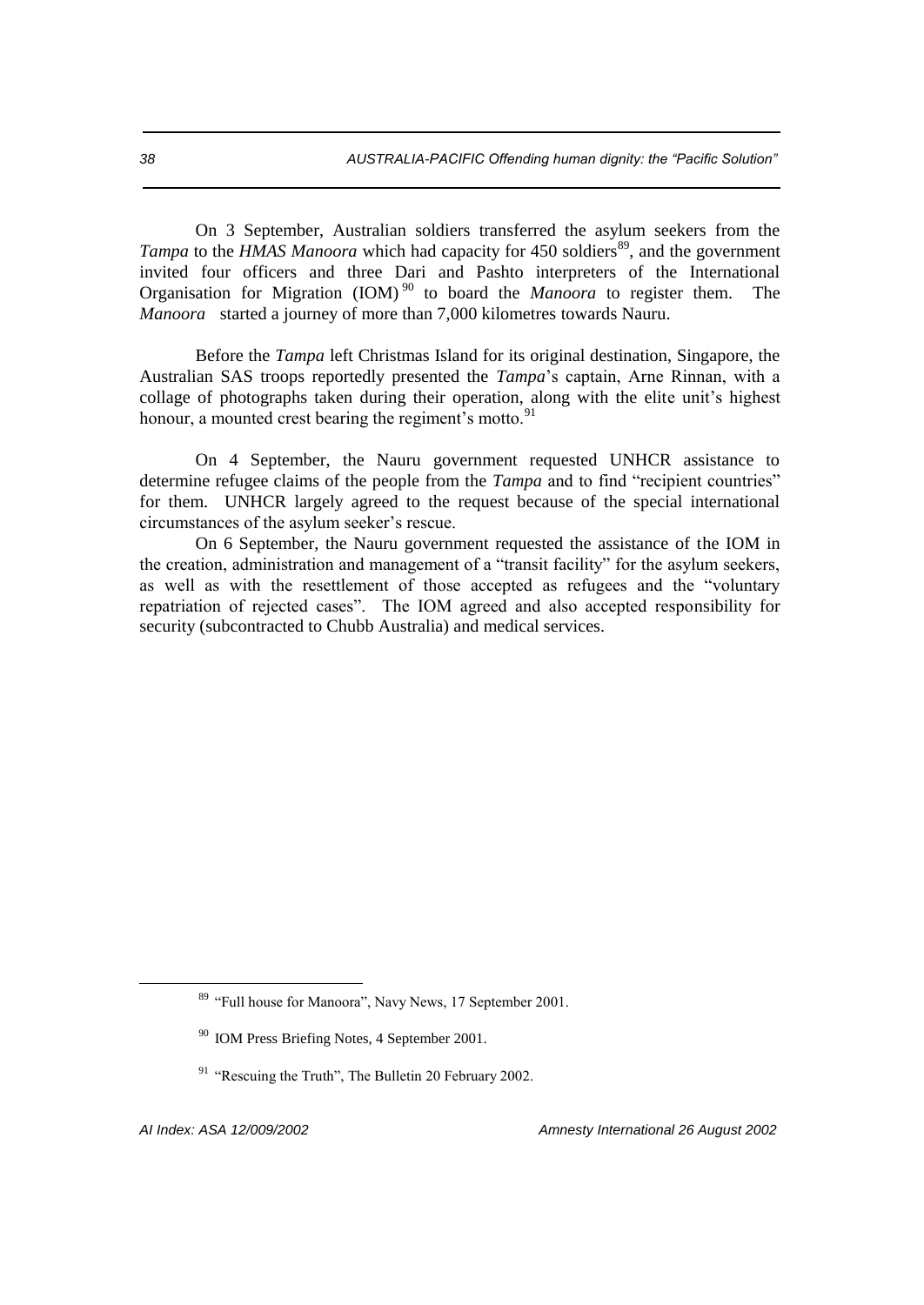On 7 September, Australian military forces boarded the *Aceng*, an Indonesian fishing boat carrying about 230 suspected asylum seekers, near Ashmore Reef (about 300 kilometres off Australia´s north coast and 140 kilometres south of Roti island, Indonesia). Among them were 10 babies and more than 70 other children of mostly Iraqi families. They were transferred to the *HMAS Manoora* in order to be also taken to Nauru, although the *Manoora* had capacity only for 450 people.<sup>92</sup>

The Nauru government asked UNHCR for assistance with the refugee processing of the *Aceng* passengers. In response, UNHCR repeatedly requested clarification from Australia about the specific circumstances and location of the *Aceng*´s interception in order to determine whether such circumstances warranted the agency´s involvement. Australia never provided the information and proceeded with transporting the asylum seekers to Nauru. UNHCR eventually agreed to process refugee claims from the *Aceng* passengers as well as those from the *Tampa*.

During September, Australian military and civilian personnel in Nauru began to hastily erect improvised huts for accommodation and sanitation of the asylum seekers Almost the entire infrastructure, including drinking water and electricity supplies, was created from scratch around a disused sports field in the barren interior of the island called "topside". Due to the unexpected increase in the numbers of asylum seekers taken to Nauru after the interception of the *Aceng*, a second camp was later prepared in the grounds of a disused government building called "State House".

#### Camp conditions in Nauru

1

In November 2001, an Amnesty International delegate who visited the two camps reported that the camps "are located in isolated areas and are surrounded by a high wire fence. The asylum seekers are housed in 'blocks´ measuring some three metres in width and ... up to forty metres [in length], with a corrugated iron roof, and with sides made up of plastic sheeting, up to approximately head height, and completed with green nylon mesh. These are the 'sleeping´ areas. ... Conditions are harsh, with the heat and humidity consistently in the upper thirties [degrees centigrade] and health facilities are basic."

<sup>&</sup>lt;sup>92</sup> "HMAS Manoora arrives at Christmas Island", Media release of the Hon. Peter Reith, MP, Minister for Defence, 2 September 2001. The *Aceng* asylum seekers increased the number of passengers to 633. According to the Navy's official news magazine: "For Manoora's commanding officer CMDR Bob Morrison and his ship's company of 200 sailors and soldiers, the transfer and transport created special problems." ("Can-do ship does it again: Biggest Op since INTERFET" Navy News September 17, 2001).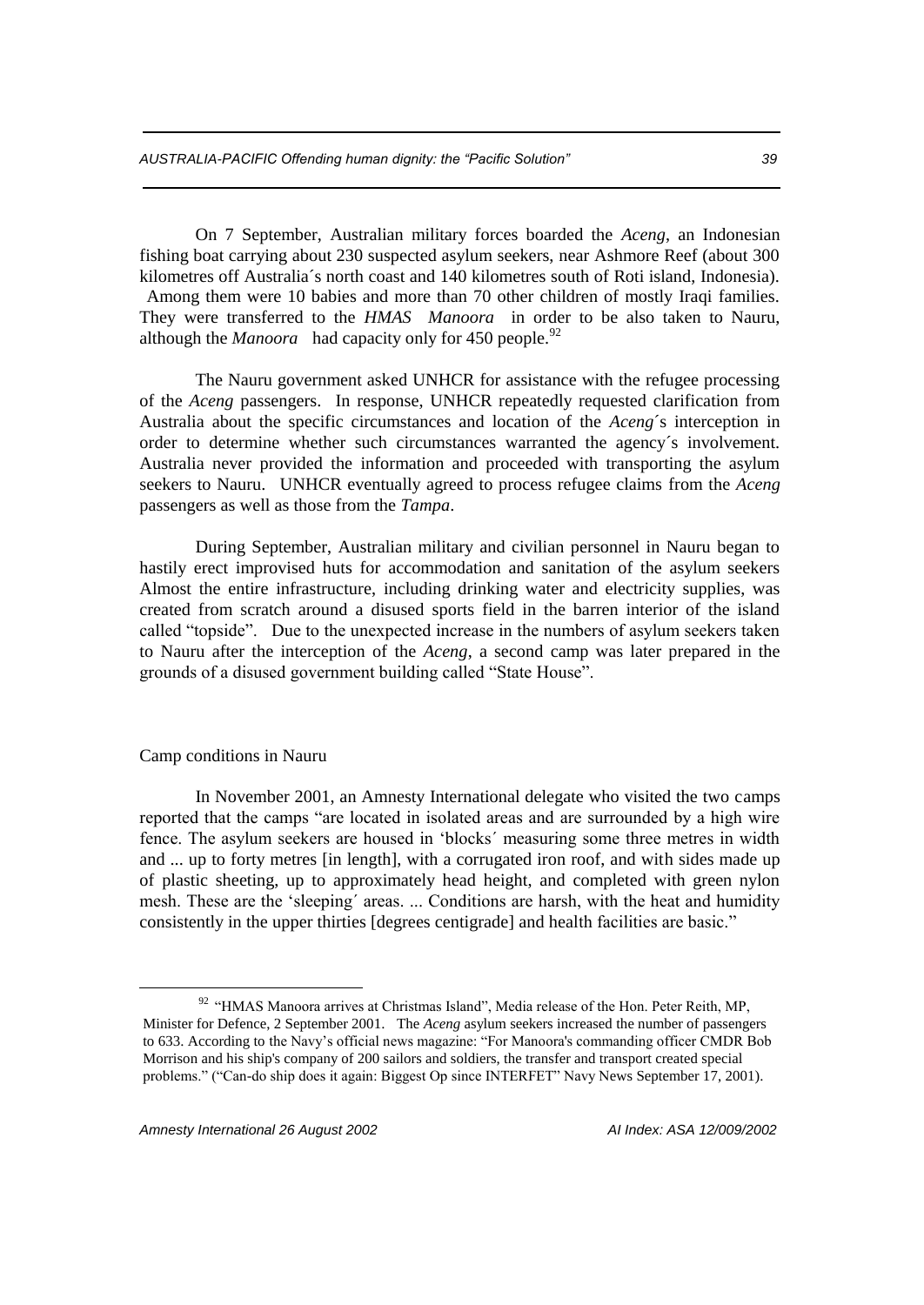Afghan women handed a letter to the Amnesty International delegate, stating that "[w]e have a lot of problems here in Nauru Refugee camp. The weather is hot. There are mice and mosquitoes around. As a result we have developed rashes and it lead[s] to infections. We are living in plastic tent[s]. It is dangerous as it may get on fire on stormy nights."93

On 11 September, the Australian Federal Court ruled that the Australian government had unlawfully detained the *Tampa* asylum seekers and that they should be granted an opportunity to claim asylum in Australia. As a consequence of the decision, the government changed its plans and ordered the *HMAS Manoora* to move directly to Nauru, a voyage which kept the asylum seekers for another week on a military ship equipped to transport soldiers. The government immediately appealed the ruling and argued that the asylum seekers were not in detention, and as they never stepped onto Australian soil, they had no right to claim asylum in Australia.

On 17 September, when the asylum seekers were close to landing in Nauru, the Full Bench of the Australian Federal Court decided two-to-one in favour of the government and ruled that the government´s actions had not amounted to detention.

On 19 September, the detention and processing facilities on Nauru were formally opened with the arrival of the first asylum seekers from the *Tampa* and *Aceng*. A number of mostly Iraqi asylum seekers from the *Aceng* refused to disembark; IOM then engaged in unsuccessful negotiations to ensure their voluntary disembarkation. The Australian government, having committed Naval forces towards the war in Afghanistan, eventually used force to remove the remaining asylum seekers from the *Manoora.* 

<sup>&</sup>lt;sup>93</sup> "Statement of Afghan women, State House, Nauru", dated 12 November 2001.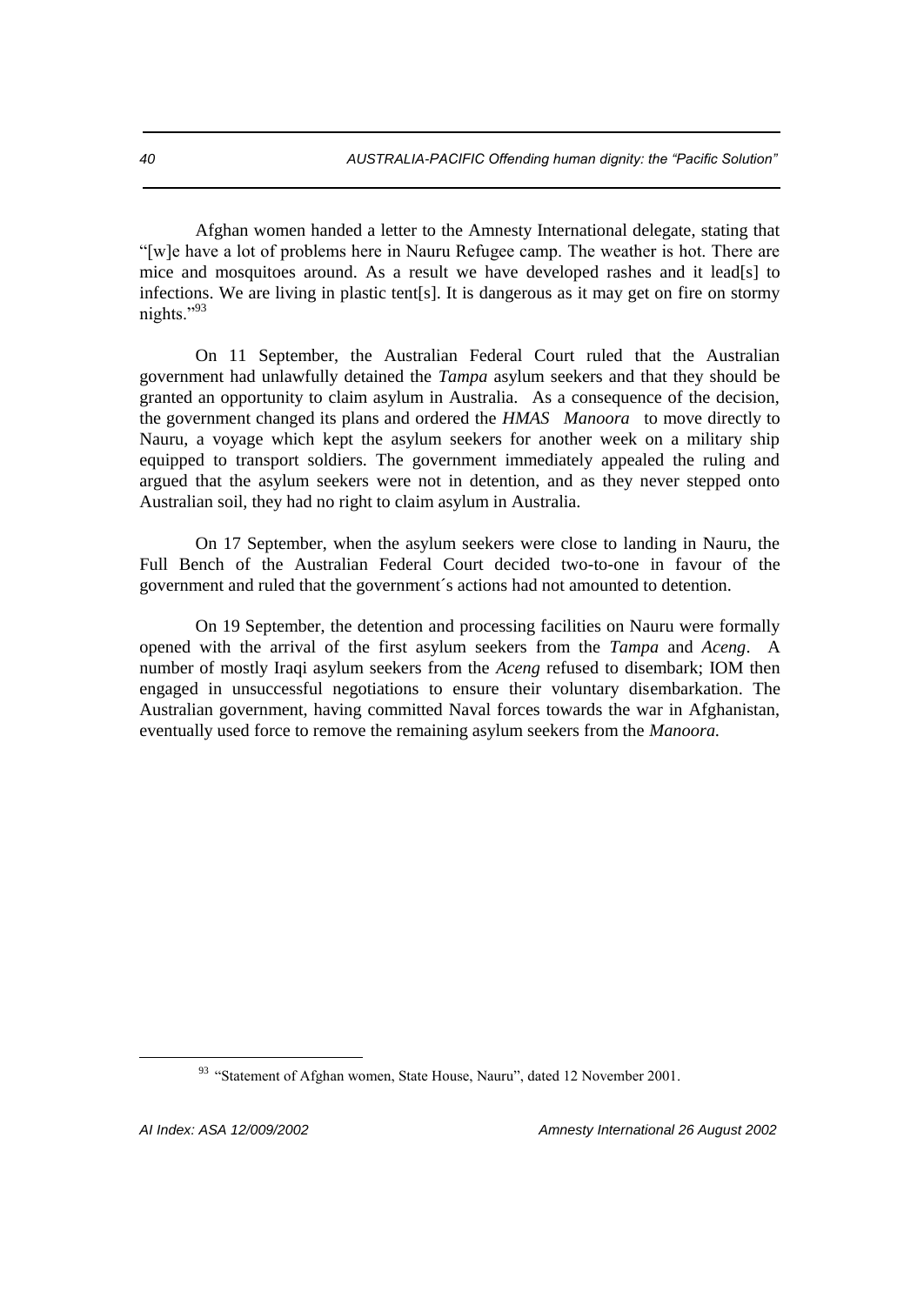On 26 September, the Australian parliament passed a package of new laws introduced by the government "to reduce incentives for people to make hazardous voyages to Australian territories" and to combat people smuggling. Among the many points of these laws is the introduction of a "hierarchy of benefits" for recognized refugees depending on where they make their application, denying permanent residence to those arriving from countries where they may have sought prior protection. The laws also prevent court action against detention or transfer, as well as measures "to put beyond doubt the legality of the actions of the Government in relation to the *MV Tampa* and the *Aceng*, and additional statutory authority for future action".<sup>94</sup>

From 7 October, during a national election campaign, the Australian government repeatedly made false claims that asylum seekers intercepted on a boat code-named "SIEV  $4^{395}$  had thrown children over board when confronted by the Australian Navy. Selected photographs later presented by the government in support of its claim were in fact taken on 8 October when the boat sank and the Navy rescued 223 asylum seekers and five crew, including children with life vests who had gone into the water. No photograph showed anyone throwing, or threatening to throw a child over board; neither did Navy video footage also released by the government. During an ongoing parliamentary inquiry into the incident in 2002 it has become clear that the government was quickly made aware that no asylum seeker from the SIEV 4 boat had thrown any children over board.<sup>96</sup> In fact, the ship was sabotaged and began to sink after an Australian warship had fired more than 20 warning shots into the water in front of the asylum seekers´ boat. Following their rescue, the Australian frigate involved was ordered to await a decision by the Prime Minister's people smuggling task force on where and when to disembark the 223 asylum seekers. They were eventually taken to Christmas Island and detained in a sports hall.

From 21 October, the first 216 of at least 453 mainly Iraqi asylum seekers to stay in PNG arrived at the Lombrum military base on Manus Island, PNG, where Australia had arranged for the IOM to establish an improvised detention and processing camp. The PNG government later agreed that up to 1,000 asylum seekers could be held at Lombrum

1

<sup>94</sup> Australian Immigration Fact Sheet 71, "New Measures to Strengthen Border Control".

<sup>&</sup>lt;sup>95</sup> "Suspected Illegal Entry Vessel number four".

<sup>&</sup>lt;sup>96</sup> On 10 October, the day the photographs were released by the government, Australian Defence officials "became concerned that the photographs being used by the media did not relate to children being thrown overboard from SIEV 4 [and]... passed verbal information to that effect to the Media Advisor to the Minister of Defence." "By 11 October 2001, Defence had concluded that at no time had a child been thrown from the SIEV 4..." Source: "The report of the routine inquiry into Operation Relex: the interception and boarding of SIEV IV by *HMAS Adelaide*", a confidential military report later tabled in parliament, prepared by Major General R.A. Powell, AM, 14 December 2001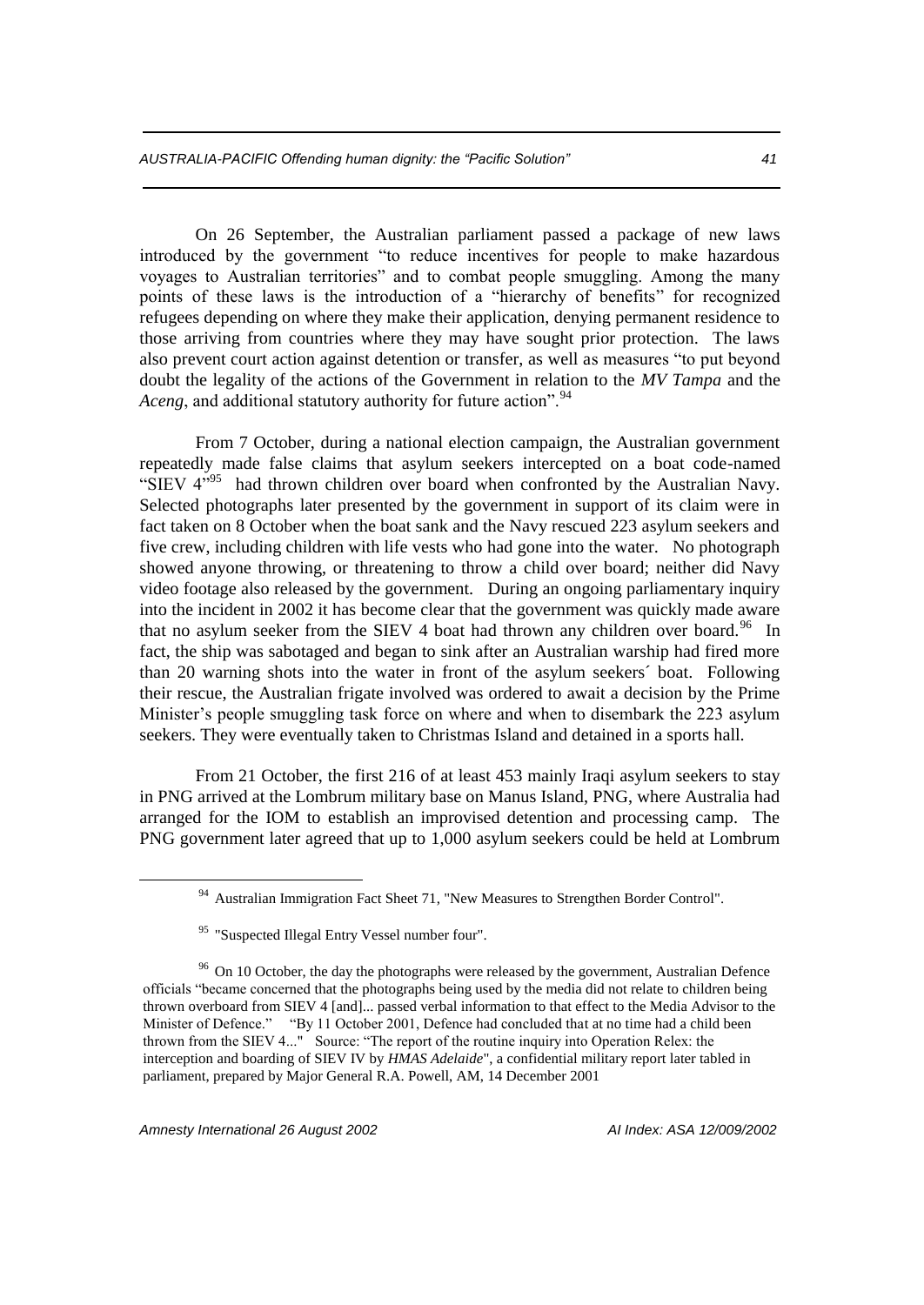for up to 12 months. The Papua New Guinean Foreign Minister expressed reservations about the arrangements and was removed from his post. UNHCR refused to conduct refugee status determination on Manus Island after expressing serious concern about Australia´s policy of sending asylum seekers to other countries. As a state party to the 1951 Refugee Convention, the appropriate authority to determine refugee status in PNG is the government in Port Moresby; however, processing at Manus Island is conducted by Australian officials under procedures determined in Canberra.

The "Manus Island" camp at Lombrum next to Manus island, PNG, is located some 3,800 kilometres north of Sydney. Accommodation consists of formerly disused Nissen huts and demountable buildings in an area initially enclosed by an improvised wire fence and flood lights. PNG media reported that conditions on arrival of the first asylum seekers led to immediate protests among them.<sup>97</sup>

One hundred and thirty-one asylum seekers from the *Tampa*, mostly Shiite Hazari Afghan families, were flown to New Zealand for processing of their refugee claims. On arrival, the asylum seekers were taken to the Mangere Refugee Centre in Auckland where they were effectively detained; the government deployed security guards to ensure no-one left the centre without permission. The New Zealand government later indicated it would appeal a court decision that the authorities had unlawfully detained certain asylum seekers following the 11 September 2001 events in the USA.

By January 2002, all but one of the 131 *Tampa* asylum seekers in New Zealand had been granted unrestricted refugee status and the right to remain in New Zealand permanently. They were successively released from the Mangere centre and assisted with employment, housing and education to begin the process of settling into their new home country.

In February 2002, Australian Prime Minister Howard admitted to parliament that he had ordered the Australian intelligence agency, Defence Signals Directorate, to tap phone lines to the *MV Tampa* and provide the government with transcripts of telephone conversations with the ship. The Prime Minister admitted that this was in breach of regulations but suggested his action was "in the national interest".

On 18 February, the Royal Australasian College of Physicians called for the immediate removal of asylum seekers from Manus island, in particular pregnant women and young children, "following recent cases of malaria among asylum seekers detained there, and the fact that chloroquine-resistant falciparum malaria is endemic on the Island

<sup>&</sup>lt;sup>97</sup> "Asylum seekers rebel at Manus Island", Post-Courier, 24 October 2001.